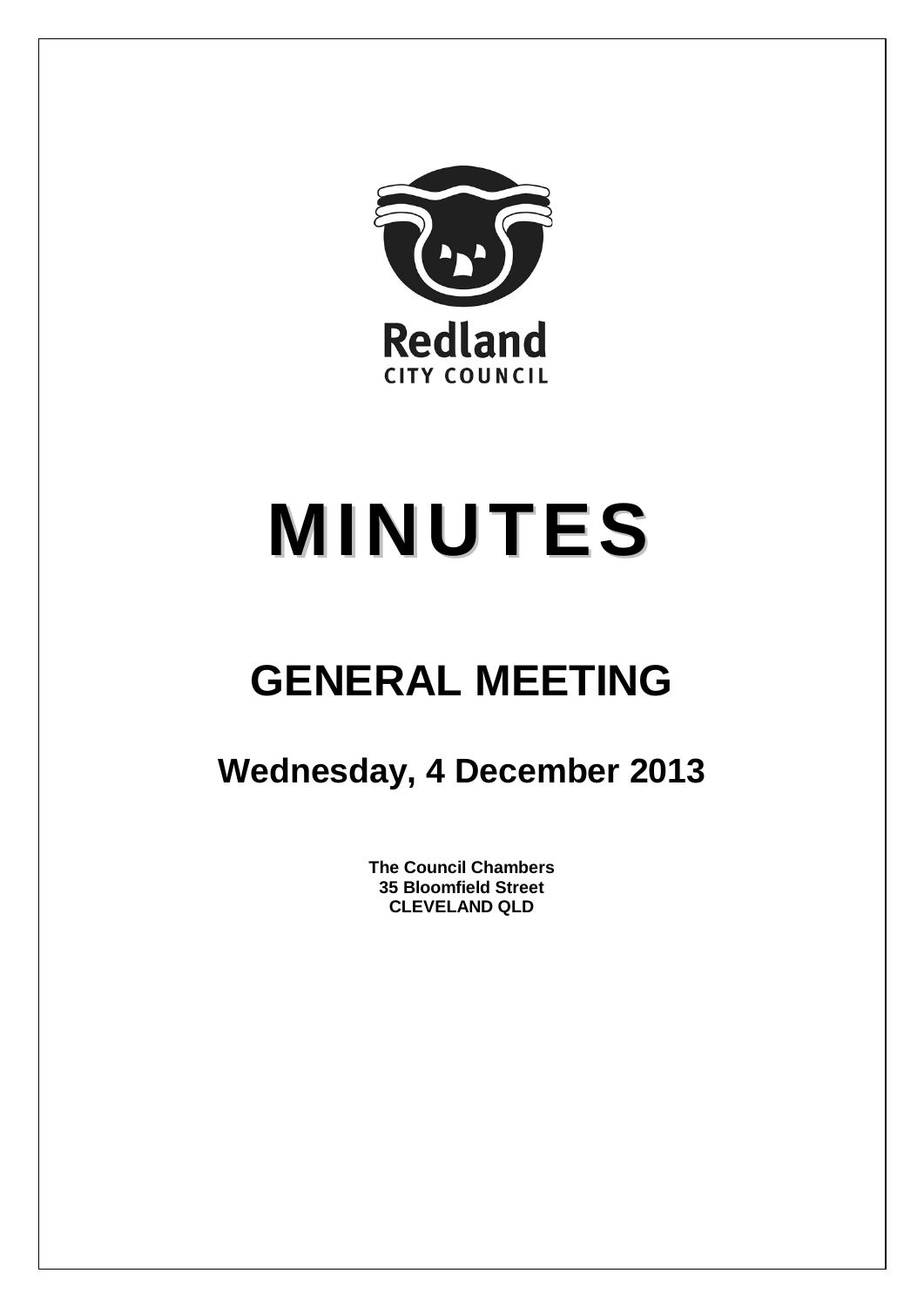#### **Table of Contents**

| <b>Item</b>       |      | <b>Subject</b>                                                                                       | Page No |
|-------------------|------|------------------------------------------------------------------------------------------------------|---------|
| $\mathbf 1$       |      |                                                                                                      |         |
| $\mathbf{2}$      |      | RECORD OF ATTENDANCE AND LEAVE OF ABSENCE 3                                                          |         |
| 3                 |      |                                                                                                      |         |
| 4                 |      |                                                                                                      |         |
| 5                 |      |                                                                                                      |         |
|                   | 5.1  | GENERAL MEETING MINUTES 20 NOVEMBER 20133                                                            |         |
| 6                 |      | <b>MATTERS OUTSTANDING FROM PREVIOUS COUNCIL MEETING</b>                                             |         |
| 7                 |      |                                                                                                      |         |
| 8                 |      |                                                                                                      |         |
|                   | 8.1  | PETITION (CR EDWARDS - DIVISION 5) - REQUESTING THE<br>DESTRUCTION OF TWO DANGEROUS DOGS RESIDING IN |         |
| 9                 |      |                                                                                                      |         |
|                   | 9.1  |                                                                                                      |         |
| 10                |      | DECLARATION OF MATERIAL PERSONAL INTEREST OR<br>CONFLICT OF INTEREST ON ANY ITEMS OF BUSINESS  5     |         |
| 11                |      | <b>MOTION TO ADJOURN GENERAL MEETING FOR THE CONDUCT</b>                                             |         |
| $12 \overline{ }$ |      |                                                                                                      |         |
| 13                |      | <b>ADOPTION OF COMMITTEE MEETING REPORT &amp;</b>                                                    |         |
|                   | 13.1 | COORDINATION COMMITTEE MEETING - 4 DECEMBER 2013 6                                                   |         |
| 14                |      |                                                                                                      |         |
| 15                |      | NOTICES OF MOTION TO REPEAL OR AMEND RESOLUTIONS 6                                                   |         |
| 16                |      |                                                                                                      |         |
|                   | 16.1 |                                                                                                      |         |
| 17                |      |                                                                                                      |         |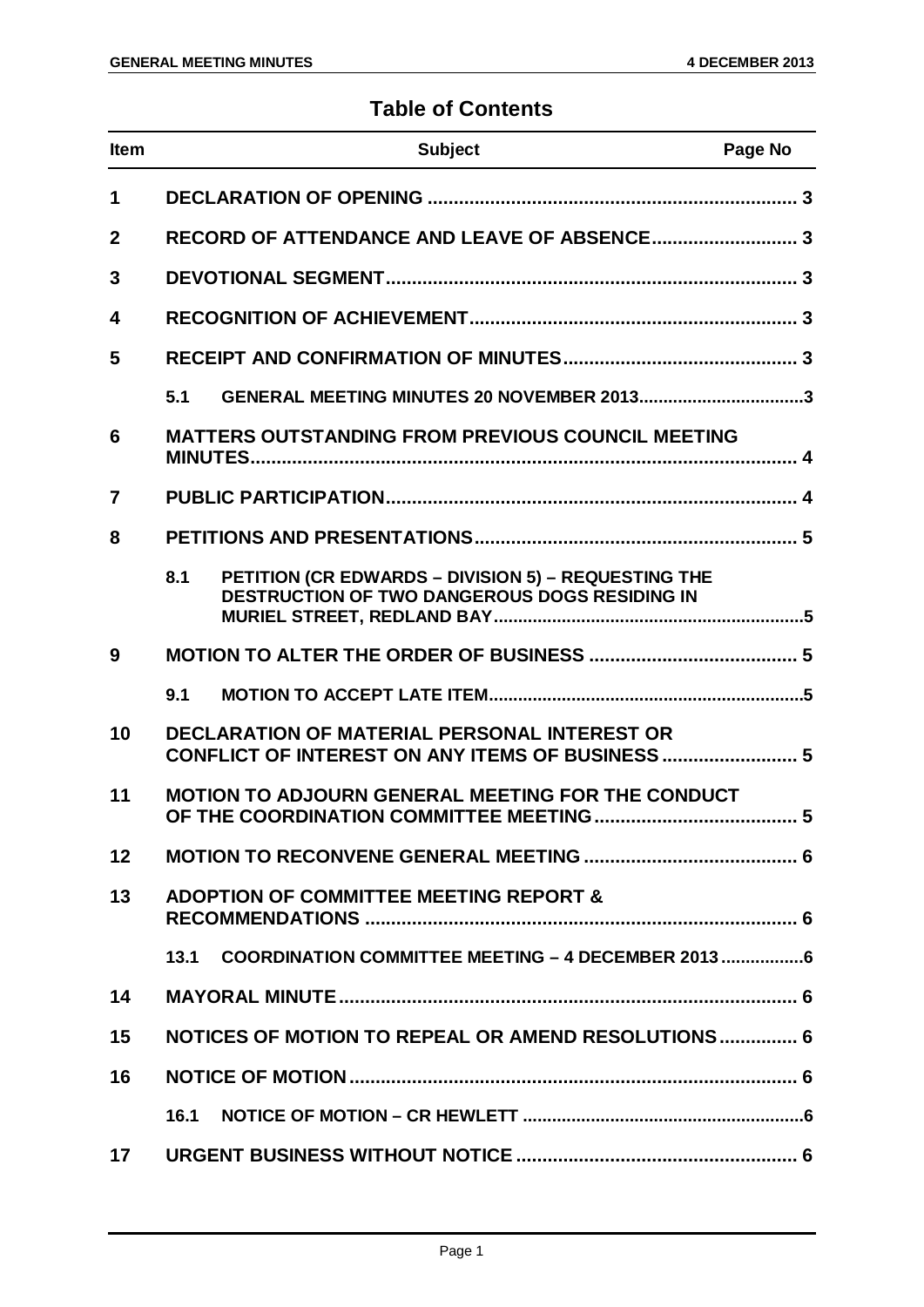|    | 18.1 |                                                                                                    |  |
|----|------|----------------------------------------------------------------------------------------------------|--|
|    |      | 18.1.1 RECONFIGURATION OF LOTS (5 INTO 244 LOTS) AND<br>MATERIAL CHANGE OF USE (DWELLING HOUSES) - |  |
| 19 |      |                                                                                                    |  |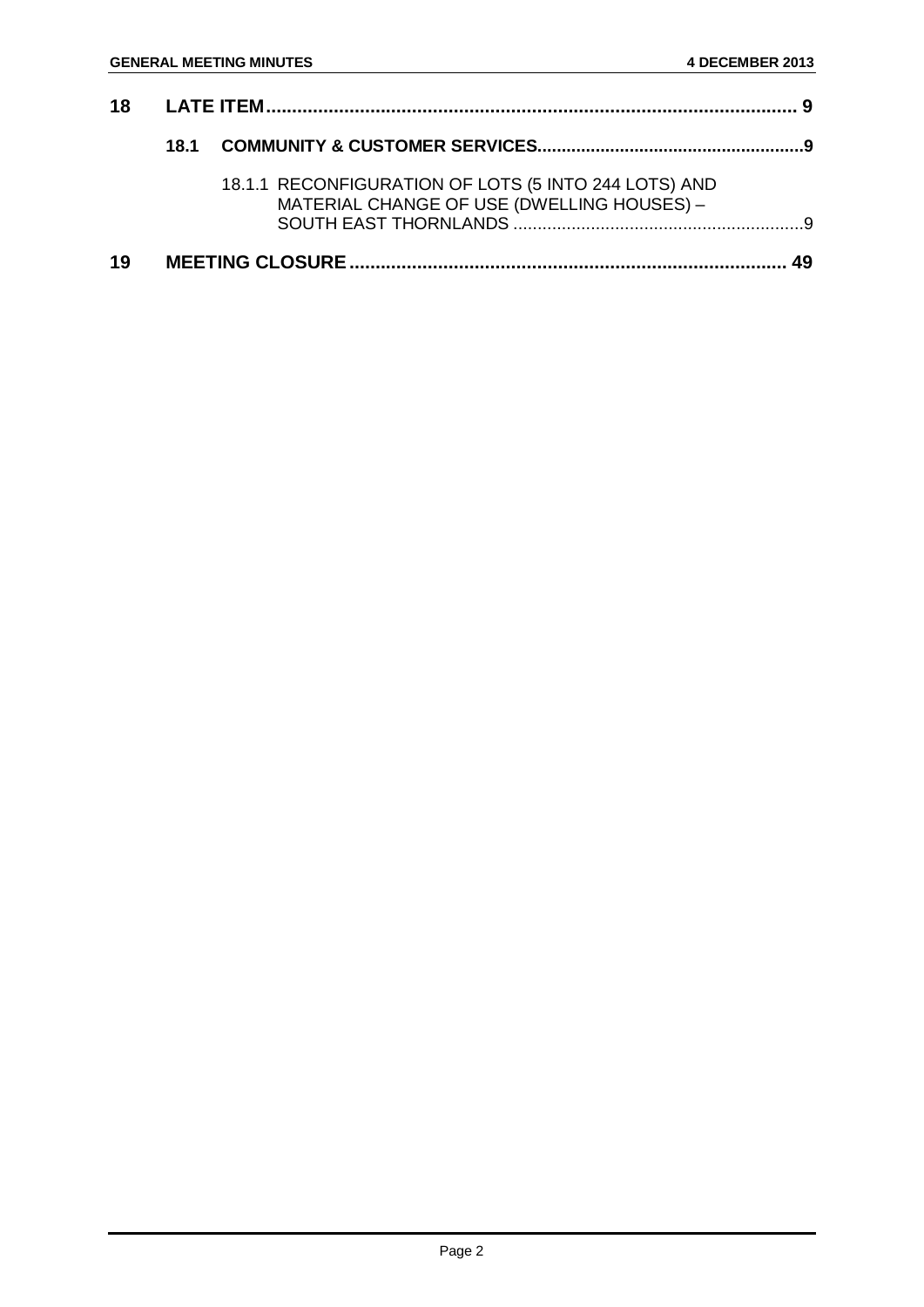#### <span id="page-3-0"></span>**1 DECLARATION OF OPENING**

The Mayor declared the meeting open at 10.31am and acknowledged the Quandamooka people, who are the traditional custodians of the land on which Council meets.

#### <span id="page-3-1"></span>**2 RECORD OF ATTENDANCE AND LEAVE OF ABSENCE**

#### **MEMBERS PRESENT:**

| Cr K Williams       | Mayor                                |
|---------------------|--------------------------------------|
| Cr A Beard          | Deputy Mayor & Councillor Division 8 |
| Cr W Boglary        | <b>Councillor Division 1</b>         |
| Cr C Ogilvie        | <b>Councillor Division 2</b>         |
| Cr K Hardman        | <b>Councillor Division 3</b>         |
| <b>Cr L Hewlett</b> | <b>Councillor Division 4</b>         |
| Cr M Edwards        | <b>Councillor Division 5</b>         |
| Cr J Talty          | Councillor Division 6                |
| Cr M Elliott        | <b>Councillor Division 7</b>         |
| Cr P Gleeson        | <b>Councillor Division 9</b>         |
| Cr P Bishop         | <b>Councillor Division 10</b>        |
|                     |                                      |

#### **EXECUTIVE LEADERSHIP GROUP:**

| Mr B Lyon    | <b>Chief Executive Officer</b>                           |
|--------------|----------------------------------------------------------|
| Mr N Clarke  | <b>General Manager Organisational Services</b>           |
| Mrs L Rusan  | <b>General Manager Community &amp; Customer Services</b> |
| Mr G Soutar  | General Manager Infrastructure & Operations              |
| Mr G Holdway | <b>Chief Financial Officer</b>                           |

#### **MINUTES:**

Mrs J Parfitt Corporate Meetings & Registers Team Leader

#### <span id="page-3-2"></span>**3 DEVOTIONAL SEGMENT**

Rev Andrew Schulz, St James Lutheran Church and member of the Ministers' Fellowship led Council in a brief devotional segment.

#### <span id="page-3-3"></span>**4 RECOGNITION OF ACHIEVEMENT**

No items presented.

#### <span id="page-3-4"></span>**5 RECEIPT AND CONFIRMATION OF MINUTES**

#### <span id="page-3-5"></span>**5.1 GENERAL MEETING MINUTES 20 NOVEMBER 2013**

#### **COUNCIL RESOLUTION**

**Moved by: Cr P Bishop Seconded by: Cr M Elliott**

**That the Minutes of the General Meeting of Council held 20 November 2013 be confirmed.**

**CARRIED 11/0**

General Meeting Minutes 20 November 2013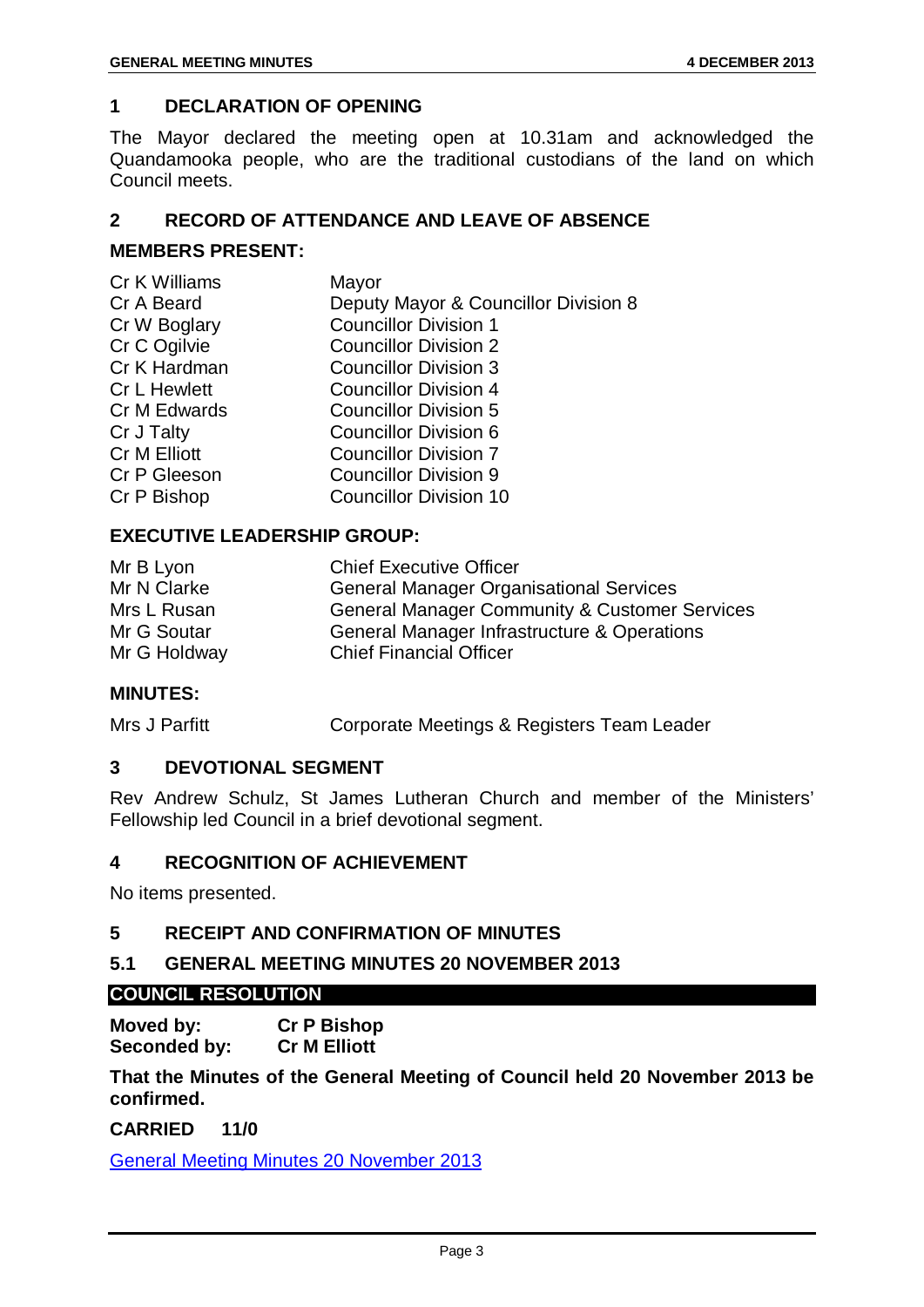#### <span id="page-4-0"></span>**6 MATTERS OUTSTANDING FROM PREVIOUS COUNCIL MEETING MINUTES**

There are no matters outstanding.

#### <span id="page-4-1"></span>**7 PUBLIC PARTICIPATION**

#### **MOTION TO ADJOURN MEETING**

Moved by: Cr P Bishop Seconded by: Cr M Elliott

That Council adjourn the meeting for a 15 minute public participation segment.

CARRIED 11/0

- 1. Ms S Pegler of Thornlands addressed Council in relation to Item 6.1.1 of the Coordination Committee – Rural Futures Strategy Report.
- 2. Mr P Richardson of Redland Bay addressed Council in relation to a petition regarding dangerous dogs in Muriel Street, Redland Bay.
- 3. Ms R Bonnin of Wellington Point addressed Council in relation to a Vegetation Protection Order on a Cook Island Pine in Wellington Point.

| Moved by:    | <b>Cr M Elliott</b> |
|--------------|---------------------|
| Seconded by: | Cr P Bishop         |

That the public participation segment be extended.

#### CARRIED 11/0

- 4. Ms L Roberts of Thornlands addressed Council in relation to a development application on Boundary Road and Cleveland Redland Bay Road, Thornlands (ROL005695).
- 5. Mr P George of Thornlands addressed Council in relation to Item 6.1.1 of the Coordination Committee – Rural Futures Strategy Report.
- 6. Mr B Vaughan of Thornlands addressed Council in relation to Item 6.1.1 of the Coordination Committee – Rural Futures Strategy Report.
- 7. Ms K Murphy of Thornlands addressed Council in relation to a Vegetation Protection Order on a Cook Island Pine in Wellington Point.

#### **MOTION TO RESUME MEETING**

Moved by: Cr P Gleeson Seconded by: Cr J Talty

That the meeting proceedings resume.

CARRIED 11/0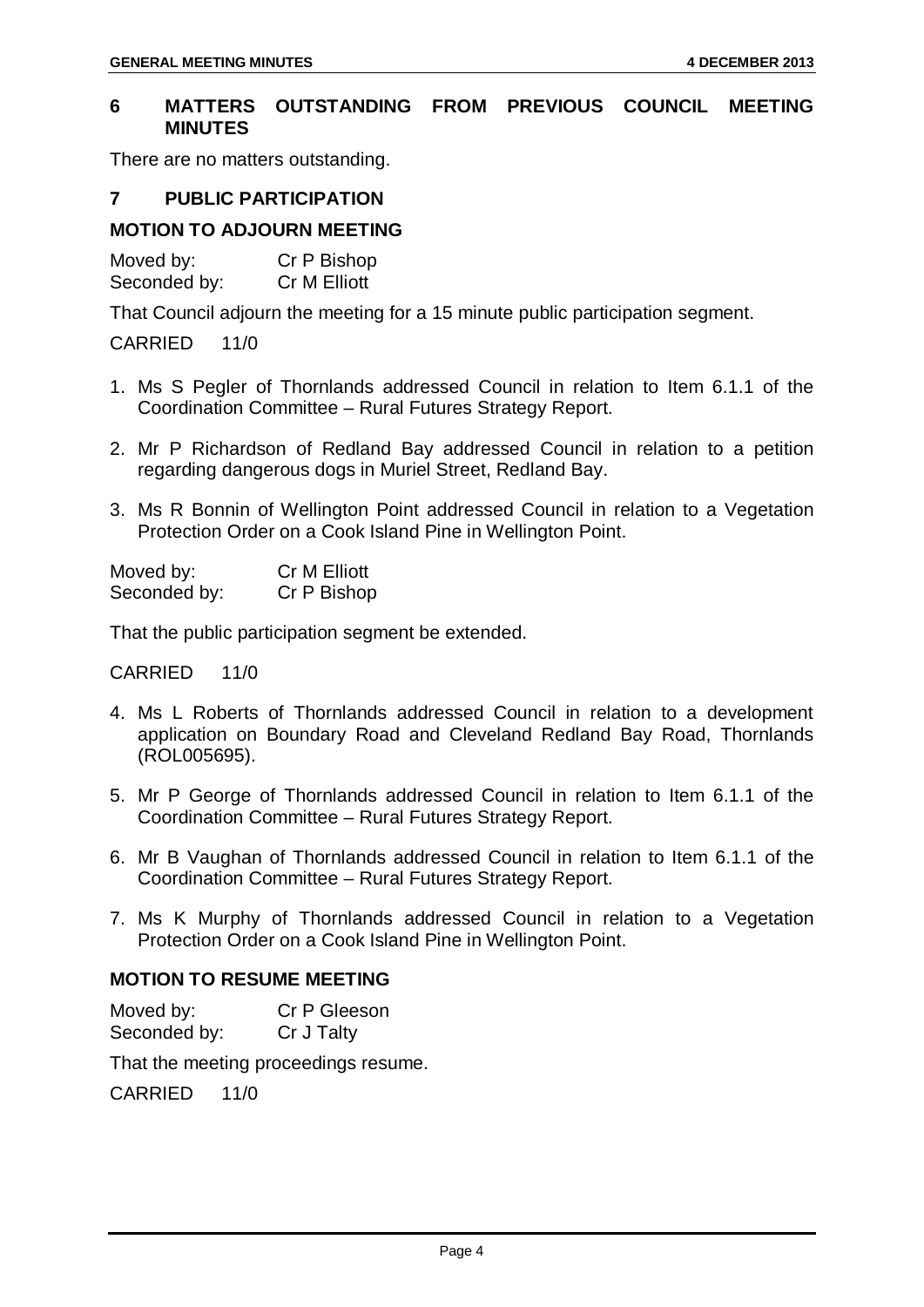#### <span id="page-5-0"></span>**8 PETITIONS AND PRESENTATIONS**

<span id="page-5-1"></span>**8.1 PETITION (CR EDWARDS – DIVISION 5) – REQUESTING THE DESTRUCTION OF TWO DANGEROUS DOGS RESIDING IN MURIEL STREET, REDLAND BAY**

#### **COUNCIL RESOLUTION**

| Moved by:    | <b>Cr M Edwards</b> |
|--------------|---------------------|
| Seconded by: | <b>Cr J Talty</b>   |

**That Council resolve as follows:**

- **1. That the petition, which reads as follows, be acknowledged as Council is currently undergoing a thorough investigation of this matter; and**
- **2. That the principal petitioner be advised in writing of the outcome of this investigation.**

*"We the residents of Muriel Street Redland Bay petition for the destruction of 2 Dangerous German Shephard cross dogs residing at Muriel Street. The two dogs in question entered private property and savagely attacked and killed a small dog in its own backyard. Residents are concerned for the safety of themselves, their young children and their pets."*

#### **CARRIED 11/0**

#### <span id="page-5-2"></span>**9 MOTION TO ALTER THE ORDER OF BUSINESS**

#### <span id="page-5-3"></span>**9.1 MOTION TO ACCEPT LATE ITEM**

#### **COUNCIL RESOLUTION**

**Moved by: Cr A Beard Seconded by:** 

**That a late item from the General Manager Community & Customer Services –** *Reconfiguration of Lots (5 into 244) and MCU (Dwelling Houses) – South East Thornlands* **– be accepted and discussed as Item 18.1.1.**

**CARRIED 11/0**

<span id="page-5-4"></span>**10 DECLARATION OF MATERIAL PERSONAL INTEREST OR CONFLICT OF INTEREST ON ANY ITEMS OF BUSINESS**

#### **CONFLICT OF INTEREST**

Cr Williams declared a 'perceived' conflict of interest in Item 18.1.1 – see item for details.

<span id="page-5-5"></span>**11 MOTION TO ADJOURN GENERAL MEETING FOR THE CONDUCT OF THE COORDINATION COMMITTEE MEETING**

#### **COUNCIL RESOLUTION**

**Moved by: Cr J Talty Seconded by: Cr P Gleeson**

**That the General Meeting be adjourned at 11.23am to enable the conduct of the Coordination Committee meeting.**

**CARRIED 11/0**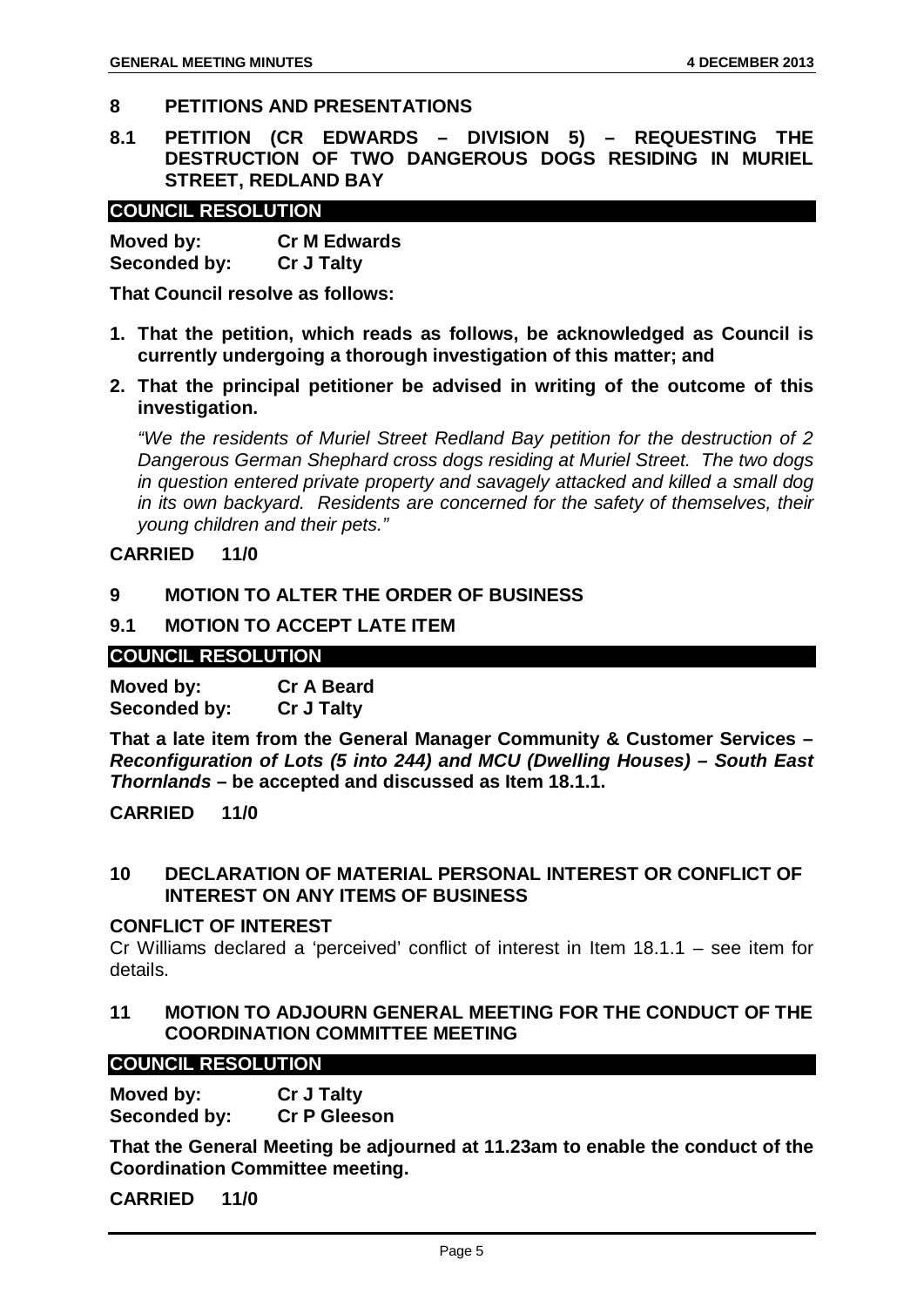#### <span id="page-6-0"></span>**12 MOTION TO RECONVENE GENERAL MEETING**

#### **COUNCIL RESOLUTION**

**Moved by: Cr M Elliott Cr W Boglary** 

**That the General Meeting be reconvened at 11.39am.**

**CARRIED 11/0**

#### <span id="page-6-1"></span>**13 ADOPTION OF COMMITTEE MEETING REPORT & RECOMMENDATIONS**

<span id="page-6-2"></span>**13.1 COORDINATION COMMITTEE MEETING – 4 DECEMBER 2013**

**Moved by: Cr M Elliott Seconded by:** 

**That the Report and Recommendations of the Coordination Committee meeting held 4 December 2013 be adopted.**

**Coordination Committee Report 4 December 2013**

**CARRIED 11/0**

#### <span id="page-6-3"></span>**14 MAYORAL MINUTE**

Nil

#### <span id="page-6-4"></span>**15 NOTICES OF MOTION TO REPEAL OR AMEND RESOLUTIONS**

Nil

#### <span id="page-6-5"></span>**16 NOTICE OF MOTION**

#### <span id="page-6-6"></span>**16.1 NOTICE OF MOTION – CR HEWLETT**

This Item was withdrawn by Cr Hewlett.

#### <span id="page-6-7"></span>**17 URGENT BUSINESS WITHOUT NOTICE**

Nil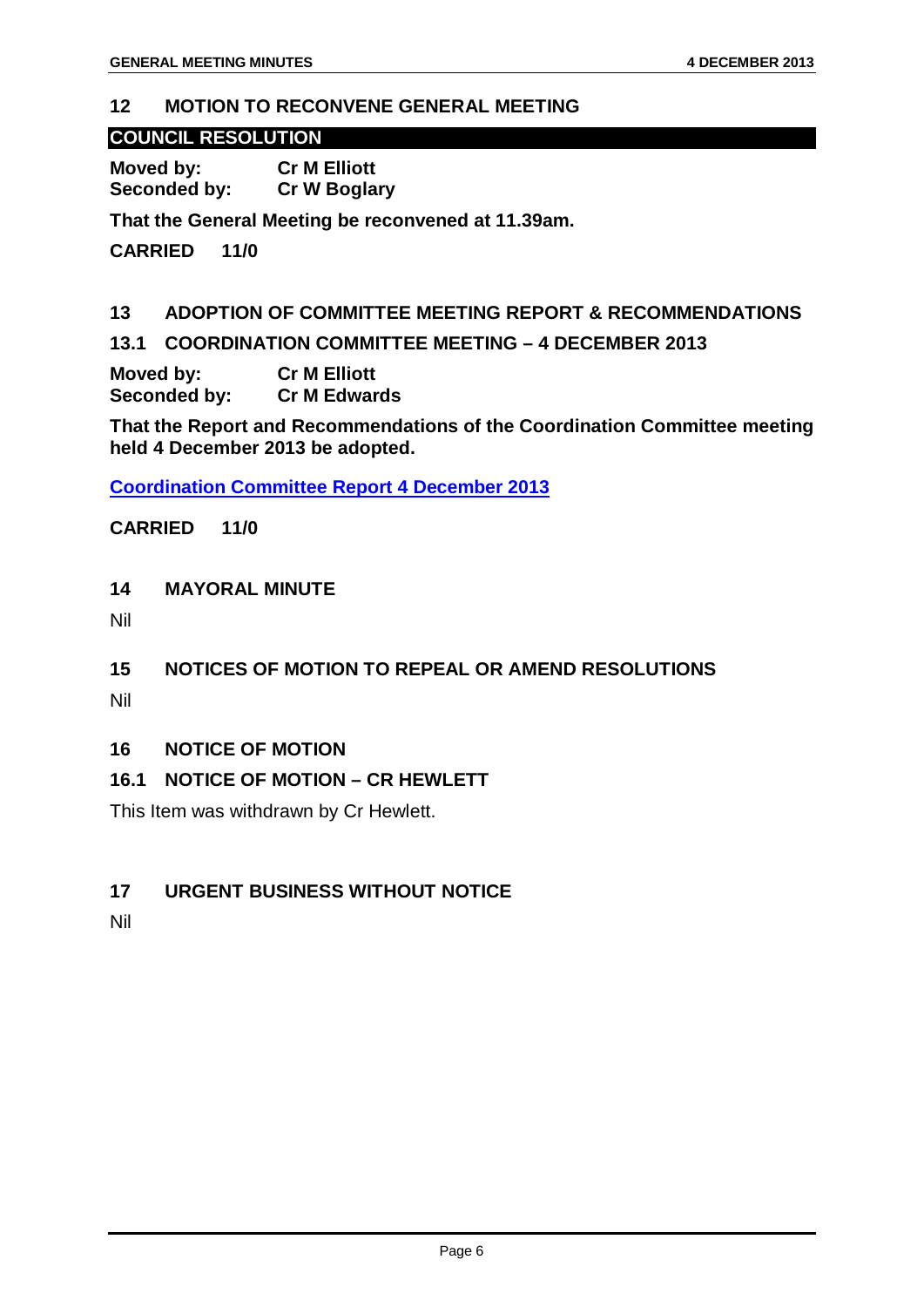#### **CONFLICT OF INTEREST**

Cr Williams declared a 'perceived' conflict of interest in the following Item stating the applicant was listed on her 'Gift Register'. Cr Williams stated that she would leave the meeting and left at 11.41am. Deputy Mayor Cr Beard presided.

#### **CLOSED SESSION**

#### **MOTION TO MOVE INTO CLOSED SESSION AT 11.47AM**

Moved by: Cr M Elliott<br>Seconded by: Cr W Boglary Seconded by:

That the meeting be closed to the public pursuant to Section 275(1) of the *Local Government (Operations) Regulation 2012*, to discuss the following item:

#### **18.1.1 Reconfiguration of Lots (5 into 244 Lots) and Material Change of Use (Dwelling Houses) – South East Thornlands**

The reason that this is applicable in this instance is as follows:

*(g) any action to be taken by the local government under the Planning Act, including deciding applications made to it under that Act;*

#### CARRIED 10/0

Cr Williams was not present when this motion was put.

#### **MOTION TO MOVE INTO OPEN FORUM AT 12.02PM**

| Moved by:    | Cr C Ogilvie |
|--------------|--------------|
| Seconded by: | Cr M Elliott |

That Standing Orders be suspended and the meeting move into Open Forum to allow discussion on this item.

#### CARRIED 10/0

Cr Williams was not present when this motion was put.

#### **MOTION TO MOVE OUT OF OPEN FORUM AT 12.26PM**

| Moved by:    | Cr J Talty   |
|--------------|--------------|
| Seconded by: | Cr M Edwards |

That the meeting move out of Open Forum and Standing Orders resume.

CARRIED 5/5 (on the casting vote of the Acting Chair)

Crs Elliott, Hewlett, Ogilvie, Boglary and Bishop voted against the motion.

Cr Williams was not present when this motion was put.

#### **MOTION TO ADJOURN GENERAL MEETING AT 12.27PM**

Moved by: Cr J Talty Seconded by: Cr M Edwards

That the meeting adjourn and reconvene at 1.30pm.

#### CARRIED 10/0

Cr Williams was not present when this motion was put.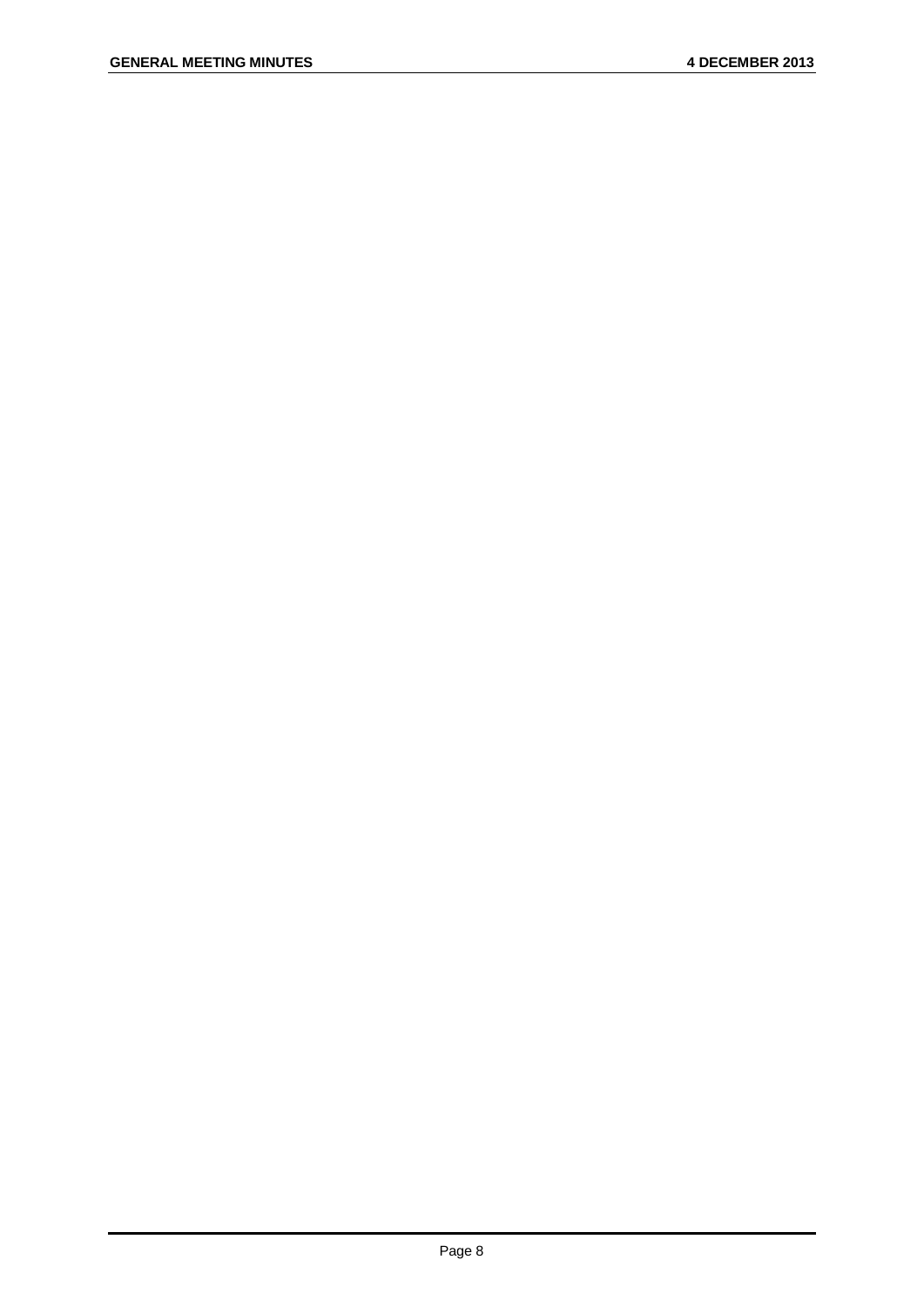#### **MOTION TO RECONVENE GENERAL MEETING AT 1.31PM**

Moved by: Cr P Gleeson Seconded by: Cr M Edwards

That the General Meeting be reconvened.

#### CARRIED 10/0

Cr Williams was not present when this motion was put.

#### **MOTION TO MOVE OUT OF CLOSED SESSION AT 1.45PM**

Moved by: Cr M Edwards Seconded by: Cr M Elliott

That the meeting be again open to the public.

CARRIED 10/0

Cr Williams was not present when this motion was put.

<span id="page-9-0"></span>**18 LATE ITEM**

#### <span id="page-9-1"></span>**18.1 COMMUNITY & CUSTOMER SERVICES**

#### <span id="page-9-2"></span>**18.1.1 RECONFIGURATION OF LOTS (5 INTO 244 LOTS) AND MATERIAL CHANGE OF USE (DWELLING HOUSES) – SOUTH EAST THORNLANDS**

**Dataworks Filename: ROL005695**

**Attachment: Locality Maps and Plans**

**Responsible/Authorising Officer:**

 $\mathscr{D}$  $\mathcal{M}$ **Louise Rusan**

**General Manager Community & Customer Services**

**Author: Janice Johnston Senior Planner, Planning Assessment**

#### **PURPOSE**

| <b>Application type:</b>       | Code Assessment                                                              |  |  |
|--------------------------------|------------------------------------------------------------------------------|--|--|
| <b>Proposed Use:</b>           | Reconfiguration of Lots by Standard Format Plan (5 into 244                  |  |  |
|                                | Lots over 6 Stages) & Material Change of Use (Dwelling<br>Houses)            |  |  |
| description<br><b>Property</b> | 376-386 Boundary Road, Thornlands (Part of Lot 2 on                          |  |  |
| and Location:                  | RP154341)                                                                    |  |  |
|                                | 392 Boundary Road, Thornlands (Part of Lot 3 on RP856222)                    |  |  |
|                                | 394 Boundary Road, Thornlands (Part of Lot 4 on RP856222)                    |  |  |
|                                | 396 Boundary Road, Thornlands (Lot 14 on SP119616 – access<br>purposes only) |  |  |
|                                | 303-313 Cleveland Redland Bay Road, Thornlands (Lot 6 on<br>RP14839)         |  |  |
|                                | 315-327 Cleveland Redland Bay Road, Thornlands (Lot 1 on<br>RP154341)        |  |  |
|                                | 345-357 Cleveland Redland Bay Road, Thornlands (Lot 21 on                    |  |  |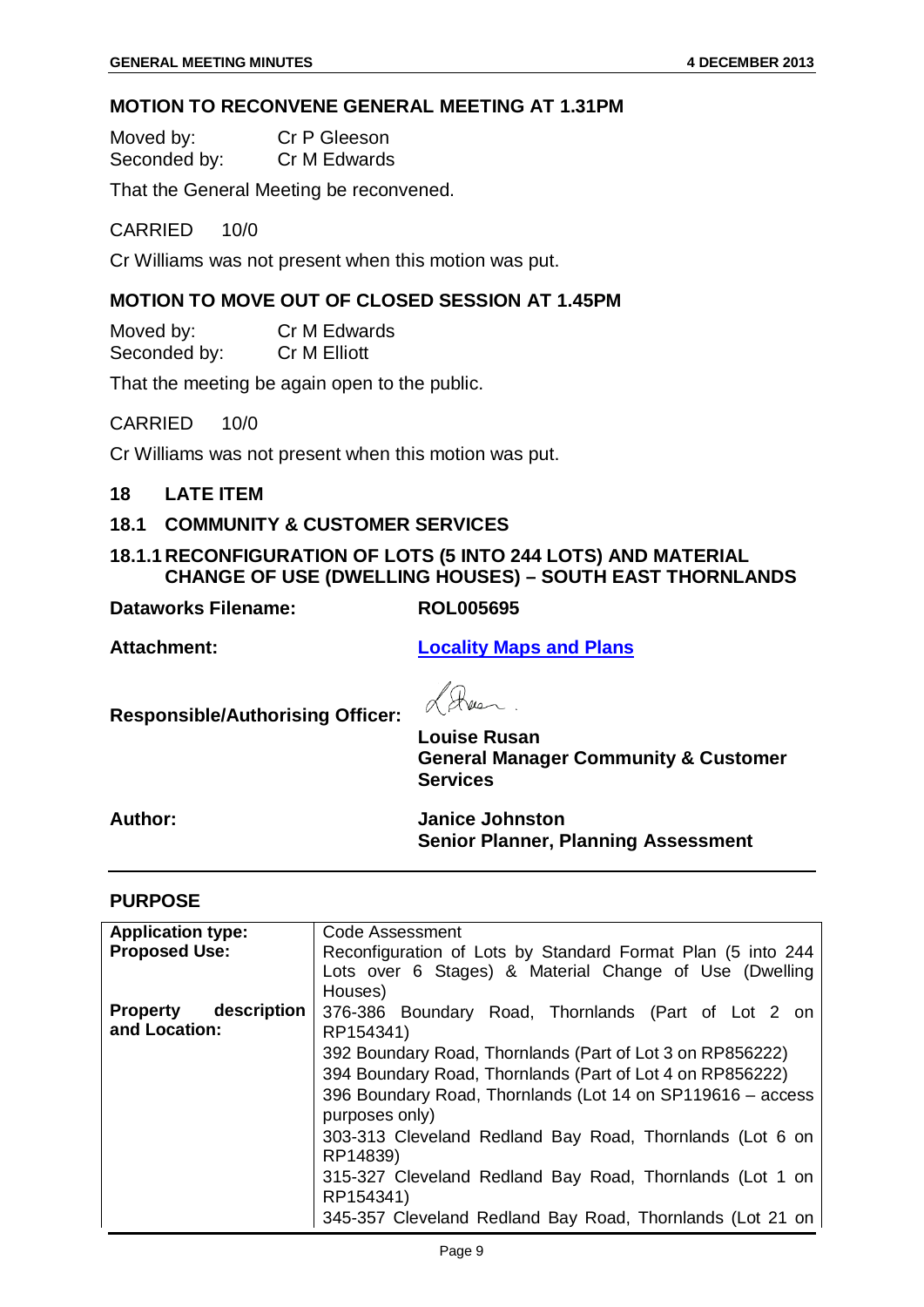|                                      | SP 216148)                                                        |
|--------------------------------------|-------------------------------------------------------------------|
| Land area:                           | 178,351m <sup>2</sup>                                             |
| Zoning:                              | CP - Community Purposes - Sub Area CP7                            |
|                                      | <b>MDR - Medium Density Residential</b>                           |
|                                      | OS - Open Space                                                   |
|                                      | <b>UR</b> - Urban Residential                                     |
|                                      | UR - Urban Residential - Sub Area UR1                             |
| Overlays:                            | <b>Acid Sulfate Soils Overlay</b>                                 |
|                                      | <b>Bushfire Hazard Overlay</b>                                    |
|                                      | <b>Bushland Habitat Overlay</b>                                   |
|                                      | Flood Storm and Drainage Constrained Land Overlay                 |
|                                      | Road and Rail Noise Impact Overlay                                |
|                                      | South East Thornlands Overlay                                     |
|                                      | Waterways Wetlands and Moreton Bay Overlay                        |
| <b>SEQ Regional Plan land</b>        | <b>Urban Footprint</b>                                            |
| use category:                        |                                                                   |
| <b>Applicant:</b>                    | <b>Ausbuild Pty Ltd</b>                                           |
| Landowner:                           | Rapaki Property Pty Ltd As Trustee, Mr M F Collins, Mrs D E       |
|                                      | Collins, Mr B J Beil, Mrs B Y C Beil, Mr J Singh, Mrs L Singh, Mr |
|                                      | J S Kahlon, Shaicove Pty Ltd, Navco Property Group                |
| <b>Number</b><br><b>of</b><br>public | Not Applicable                                                    |
| submissions:                         |                                                                   |
| <b>Properly made date:</b>           | 18/10/2013                                                        |
| Decision stage start                 | 18/10/2013                                                        |
| date:                                |                                                                   |
| Decision due date:                   | 15/11/2013                                                        |
| period<br><b>Decision</b>            | 13/12/2013                                                        |
| extended:                            |                                                                   |
| <b>Assessment Manager:</b>           | Janice Johnston                                                   |
| <b>Group Manager:</b>                | David Jeanes - Group Manager, City Planning and Assessment        |
| Officer's                            | Development Permit subject to conditions                          |
| recommendation:                      |                                                                   |

This Category 4 application is referred to the Coordination Committee for determination following the recent refusal of application reference ROL005669 on the same site.

Council has received an application seeking a Development Permit for Reconfiguration of Lots by Standard Format Plan (5 into 244 Lots over 6 Stages) & Material Change of Use (Dwelling Houses) at 376-386, 392, 394 and 396 (access purposes) Boundary Road and 303-313, 315-327 and 345-357 Cleveland Redland Bay Road, Thornlands.

The site forms part of the wider South East Thornlands Structure Plan area (SETSPA). Various issues have been encountered developing this site and the surrounding area, most of which relate to access to relevant infrastructure such as regional stormwater facilities and the surrounding road network. These issues have been sufficiently resolved by the applicant, allowing development of this site to proceed. The proposal also provides an innovative, alternative housing product (small freehold lots). The proposed subdivision layout, which includes a wide variety of lots and potential housing products, is considered to be a good outcome for the site. The proposal is considered to achieve the overall intent of the SETSPA to provide an integrated urban community which includes a mix of housing densities and building types and delivers a density of development that makes efficient use of scarce developable land.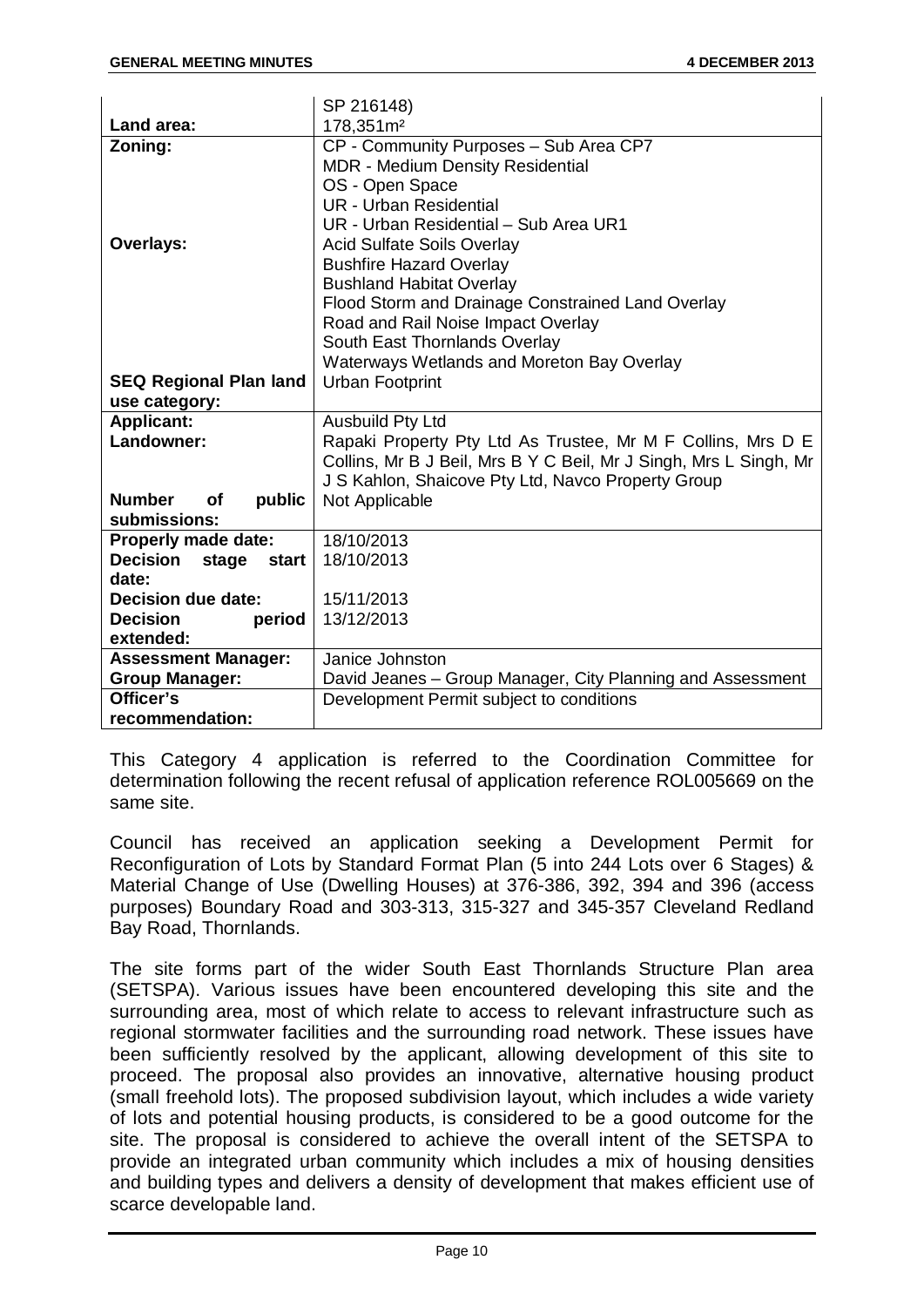Agreement regarding appropriate infrastructure charges has been reached between the developer and Council.

The application has been assessed against the relevant provisions of the Redlands Planning Scheme and the proposed development is considered to comply with the scheme. It is therefore recommended that the application be granted a Development Permit subject to conditions.

#### **BACKGROUND**

The development application was properly made on 18 October 2013. The statutory timeframes prescribed under the Sustainable Planning Act 2009 stipulate that a decision is due by 13 December 2013.

There are three related applications which include development of the subject land:

- a) ROL005669 6 into 259 lot reconfiguration by standard format plan plus material change of use (dwelling houses). This is an impact assessable application which was refused by Council on 6 November 2013.
- b) ROL005694 3 into 3 lot boundary realignment. This is a code assessable application which divides the site in accordance with the open space, residential and community purpose zone boundaries. This application was approved on 8 November 2013.
- c) ROL005698 1 into 12 lot reconfiguration by standard format plan plus material change of use (dwelling houses). This is an impact assessable application including proposed lots within the central Community Purposes Sub-Area CP7 zone.

#### **ISSUES**

#### **Development Proposal & Site Description**

#### **Proposal**

The application is for a 5 into 244 lots reconfiguration. Seven different lot types are proposed as follows:

| Lot Type                 | <b>Typical Lot size</b> | <b>Approximate Lot</b><br><b>Dimensions</b> | <b>Number of</b><br>Lots |
|--------------------------|-------------------------|---------------------------------------------|--------------------------|
| Traditional              | 400-576                 | 16/18m frontage<br>25/32m length            | 14                       |
| <b>Premium Courtyard</b> | 400-576                 | 16/18m frontage<br>25/32m length            | 22                       |
| Courtyard                | 350-512                 | 14/16m frontage<br>25/32m length            | 59                       |
| <b>Premium Villa</b>     | 312.5-400               | 12.5m frontage<br>25/32m length             | 68                       |
| Villa                    | 250-320m <sup>2</sup>   | 10m frontage<br>25/32m length               | 26                       |
| Premium Urban            | 150 <sup>m²</sup>       | 10m frontage<br>15m length                  | 37                       |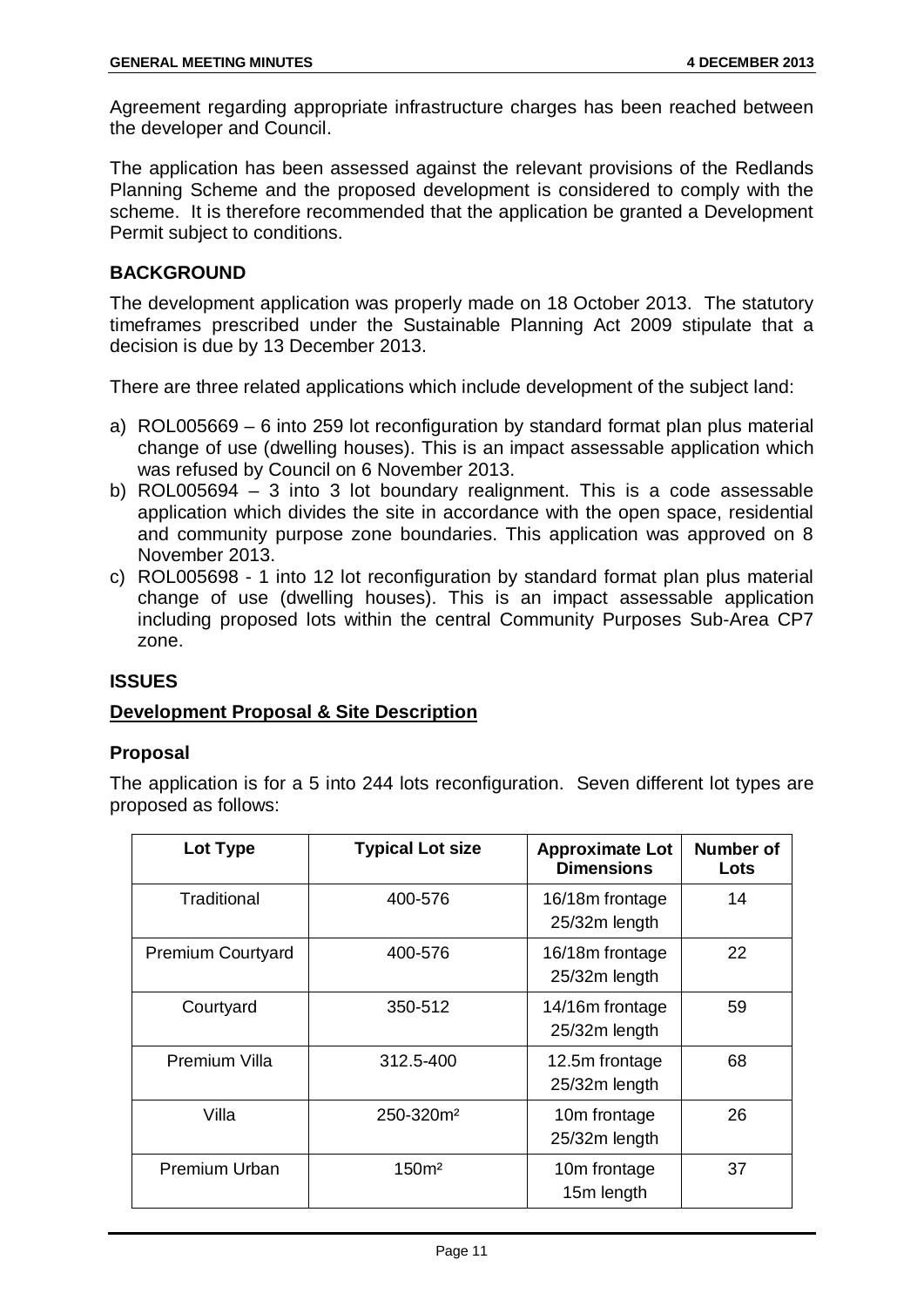| <b>Urban Allotment</b> | 125 $m2$ (minimum is 121 $m2$ | 8.5m frontage |  |
|------------------------|-------------------------------|---------------|--|
|                        | due to corner truncation)     | 15m length    |  |

Each lot has access to a public road. The proposed subdivision layout provides a mix of lot types and frontage widths dispersed throughout the development site, to provide visual interest and variety in the streetscape. The smaller 'Urban' and 'Premium Urban' lot types have been grouped together in clusters and these have been located at the ends of housing blocks. The subdivision includes dedication of land for park, road reserve and acoustic buffer purposes. The proposal will be developed over six stages as follows:

- Stage 1 65 lots and access to Cleveland Redland Bay Road (CRBR):
- Stage 2 48 lots:
- Stage 3 37 lots and access to Boundary Road;
- $\bullet$  Stage 4 42 lots;
- Stage 5 35 lots (the stage 5 area also includes 2 future lots which will be temporarily used for stormwater detention); and
- Stage 6 17 lots.

The application also involves an MCU component which approves building envelopes for future dwellings. Where the future dwellings comply with the envelope as set by the plan of development (POD) table, no further MCU application for a dwelling is needed. Where future dwellings do not comply with the POD, the Redlands Planning Scheme requirements will prevail (or the Queensland Development Code where the scheme does not regulate dwelling houses). The POD includes requirements for future dwelling houses including site coverage, setbacks, height, open space and car parking provision, number of bedrooms and garage setbacks, and the limits are different for each lot type. There are a variety of one and two storey house designs (Ausbuild off the plan designs) which will comply with the POD limits. Each of these Ausbuild house designs has a number of differing facades, rooflines, materials and colour schemes for future owners to choose from.

Access to the site is via the State controlled CRBR, with a temporary access to Boundary Road also permitted if other roads within the SETSPA, which connect this development site to the surrounding road network, have not been provided at the time this development is progressed. Pedestrian movement between the site and public areas has been provided for, with pedestrian links to both CRBR and Boundary Road as well as along the esplanade road to the north and new northsouth collector street.

#### **Site & Locality**

The site is located within the central portion of the SETSPA and is bounded by two State controlled roads, CRBR and Boundary Road. The application is made over seven allotments, however the developable land incorporates six allotments, with a combined area of 178,351m². A seventh lot (Lot 14 on SP119616) has been included for access purposes, however no development is proposed over this lot. The site is part of the wider SETSPA, which has recently been rezoned to allow for accommodation of a significant portion of the expected future population growth within Redland City. As such, the site forms part of an emerging residential community. The part of the site zoned for development is predominantly clear of vegetation. The current use of the site is for agricultural and hobby farming/rural residential living and contains a small number of dwellings and outbuildings. All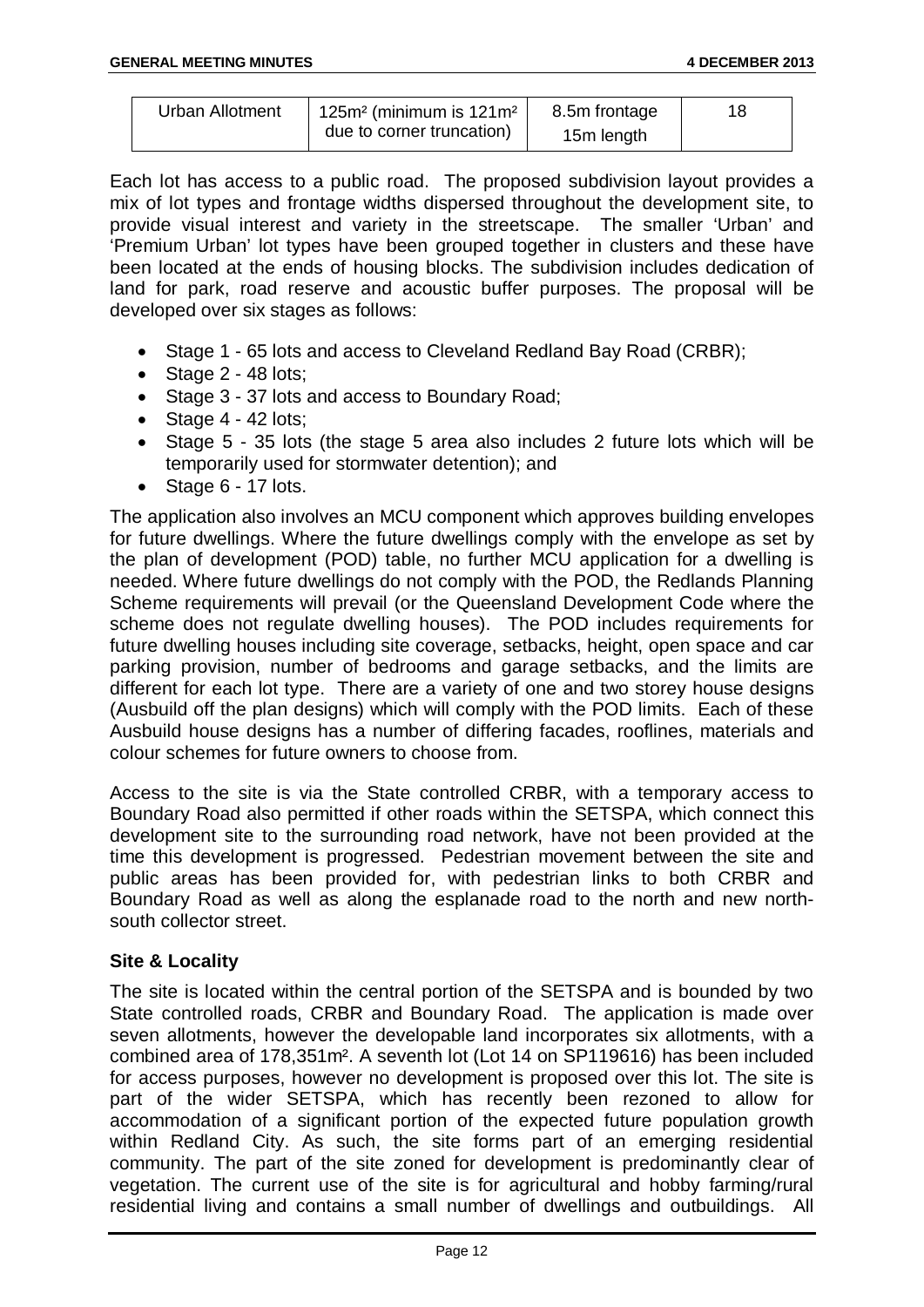existing structures will be removed from the development site prior to construction of the relevant stage in which it is located. One easement is located on the subject property (easement A on RP856222). A condition will require that Easement A is extinguished once the land is developed. The site surrounds the Finlandia Retirement Village.

#### **Application Assessment**

#### *Sustainable Planning Act 2009*

The application has been made in accordance with the *Sustainable Planning Act 2009* Chapter 6 – Integrated Development Assessment System (IDAS) and constitutes an application for Reconfiguration of Lots and Material Change of Use under the Redlands Planning Scheme.

#### **SEQ Regional Plan 2009-2031**

The site is located within the Urban Footprint in the SEQ Regional Plan 2009-2031.

#### **State Planning Policies & Regulatory Provisions**

| <b>State Planning</b><br>Policy /<br><b>Regulatory</b><br><b>Provision</b> | <b>Applicability to Application</b>                                                                                                                                                                                                                                                                                                                                                                                                                                                                                                                                                                                                                                                                                                                                                                                                                                                                                                     |
|----------------------------------------------------------------------------|-----------------------------------------------------------------------------------------------------------------------------------------------------------------------------------------------------------------------------------------------------------------------------------------------------------------------------------------------------------------------------------------------------------------------------------------------------------------------------------------------------------------------------------------------------------------------------------------------------------------------------------------------------------------------------------------------------------------------------------------------------------------------------------------------------------------------------------------------------------------------------------------------------------------------------------------|
| <b>SEQ</b><br>Koala<br>Conservation<br><b>SPRP</b>                         | The site is in the assessable area under the SEQ Koala Conservation<br>SPRP and is within a Koala Broad-Hectare Area. The site is designated<br>as Medium Value Rehabilitation. Division 3 of the SPRP applies. This<br>division requires the development design to incorporate movement<br>corridors and food species for koalas. There are no direct requirements<br>for replanting. Schedule 2 acknowledges constraints from development<br>such as subdivision design and its associated infrastructure and edge<br>effects. The proposed layout does not obstruct fauna movement in itself,<br>and it is recognised that any residential subdivision will have some level<br>of impact on Koala movement. There SPRP requirements are<br>considered to be met through proposed replanting (including habitat and<br>food trees) in addition to movement corridors via street tree planting and<br>the buffer planting to roadways. |
| <b>SPRP</b><br>(Adopted<br>Charges)                                        | Details of the charges applicable have been provided under the<br>Infrastructure Charges heading of this report.                                                                                                                                                                                                                                                                                                                                                                                                                                                                                                                                                                                                                                                                                                                                                                                                                        |
| <b>SPP</b><br>4/10<br><b>Healthy Waters</b>                                | The South-East Thornlands Structure Plan includes regional stormwater<br>quality treatment facilities. The applicant has provided a Stormwater<br>Management Plan that includes MUSIC modelling and addresses<br>treatment of stormwater run-off, as required by the South East<br>Thornlands Structure Plan. The MUSIC modelling demonstrates that the<br>proposed treatment train is effective in removing pollutants.                                                                                                                                                                                                                                                                                                                                                                                                                                                                                                                |

#### **Redlands Planning Scheme**

The application has been received and assessed under the Redlands Planning Scheme version 5.3. The subject site has multiple zonings including:

- Open Space;
- Community Purposes Sub Area CP7;
- Urban Residential;
- Urban Residential Sub Area UR1; and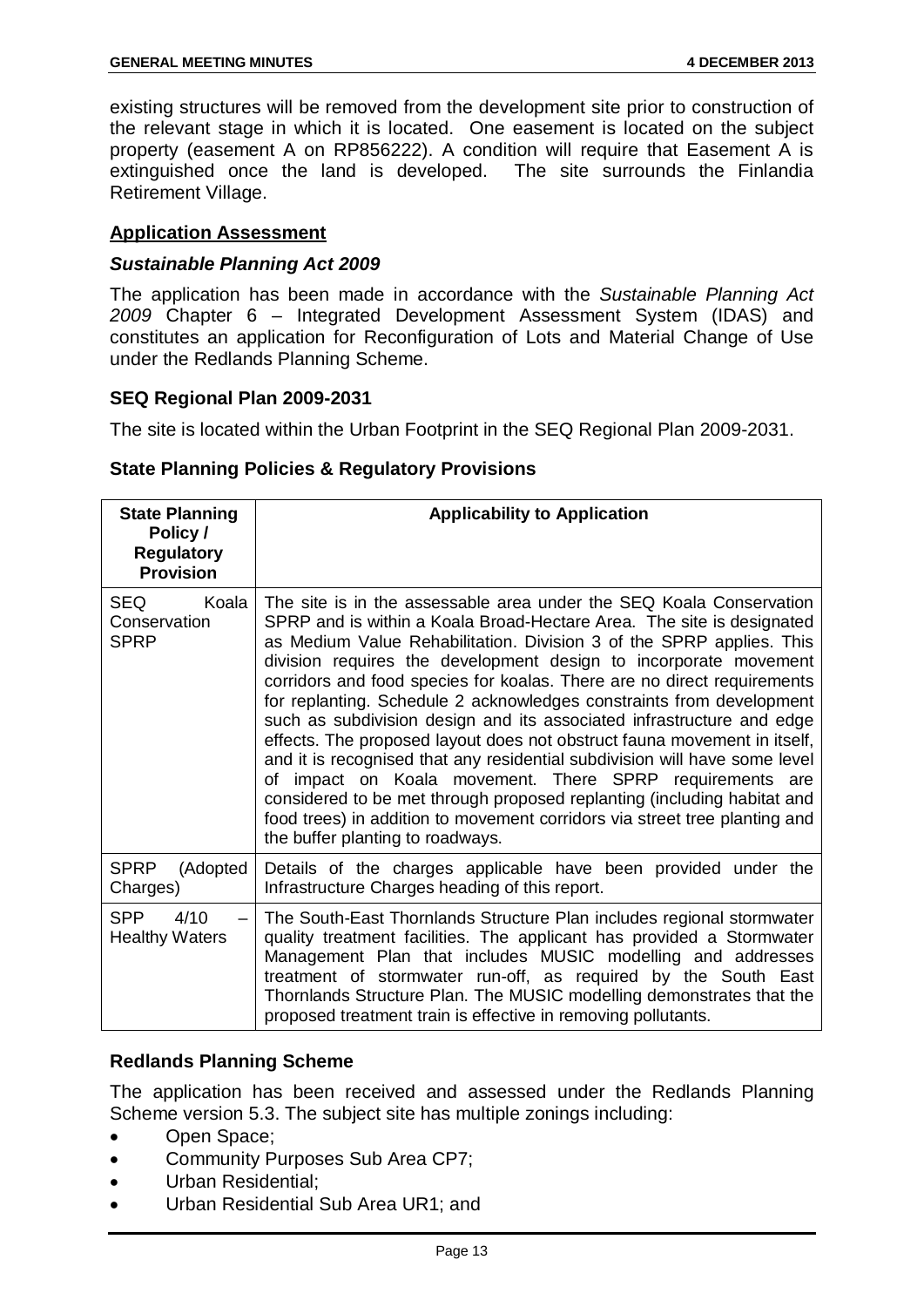• Medium Density Residential.

#### Open Space Zoning

The part of the site zoned Open Space (OS) is to be dedicated to the State as part of the development approval. This area includes approximately revegetation, stormwater facilities and a local park facility, with the dedicated area being approximately 3.7ha in total. The park component will include a playground, a shade structure/picnic setting and seating, and a grassed kick and throw lawn. A pedestrian pathway along the northern side of the esplanade road has been provided. Six rest stops with seating have been provided along the pathway that are proposed to include a bench seat, lighting and a rubbish bin at every second stop. Bollards will be constructed along the boundary of the OS area to restrict vehicle movement. The playground area will be filled to ensure it is above Q100.

The esplanade road reserve is located outside of the OS zoned land. The Boundary Road temporary access is not road reserve and will be dedicated to Council as open space. It is noted that roads are exempt development in the zone.

A trunk local park facility is to be provided within the central precinct of the SETSPA. Although not intended to be located within this northern area of the central precinct, the proposed location is considered the most appropriate for the local park, given that it adjoins a large greenspace area and is close to a large number of freehold lots. The southern portion of this central precinct is likely to be developed with multiple dwellings which, unlike freehold lot developments, will include private communal open space areas.

It is noted that the accessibility standard for a local park is 500-800m. With the park located in the proposed location, the entire central precinct is in walking distance (a maximum of 700m from other developable areas in this central precinct). Council's Priority Infrastructure Plan (PIP) indicates standard facilities and embellishments required for local parks. A condition of approval will require park facilities and embellishments to be determined and approved in line with the PIP.

Overall, the intent of the zone is considered to be achieved. The area is considered to provide a usable open space area with adequate facilities that meet community needs and expectations based on the population density and demographic structure expected in the area. The area provides opportunities for community interaction whilst supporting the retention and enhancement of habitat values. The location of the park facility allows for casual surveillance from the esplanade road.

#### Community Purposes Zoning

The parts of the site zoned Community Purposes (CP) are within sub area CP7 (infrastructure) and are proposed to be used for road and landscaping/acoustic treatments in accordance with the zone and overlay code.

#### Medium Density and Urban Residential Zoning

The remainder of the site is zoned Medium Density Residential (MDR), Urban Residential (UR) and Urban Residential sub-area UR1. The zonings of the land are reflected in the South-East Thornlands structure plan overlay code (precincts 2, 2a and 3). The proposed development has been assessed against the Medium Density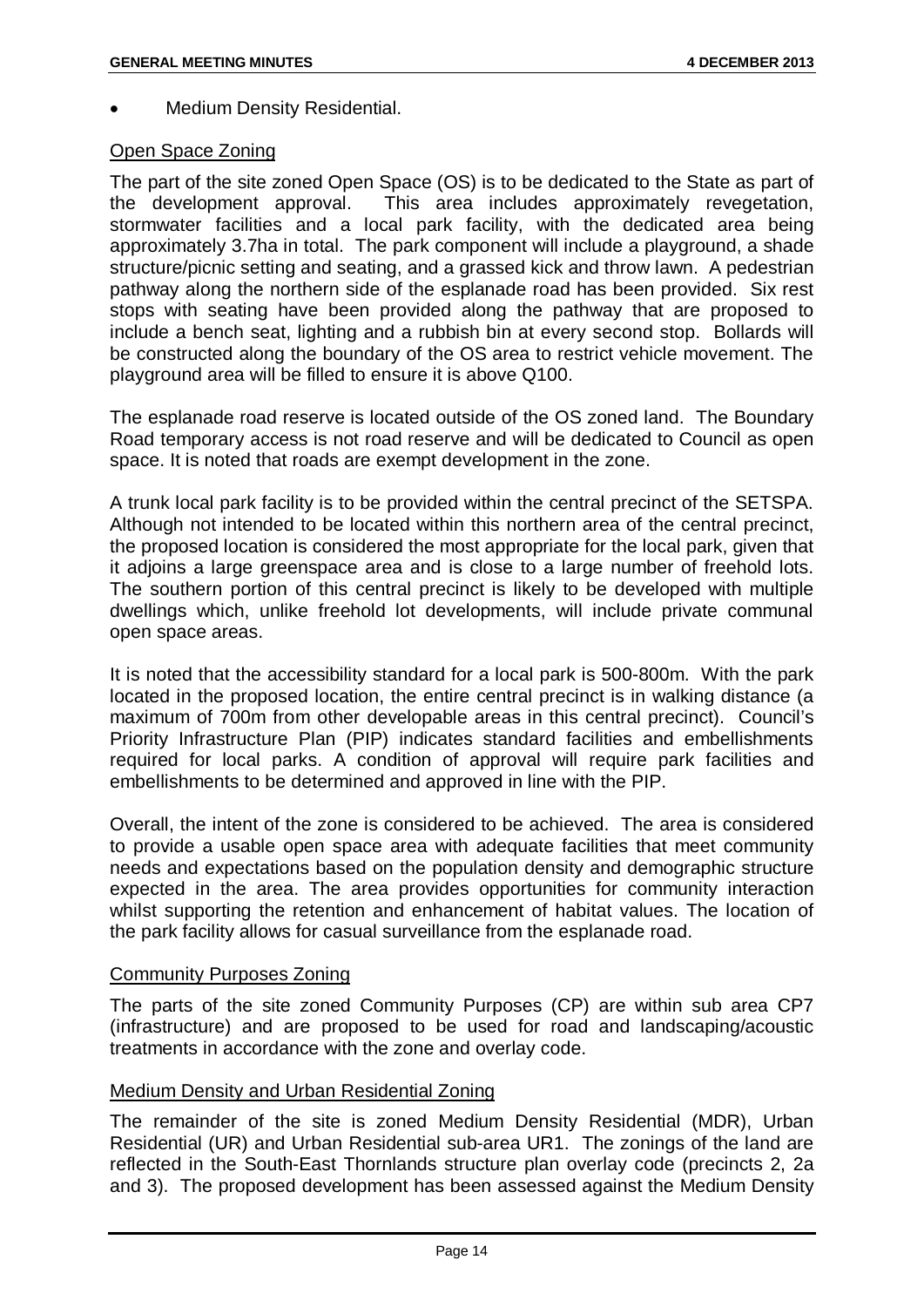and Urban Residential Zone Codes and is considered to comply. The most relevant parts of this assessment are discussed below.

Density - The development involves the creation of 244 lots plus parkland on a site with an area of 178,351m². The zoned developable area (not including the OS and CP zoned areas) equates to approximately 123,100m² (12.4 ha). The breakdown in zoning and relevant density over the site is as follows:

| Zone            | <b>Probable Solution</b><br><b>Density</b> | Area (approx m <sup>2</sup> ) | <b>Number of Lots (in</b><br>compliance with probable<br>solution) |
|-----------------|--------------------------------------------|-------------------------------|--------------------------------------------------------------------|
| <b>UR</b>       | 12-15 lots per hectare                     | 43,000m <sup>2</sup> (4.3ha)  | 52-64 lots                                                         |
| UR <sub>1</sub> | 12-15 lots per hectare                     | 65,400m <sup>2</sup> (6.54ha) | 78-98 lots                                                         |
| <b>MDR</b>      | 1 dwelling unit per 200m <sup>2</sup>      | 15,700m <sup>2</sup> (1.57ha) | 78 lots                                                            |
|                 | Total                                      | 124,100m <sup>2</sup>         | Between 208 and 240 lots                                           |

It is considered that the proposal meets the density requirements of the zone code and the specific outcomes which:

- 1. in the UR zone, require a dwelling density which is compatible with the detached, low-rise character of the zone; and
- 2. in the MDR zone, require a dwelling density which is compatible with medium density living while providing land for private and communal open space, resident and visitor parking, landscaping and maintenance of a residential streetscape

Further, it is noted that the UR zone code probable solutions indicate that a density of 1 dwelling unit per 400m² is appropriate if developing the land with multiple dwellings (whereas the probable solution for density for subdivisions is 12-15 lots per hectare). Based on the UR and UR1 zoned land area of 108,400m², this would equate to 271 dwelling units over just this portion of the site, or 349 dwelling units when combined with the MDR zoned area.

Land Use - The proposal achieves the relevant overall outcomes of the zone to provide for residential development that provides for housing choice and affordability. The outcomes of the UR zone encourages predominantly low-rise (1-2 storey) detached housing, with the UR1 areas providing an increased range of residential uses (such as multiple dwellings and aged persons/special needs housing). The MDR zone overall outcomes encourage mid-rise (3.5 storey) housing, medium density living and maximisation of the supply of dwellings in close proximity to centres and public transport.

It is noted that the proposed building height and density of lots over the site does not change to take into consideration the change in zoning over the site (i.e. from Urban to Medium Density Residential). This is further discussed in the section of the report addressing the South East Thornlands overlay code. However, as a summary, it is considered that the site has been used to its full potential and that there would be no benefit in having a part of the site developed to a higher density and the other part of the site developed to a lesser density. A standard density of development across the entire site, which meets the intended density of the whole site, is considered an acceptable solution. It is also recognised that it is difficult to achieve the higher density in the MDR zone. It is considered that the development as a whole meets the density and land use expectations of the zones.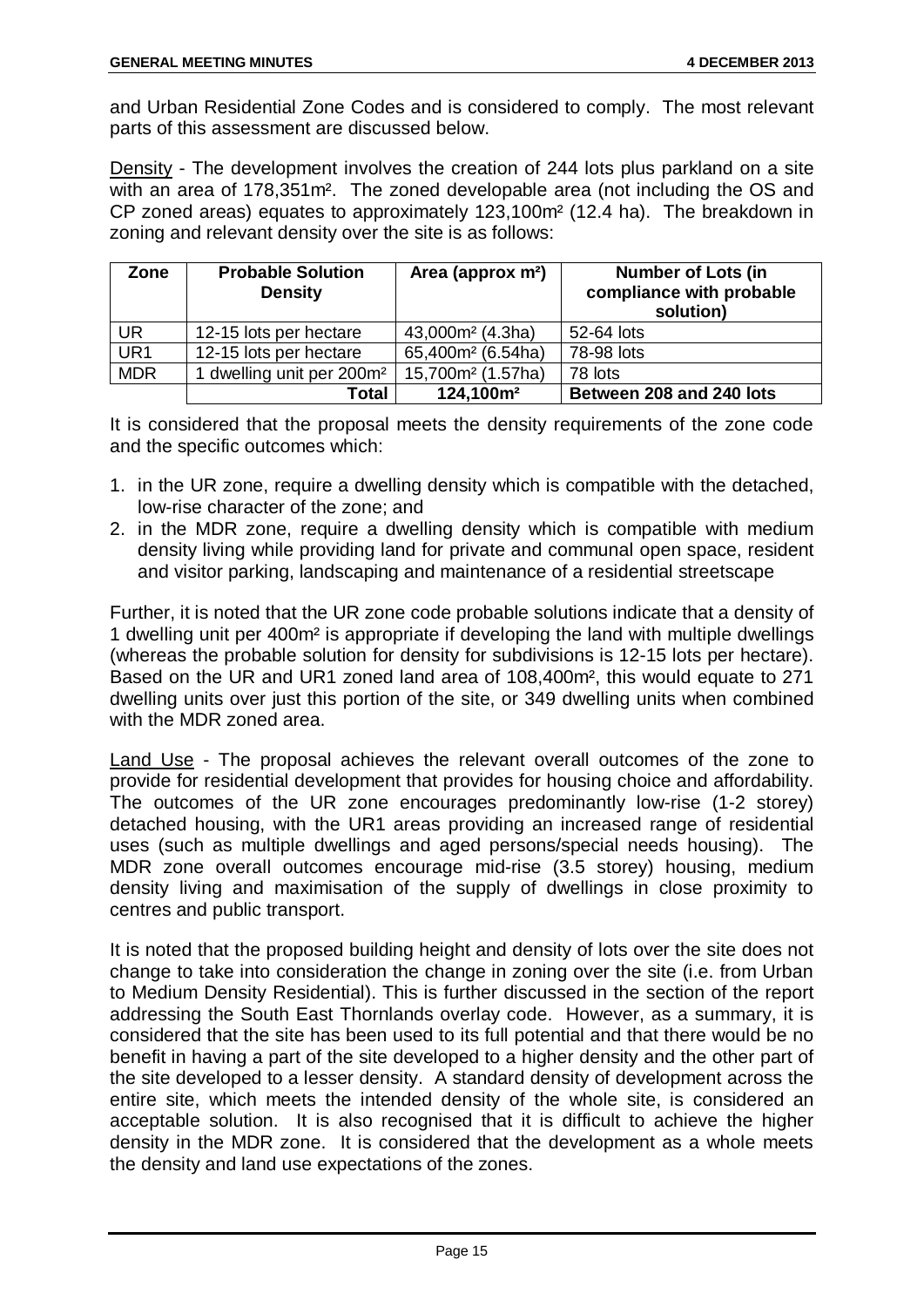Height - All future dwelling units will be one to two stories in height (maximum of 8.5m) which is in compliance with the height limits set in the relevant zones.

In relation to the use of the land for residential purposes, a Stage 1 Contaminated Land Report submitted with the application found lead on Lot 3, an asbestos fridge on Lot 4 and potential petrochemicals on Lots 1 and 6. The report recommends further investigation once the machinery/sheds/greenhouses are demolished and minor remediation and validation if necessary. Further investigation has been conditioned.

#### Use Code

The proposed development has been assessed against the Dwelling House Code and is considered to generally comply. The most relevant parts of this assessment are discussed below.

The Material Change of Use component is proposed via the approval of a plan of development (POD) table, which outlines permitted setbacks, site coverage, open space area dimensions, number of bedrooms and parking requirements for each of the seven lot types. Notes on the POD plans also indicate height limits and include other requirements which dwellings will need to comply with. No subsequent planning approvals are required for dwelling construction to proceed, providing they are designed within the provisions set out in the POD and any relevant conditions of approval. Where the POD requirements and/or MCU conditions of approval are not met, then a planning approval or concurrence agency assessment through Council may be needed for future dwellings.

Each lot is intended to accommodate a dwelling from Ausbuild's fixed housing designs. The applicant has demonstrated, via provision of typical Ausbuild house designs, that a variety of house types are available which will meet the POD requirements. This presents the future buyers of each individual lot with choice of house design (including a mix of 1 and 2 storey designs), leading to variety in the streetscape. This is further ensured given that each house type can be developed with different facades, rooflines, porch designs, facade materials (weatherboard, sheeting, timber battens and select face brick finishes), colour schemes and window type and location. The finish of the buildings will be the purchaser's choice within the boundaries of the Ausbuild design selection criteria. This results in a diversified streetscape made up of personally selected dwellings by each purchaser varying architectural form and character.

Although some housing products are small, the internal layout provides a contemporary design with flexible open plan living areas. The typical housing designs presented indicate that dwellings have been designed to present positively to the streetscape by providing articulated and active facades and variation in building lines through recessed porch and entry areas and protruding balcony and patio features. Landscaping is also provided with these Ausbuild products to further enhance the streetscape. Additionally, the POD includes requirements for fencing height and transparency to assist in the dwellings addressing the street.

Setbacks – The POD includes setback requirements including built to boundary provisions in both the POD table and associated Notes. Setbacks proposed for Villa, Courtyard and Traditional allotments generally comply with those permitted under the Queensland Development Code (QDC), with setbacks being reduced where lots are smaller and/or narrower. All lots larger than a Villa allotment require stepping back of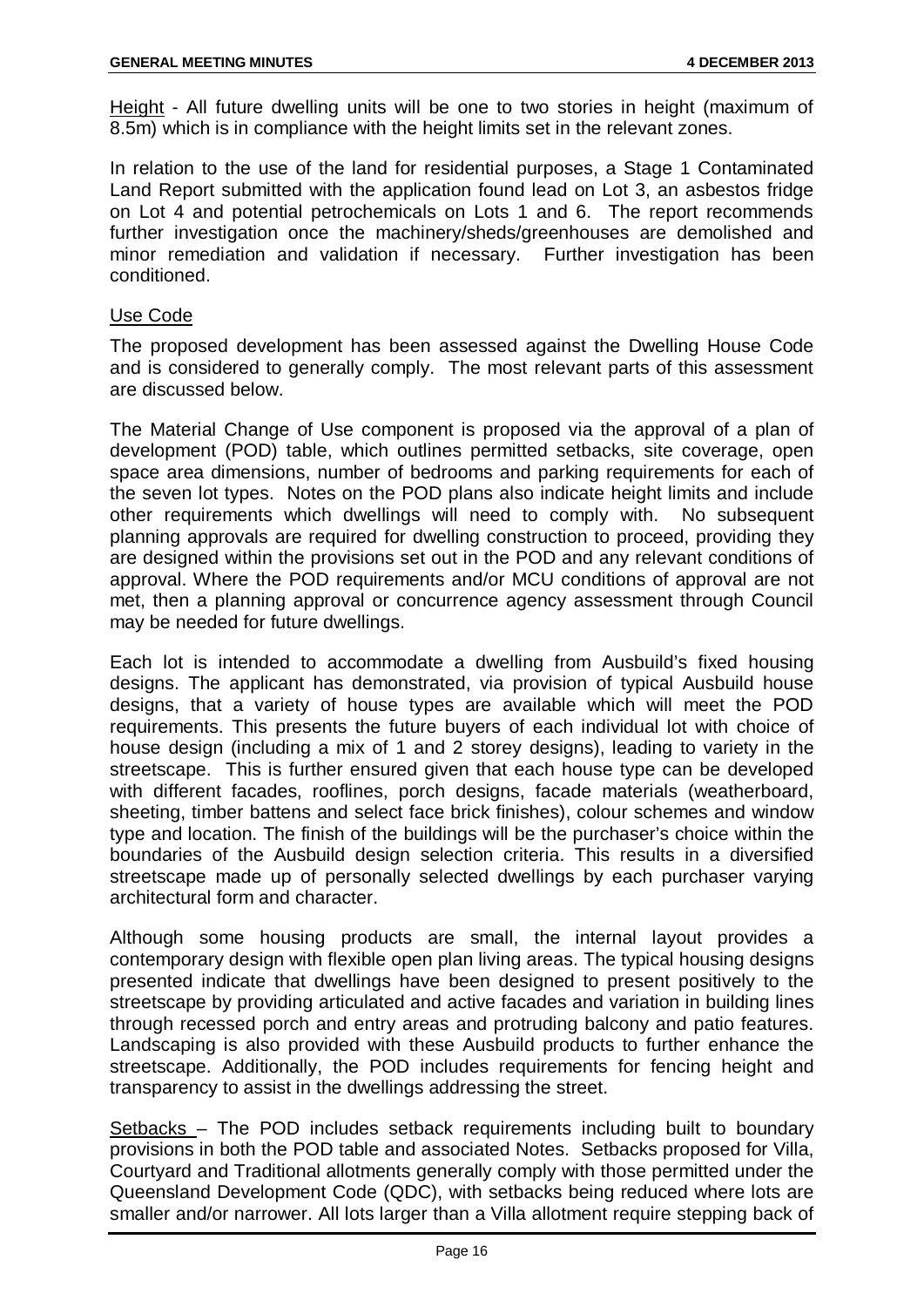the upper floor to reduce the bulk of the building. Most setbacks on Villa, Urban and Premium Urban lots are less than QDC provisions, however are required for the housing product to be provided. This building product, being an alternative to multiple dwellings and standard detached houses, is unable to achieve standard setbacks given the lot size. It is noted that these smaller lots make up approximately 33% of the total lots. They provide an alternative housing product which will suit a portion of the market without having a negative impact on the surrounding area.

The POD notes allow built to boundary walls to extend to 15m which is longer than that allowed under the QDC (9m), however, the POD plans include built to boundary designations on all lots so that each dwelling has a maximum of a built to boundary wall on one side and a standard setback on the other. This will assist in assuring there is access down one side of the house for movement of bins and ventilation. Solar provisions are met through allotment orientation and building design. Building designs will ensure that solar access to living and open space areas are maximised where possible. Each dwelling will meet a minimum 6 star energy rating. The lot layout is in a grid system, allowing each allotment to have casual surveillance to the street frontage.

Site Cover and Open Space - The POD allows site coverage ranging from 55 to 72.5%, with site coverage increasing as the lot size decreases. The larger allotments permit a site cover of 55%, whilst the mid-sized product is 60-65% and allotments less than or equal to 150m² have a permitted site cover of 72.5%. The Dwelling House Code indicates that development is to be appropriately sized and located on the site. All housing products will provide areas for parking, servicing and recreation (open space), however, the size and extent of the house and recreation area will vary to suit a wider range of buyers. The housing product proposed on the lots of 150m² or less have been proposed as an alternative to multiple dwelling living, providing a freehold housing option which is low maintenance. The minimum size of the open space areas required is included in the POD and ranges from 15m<sup>2</sup> (for the smallest lots), to 50-70m² (for the medium sized lots) and to 80m² (for the largest lots). It is noted that the multiple dwelling code (which is the most similar housing product in the planning scheme to the urban and premium urban lots) requires a minimum 25m² open space area at ground level as a probable solution. It is considered that not all households require or want large outdoor open space area, and the smaller lots provide an alternative housing product. The South-East Thornlands area will include a district park and three local parks within its boundaries once developed, as well as large areas of greenspace, which will be in close proximity to all residents.

Access and Parking – The RPS requires 2 spaces per dwelling. A minimum of two parking spaces (which can be in tandem) are required for each of the lots under the POD. On the smallest lots, a tandem space of 4.9m in length (minimum length for an uncovered space under the Queensland Development Code) has been provided. Setbacks to garages have been specified for all lots and it is noted that house setbacks are less than garage setbacks to assist in reducing dominance of the garage. Additionally, the POD indicates that double garages on Villa allotments or smaller, are only permitted where the house is two storey and where the upper storey projects over the garage for a minimum of one metre. All other lots have frontages greater than 12.5m, therefore there will be sufficient width and articulation in the building to detract away from the garage door. Frontages of 10m also allow a car to be parked on the street without impeding access to the residential driveway.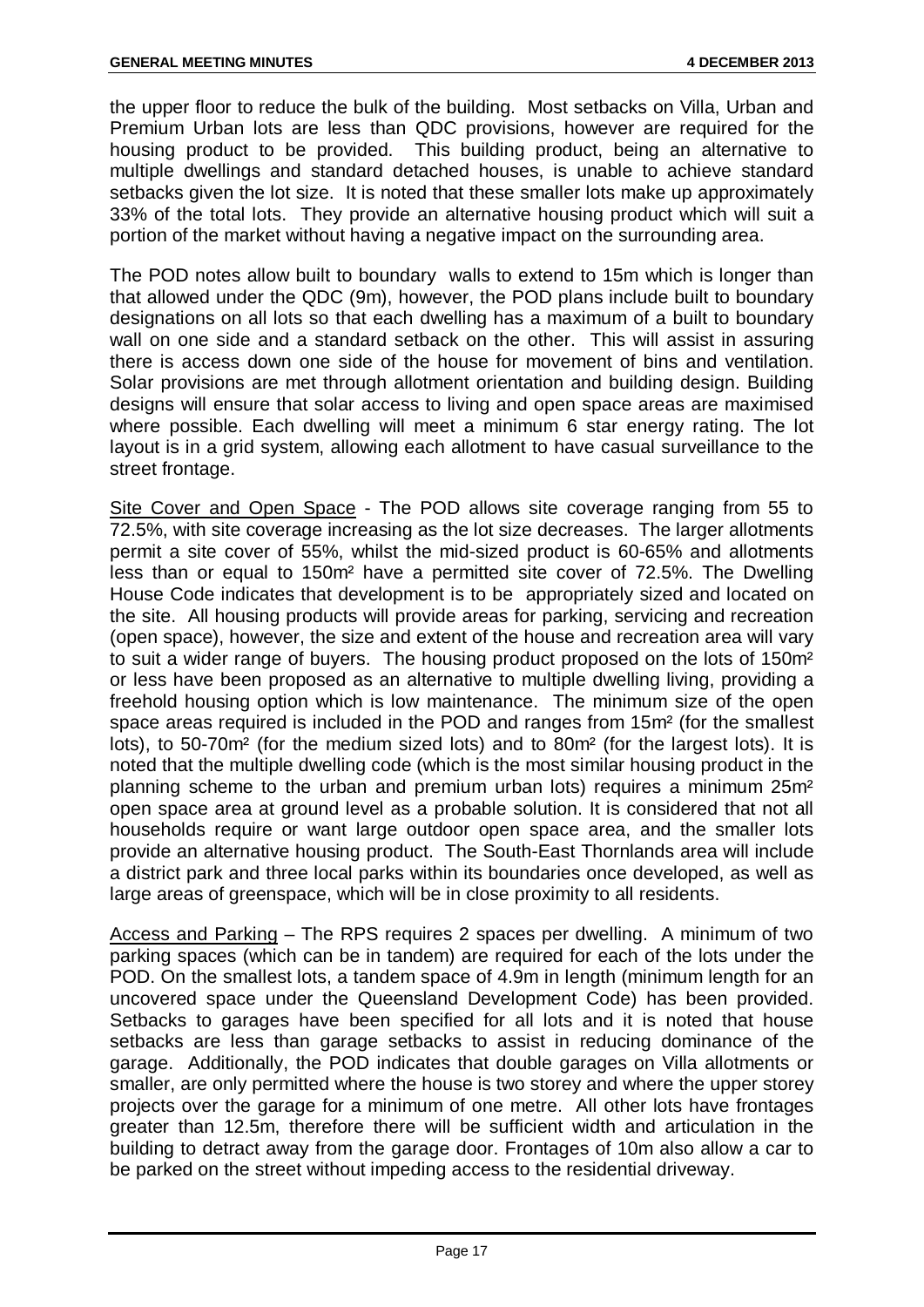Service Facilities - Onsite waste collection is provided with an internal road network allowing the waste collection vehicle to service wheelie bins from independent dwelling units. Bin bays will be required for servicing those dwelling units without direct frontage to the main circulation driveways.

#### **Overlays**

The subject site is affected by the following overlays:

**Acid Sulfate Soils Overlay** – The development site is between 5 and 20 metres AHD. No excavation below 5 metres AHD is proposed within the development site, therefore complying with the self assessable criteria of the code. Any acid sulphate soil issues related to servicing the development will be addressed at the operational works stage.

**Bushfire Hazard Overlay** – The majority of the land zoned Open Space is designated as a medium bushfire hazard area. The proposal includes an esplanade road between the developed lots and the hazard area which will act as a buffer and reduce the bushfire risk.

**Flood Storm and Drainage Constrained Land Overlay** – There is a flood prone area located within the northern Open Space zoned portion of the site, which also covers some small areas of the adjoining Urban Residential zoned land. The applicant has undertaken a flood study to ground truth the extent of the flood prone land. The study indicates that post development, all internal roads, access roads and lots have been located above Q100 and no worsening for adjoining properties can be achieved. Council's engineers have reviewed the study and confirm that sufficient detail has been provided for the ROL stage to allow approval. Further detailed design will occur as part of operational works approval.

**Waterways Wetlands and Moreton Bay Overlay** – A natural drainage line (creek) is located within the open space zoned area which is to be dedicated as parkland. All development is located outside of the designated area and the surrounding area will be rehabilitated and revegetated. Stormwater quality has been sufficiently addressed for the proposed development.

**Habitat Protection Overlay** – The parts of the site zoned open space have been designated as bushland habitat and enhancement corridor under this overlay. This land will predominantly be rehabilitated with offset planting required under the SET overlay code and dedicated as parkland. The placement of the proposed esplanade road has been designed in such a way as to ensure minimal removal of vegetation. It is recognised that the removal of some vegetation along the fringe of the open space zone will occur. However those species that trigger offset planting (i.e. koala habitat trees) will be replanted in the OS zoned area. To maximise tree retention along this edge, a number of trees have been identified for on-site inspection and advice by an arborist prior to the final determination of retention / removal status. Detailed Vegetation and Rehabilitation Management Plans will be provided for the operational works assessment process.

**Road and Rail Noise Impacts Overlay** - The site sits between two state controlled roads, both of which include road noise buffer areas affecting the property. An acoustic report was submitted which recommends construction of a 2 to 2.9m high acoustic barrier along the Cleveland Redland Bay and Boundary Road frontages (behind a 10m landscaped/earth mound area), returning along the side boundaries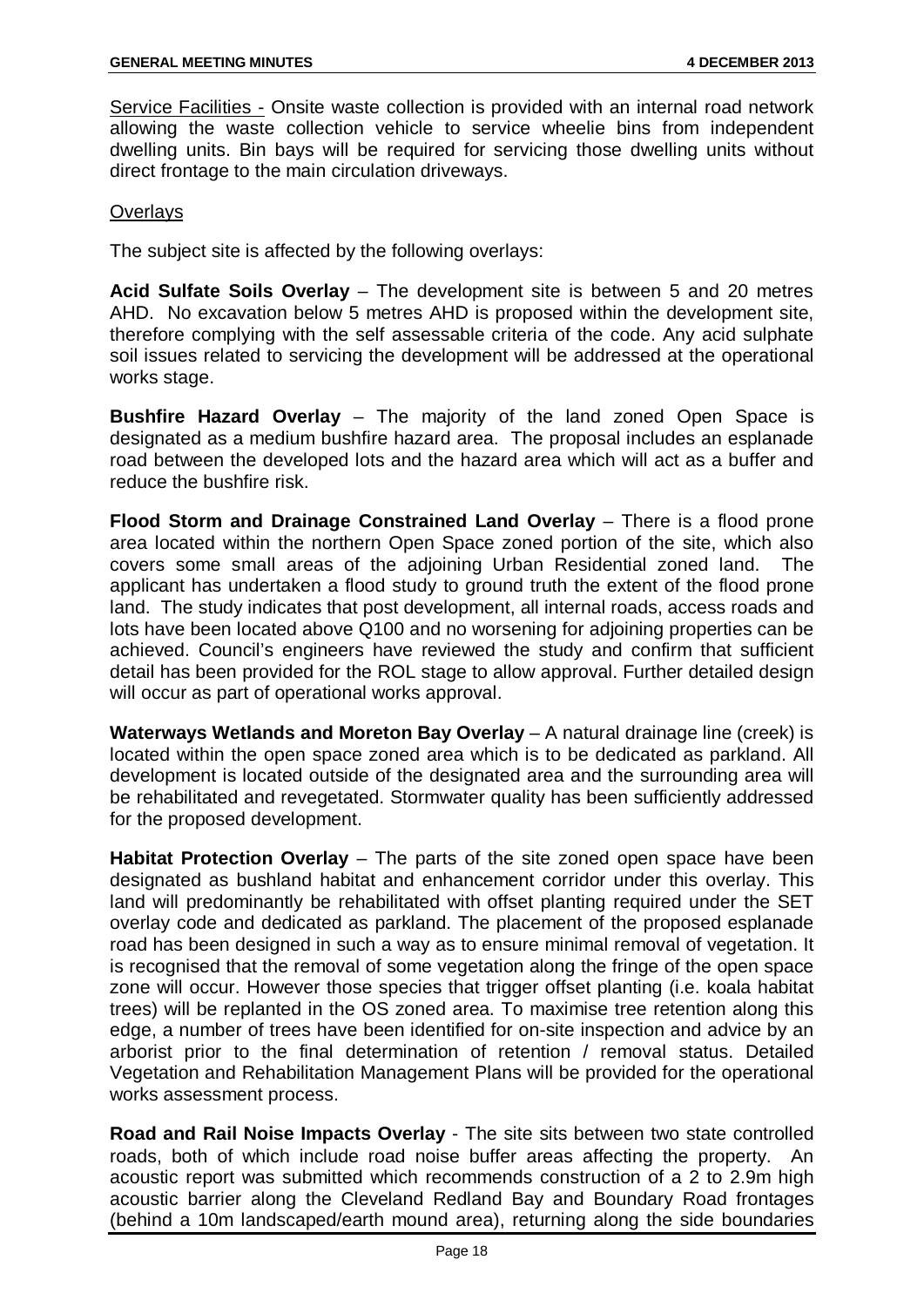for a short distance. At the entry point from CRBR, the applicant has demonstrated that the return height can be lowered and fence length shortened by assessing the noise levels achieved in conjunction with fencing and construction of a typical low-set residence (as the structure provides a noise barrier for private open space areas).

From a noise mitigation perspective, Council's Health and Environment team have reviewed the acoustic report provided and confirm that it is acceptable. Conditions of approval have been included to require implementation of the recommendations of the provided report.

From an amenity perspective, Specific Outcome S1.2 of the overlay code states that acoustic fencing should only be considered an option where the following cannot be implemented:

- 1. siting of development to minimise the noise impact through distance, layout and orientation;
- 2. design and construction techniques; and
- 3. soft engineering measures, such as vegetated buffers and vegetated earth mounds.

Although fencing is not a preferred option, it is agreed that the most effective option for the site will be a combination of acoustic fences, design/construction techniques and vegetated buffers/earth mounds given the location of the site next to a heavily trafficked road and the need to provide a moderate density of dwellings within the structure plan area. The likelihood that the developments would require acoustic fencing to mitigate noise was understood at the time the structure plan was developed, and the landscaping/acoustic zone was included to assist in shielding views of the fence from public areas.

Specific Outcome S1.3 (1b) requires that noise attenuation measures are to be integrated with the streetscape and landscape setting. The fence is considered to be effectively screened from the street via an earth mound and 10m wide landscaping strip (incorporating trees, shrubs and understory plantings). Overlapped fencing has been provided to allow for pedestrian access points, with the fencing partially opaque to allow visibility for pedestrian safety. Some of the fence returns are 2.9m in height. It is expected that these can either be lowered or removed following further development on adjacent properties. If not, then when adjacent properties are developed, further frontage landscaping will be proposed which will assist in shielding the view of the fence.

**South-East Thornlands (SET) Overlay** - The overlay mapping reflects the zoning of the site. The UR zoned area is within Precinct 2, the UR1 zoned area is within Precinct 2a, the MDR zoned area is within Precinct 3 and the OS zoned area is within Precinct 4d. The overlay code also provides detail as to the intended use of the CP zoned areas. In particular:

- 1. The 50m wide CP7 zoning through the middle of the site is to be for construction of a new collector street (non-trunk); and
- 2. The 10m wide CP7 zoning along the frontages of the site to state controlled roads is to be for road widening/landscaping/acoustic treatments. These works are to be done by the applicant and the land dedicated to Council.

The proposal is considered to be generally in accordance with the SET Overlay code as set out below: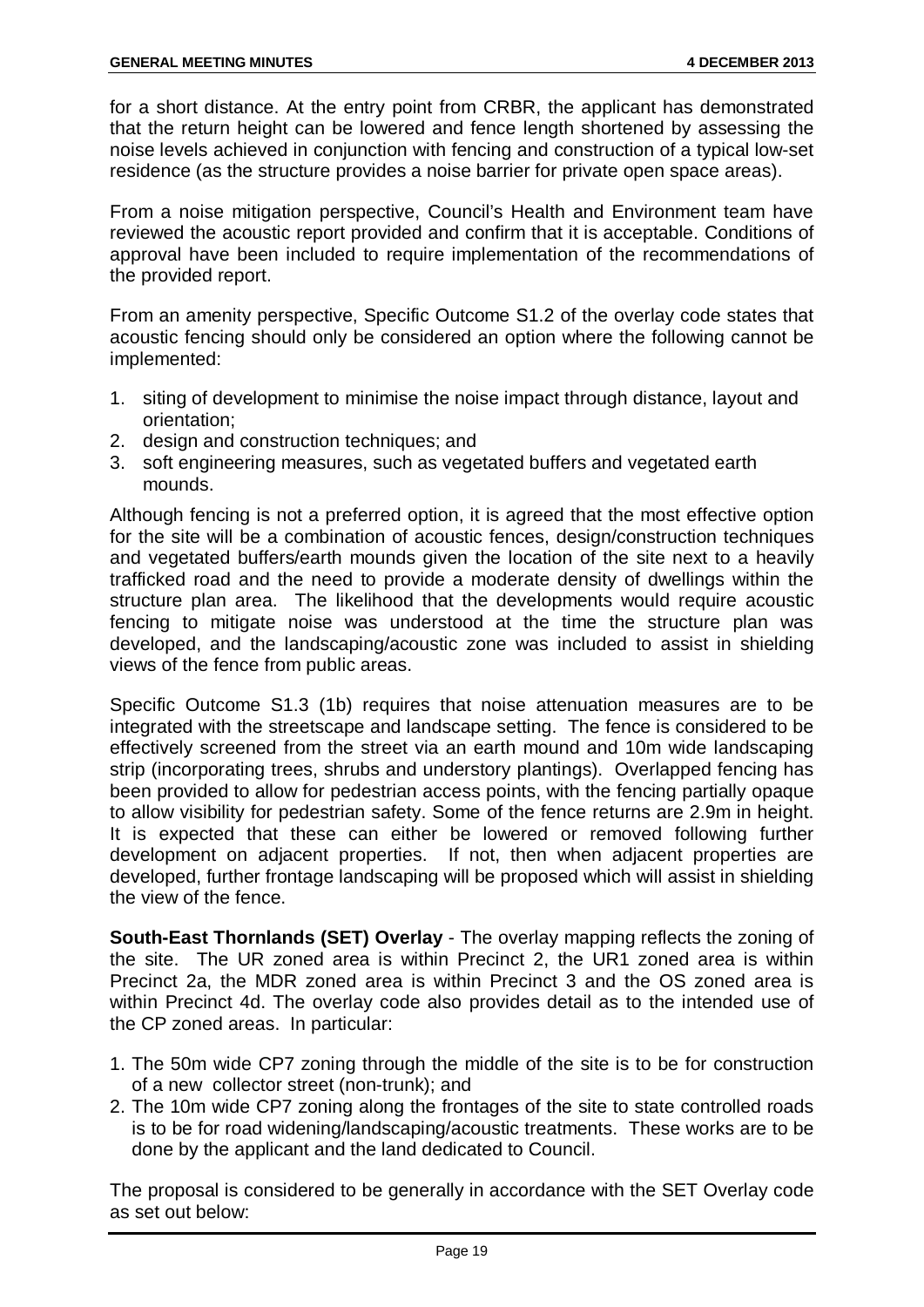Land Use - Precincts 2, 2a and 3 support housing with the overall outcomes of the code stating that:

- 1.0 Precinct 2 is to provide a low-rise detached dwellings on individual lots of varying size;
- 2.0 Sub-precinct 2a is to provide a transition from mid-rise medium density residential to urban residential housing forms; and
- 3.0 Precinct 3 is to provide for a range of medium density residential uses that are predominantly of a mid-rise built form.

Rather than segregating development over the site by zoning/precinct boundaries, the applicant has designed the subdivision to provide for a mix of lot sizes over the whole site. The lots are to be developed with low rise (one to two storey) dwelling units. The subdivision meets the intended density of development (over the developable area) and provides a mix of housing types. It is expected that a large number of multiple dwelling units will be constructed within the SETSPA, so this proposal, which includes small freehold lots, provides an alternative housing product to what is expected to be the predominant housing type available in the area. In order for the higher density zoned land not to result in townhouse developments, surrounded by walls held on community title, an alternative approach was taken that shares the densities across the whole land holding, which has netted a similar yield to that intended by the various zones. The proposal is considered to provide a good mix of lot sizes and potential building types with differing setbacks to provide for variety and an interesting streetscape, therefore complying with the overall outcomes of the overlay code.

Areas within Sub-Precinct 4d will be rehabilitated and dedicated to Council in order to achieve Specific Outcome S1.6.

Koalas – The development is considered to achieve Specific Outcome S1.5 which requires the development to maintain koala linkages and allow koalas to traverse the landscape. This will be achieved through offset planting and rehabilitation within the OS zoned area, as well as street tree planting.

The applicant has proposed an acoustic fence along Boundary and Cleveland Redland Bay Roads. The provision of climbable poles for koalas will be conditioned, which allows movement both ways over the acoustic fence. This is considered the most appropriate option as it allows koala movement out of backyards (where there are potentially domestic animals that may injure them), or alternatively, away from the road. S2.6 indicates that state controlled road corridors are to be designed with fauna exclusion fencing and fauna crossings. Fauna crossings will be provided when the Department of Transport and Main Roads (DTMR) designs and upgrades the roads. As this has not been done, the provision of exclusion fencing is not considered desirable as it will direct koalas to the busy entry/exit points of a development, rather than a fauna crossing.

S1.5 (1b-ix) requires that, where development unavoidably results in the loss of koala habitat trees, offset planting is carried out at the rate of one tree for every one metre of tree height removed. The applicant has indicated that offset trees will be provided on site within the parkland/OS zoned area.

Movement Network – The code indicates two new roads through the subject site. A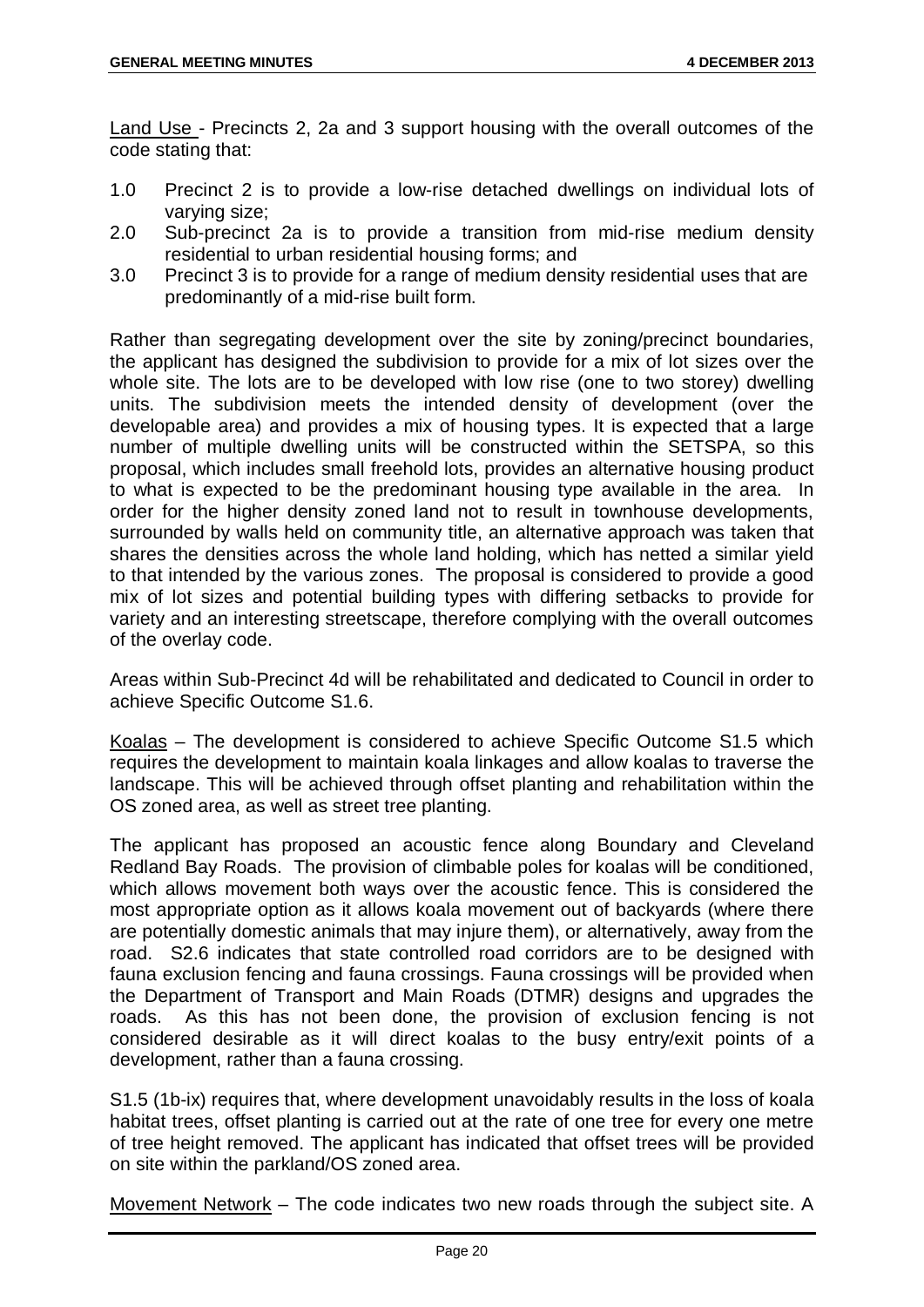50m wide boulevard road running north-south through the centre of the site and an esplanade collector street adjacent to the OS zoned land. There are no access points to the external road network available to this central precinct via the subject site. Two of the three access points to the central precinct are located further south (extension of Beveridge Road between CRBR and Boundary Road) and the other, a left in left out access point on CBRB, is located within the property to the north and sits adjacent to a similar left in left out arrangement on the opposite side of CRBR. None of the properties which include access points are expected to be developed prior to stage 1 of this development.

As such, in order to allow this development to proceed, Council has indicated that a staggered intersection layout will be acceptable as long as it can safely operate in conjunction with the intersection design providing access to the SETSPA on the opposite side of CRBR.

In addition to the above, a recent approval over land on the eastern side of CRBR (Heritage Properties) includes the access point to this part of the CRBR. This is intended by the structure plan to include a left in left out intersection with CRBR. As part of the approval, the first 50 lots have been approved with a left in left out and right in configuration (interim), however, beyond those 50 lots, a signalised intersection is required.

The applicant has provided a number of options for the access to CRBR depending on where construction of the Heritage approval is up to. If Ausbuild develop first, then Option 1 will be constructed. If Heritage have started to construct their interim solution, Option 2 will be constructed. If Heritage have started to construct their ultimate solution, Option 3 will be constructed. Conditions of approval have been provided to allow for this. Depending on which development starts first, the following developer will need to reconstruct the road works they trigger, however the applicant for this development has demonstrated that there is a solution for all scenarios (uncommenced, interim and ultimate intersection layout of the Heritage Properties development). Pedestrian movement across the CRBR via median refuge (options 1 and 2) and signals (option 3) have been provided. Council's engineer has reviewed the intersection layouts from a traffic perspective and supports the proposal. It is also noted that the DTMR have approved the proposal. The proposed design can act as a permanent solution for the intersection, but does not compromise the ultimate solution (as per the SETSP) being implemented in the future.

During pre-lodgement discussions, the DTMR indicated that a secondary vehicle access point is required once a certain number of lots is reached, in order to prevent saturation of the single intersection. As the Beveridge Road extension is not available at this time and is not expected to be available in the near future, a temporary access to Boundary Road has been agreed to. It is proposed that this will be provided prior to the commencement of the use of Stage 3, after the first 116 lots of stages 1 and 2 are approved for occupation. Once the Beveridge Road extension is constructed, this temporary access can be closed. Landscaping plan SK24 indicates that following decommission of the temporary access, line markings will be removed and bollards constructed to close the access to all vehicles other than emergency vehicles.

Access via public road to the rear and side of the Finlandia site has been provided. Road access has also been provided to the two lots in private ownership fronting Boundary Road to allow these lots to be developed in the future. Access to the north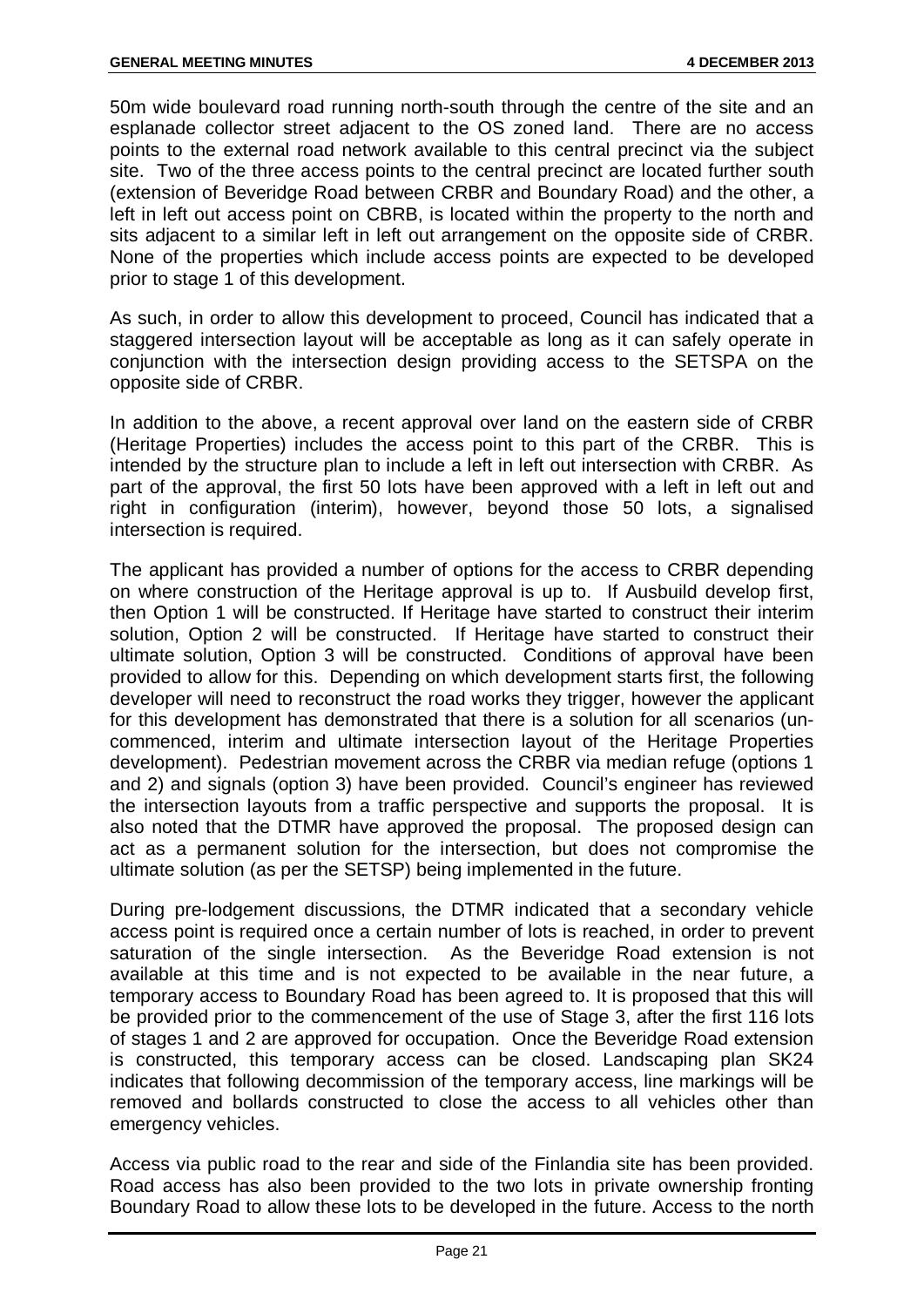and south has been provided with stub roads.

In terms of road widths, the following has been provided:

- all access places/streets have been provided with two x 3m wide lanes and a 15m road reserve (in accordance with the planning scheme standard);
- the North-South boulevard road has been constructed as a collector street and provided with a 20m reserve and two x 3.5m wide lanes (in accordance with a residential collector street - type B);
- the new esplanade road has been constructed as a collector street and provided with a 11.2m reserve and two x 3.5m wide lanes (it is noted the road reserve here has been reduced as it is an esplanade road fronting open space and only provides services on one side). Where the road meets CRBR, the road reserve is widened and incorporates median islands at the intersection; and
- shared driveways have been provided with a 3.5m shared lane within a 9m reserve.

Specific Outcome S2.3 requires esplanade treatments to be provided for roads adjoining public open space. This has been proposed.

Specific Outcome S2.6 (1e) requires a 2.5m wide shared use path (on street) along Redland Bay Road which has been proposed for CRBR. This will also be required for Boundary Road.

Specific Outcomes S2.7 and 2.8 require physical and visual breaks in frontage fencing to allow for pedestrian and cyclist permeability. Sufficient pedestrian and cyclist permeability has been provided through the site.

Land Use Conflict Mitigation – As indicated in the assessment against the road and rail noise overlay, the acoustic fencing proposed is acceptable both from an amenity and noise mitigation perspective. Pedestrian access has been provided to the surrounding road network.

Infrastructure Network - Specific Outcome S4.1 requires the development to be serviced by reticulated water, sewerage and stormwater management systems. The development is considered to comply with the specific outcome and is able to be adequately serviced. Details of servicing are as follows:

Water - Water reticulation to the development shall connect to the existing 375mm diameter main in the CRBR reserve and the existing 150mm diameter main in the Boundary Road reserve. Water main sizes shall be determined by a Water Network Analysis undertaken at the Operational Works stage.

Stormwater – refer to the details below in relation to compliance with the stormwater code.

Sewer – The ultimate sewer solution for the SETSPA is a new gravity sewer and pump station, which is currently being built by Council. The applicant has proposed to connect into the trunk infrastructure in two locations. Stages 1 to 4 will be connected via gravity sewer which crosses CRBR and connects into the sewer reticulation system in the approved Court approved subdivision on the opposite side (in line with the expected layout of the subdivision). If this sewer has not been constructed, then Ausbuild will construct the sewer back to the sewerage pumping station located in the far eastern section of the SETSPA. Stages 5 and 6 will connect into the newly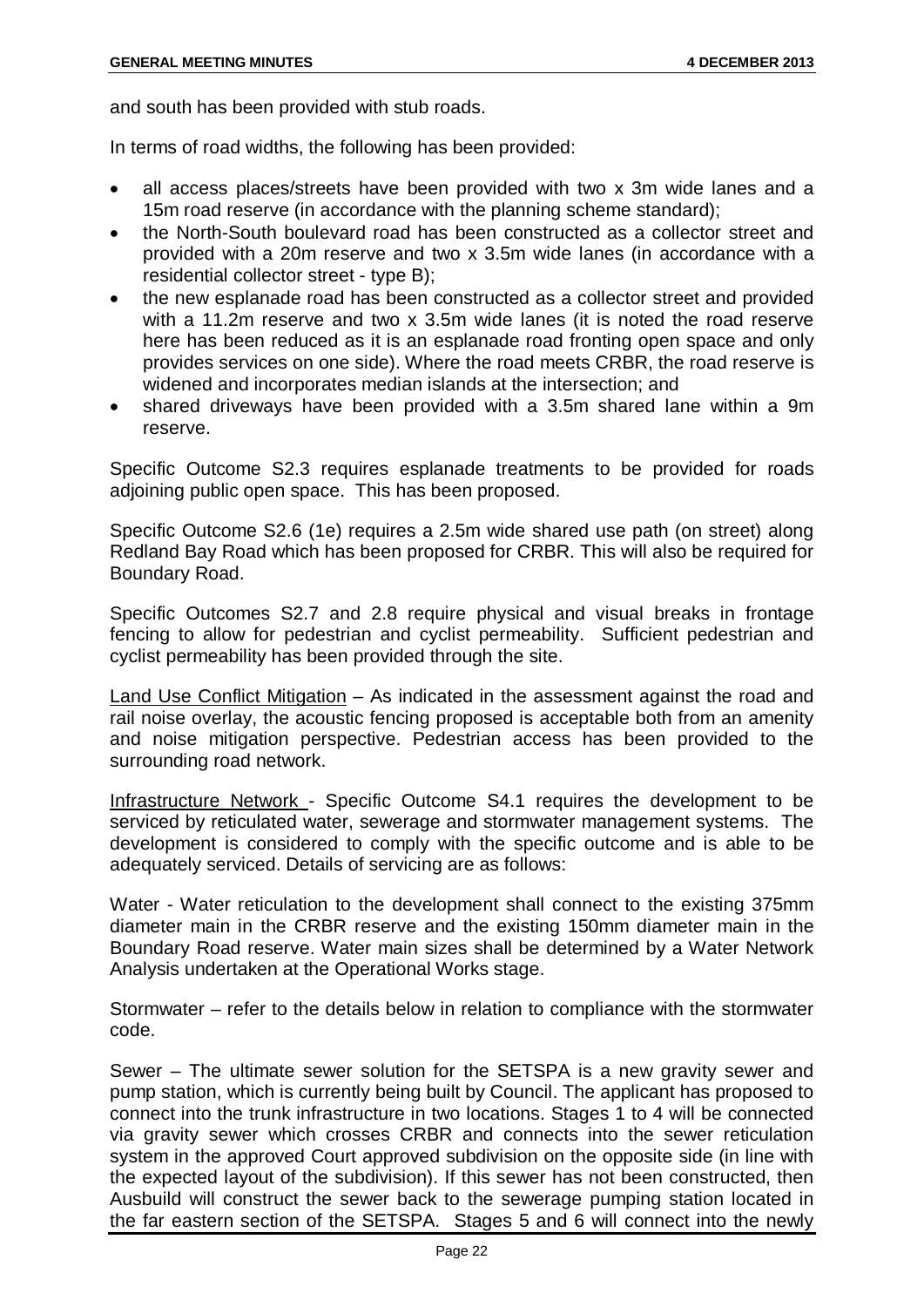constructed sewer located within the CRBR reserve. The sewer through these stages will also be extended to the west to service the upstream catchment.

Specific Outcome S4.2 requires the incorporation of measures to reduce reticulated water usage and minimise wastewater production. The current Stormwater Management Plan does not include a requirement to provide rainwater tank with reuse options. In terms of water efficiency, the State Government has recently removed the requirement to install mandatory rainwater tanks in new buildings (through amendments of the Queensland Development Code), indicating that the costs associated with mandated rainwater tanks for new houses generally outweighs the overall benefit to the community. Therefore, following the State Government advice, it is not considered appropriate to require rainwater tank provision for water efficiency purposes. Dwelling owners will have the ability to add rainwater tanks in the future if they wish. S4.2 also indicates that the measures which integrate water supply, wastewater and stormwater will assist in protecting waterway health by improving stormwater quality and reducing site run off. It is considered that the exclusion of rainwater tanks will not result in reduced water quality as the proposed stormwater treatment facility will be designed to meet relevant standards

Telecommunications, electricity and lighting will be conditioned to meet S4.3 to S4.4.

#### Other Codes and Policies

| Code                                                      | <b>Assessment/Comments</b>                                                                                                                                                                                                                                                                                                                                                                                                                                                                                                                                                                                                                                                                                                    |
|-----------------------------------------------------------|-------------------------------------------------------------------------------------------------------------------------------------------------------------------------------------------------------------------------------------------------------------------------------------------------------------------------------------------------------------------------------------------------------------------------------------------------------------------------------------------------------------------------------------------------------------------------------------------------------------------------------------------------------------------------------------------------------------------------------|
| <b>Access and Parking</b><br>Code                         | Assessment of the number of parking spaces is undertaken as part<br>of the Dwelling House Use Code review above.                                                                                                                                                                                                                                                                                                                                                                                                                                                                                                                                                                                                              |
| Development Near<br>Underground<br>Infrastructure Code    | There is no existing underground utility infrastructure within<br>the site. The self assessable criteria will apply to the MCU<br>conditions.                                                                                                                                                                                                                                                                                                                                                                                                                                                                                                                                                                                 |
| Domestic Driveway<br><b>Crossover Code</b>                | A condition will require compliance for each individual lot.                                                                                                                                                                                                                                                                                                                                                                                                                                                                                                                                                                                                                                                                  |
| <b>Erosion Prevention</b><br>and Sediment Control<br>Code | Detailed assessment of this issue will occur as part of operational<br>works.                                                                                                                                                                                                                                                                                                                                                                                                                                                                                                                                                                                                                                                 |
| <b>Excavation and Fill</b><br>Code                        | Stages 1 to 4 fall in a northerly direction and stages 5 and 6 fall to<br>the south. Concept earthworks plans have been provided for the<br>development. The majority of retaining walls are less than one<br>metre in height. In stage 5, there is a pad level change between<br>adjoining lots of more than 2.5m. The retaining walls here have<br>been stepped to reduce the bulk and visual impact of the wall from<br>the low side of the block. The walls are located at the ends of<br>longer blocks, allowing for screening of the walls by the future lot<br>owners.<br>There are no significant changes in level between stages 3 and 4<br>and the approved adjoining multiple dwelling development<br>(MCU012923). |
| <b>Infrastructure Works</b>                               | Infrastructure is to be provided in accordance with the relevant                                                                                                                                                                                                                                                                                                                                                                                                                                                                                                                                                                                                                                                              |

The application has been assessed against the following codes: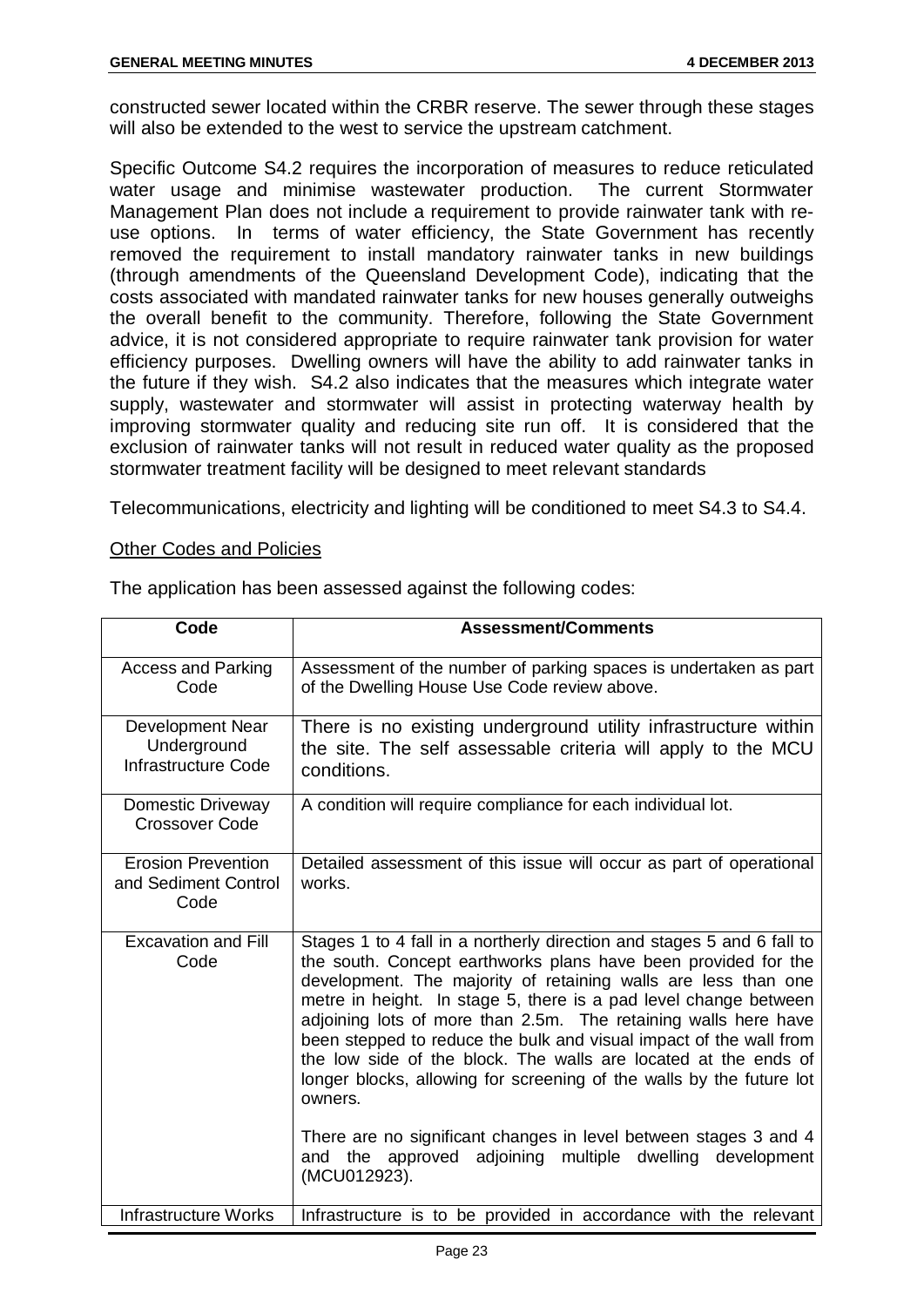| Code                                 | <b>Assessment/Comments</b>                                                                                                                                                                                                                                                                                                                                                                                                                                                                                                                                                                                                                                                                                                                                                                                                                                                                                                                                                                                                                                                                                                                                                                                                                                                                                                                                                                                                                                                                                                                                                                                                                                                                                                                                                                                                                                                                                                                                                                                                                                        |
|--------------------------------------|-------------------------------------------------------------------------------------------------------------------------------------------------------------------------------------------------------------------------------------------------------------------------------------------------------------------------------------------------------------------------------------------------------------------------------------------------------------------------------------------------------------------------------------------------------------------------------------------------------------------------------------------------------------------------------------------------------------------------------------------------------------------------------------------------------------------------------------------------------------------------------------------------------------------------------------------------------------------------------------------------------------------------------------------------------------------------------------------------------------------------------------------------------------------------------------------------------------------------------------------------------------------------------------------------------------------------------------------------------------------------------------------------------------------------------------------------------------------------------------------------------------------------------------------------------------------------------------------------------------------------------------------------------------------------------------------------------------------------------------------------------------------------------------------------------------------------------------------------------------------------------------------------------------------------------------------------------------------------------------------------------------------------------------------------------------------|
| Code                                 | provisions and in the location identified in the SET overlay code.<br>Each lot will be provided with a separate connection to relevant<br>infrastructure.                                                                                                                                                                                                                                                                                                                                                                                                                                                                                                                                                                                                                                                                                                                                                                                                                                                                                                                                                                                                                                                                                                                                                                                                                                                                                                                                                                                                                                                                                                                                                                                                                                                                                                                                                                                                                                                                                                         |
| Landscape Code                       | The proposal generally complies and will be subject to operational<br>works approval.                                                                                                                                                                                                                                                                                                                                                                                                                                                                                                                                                                                                                                                                                                                                                                                                                                                                                                                                                                                                                                                                                                                                                                                                                                                                                                                                                                                                                                                                                                                                                                                                                                                                                                                                                                                                                                                                                                                                                                             |
| Stormwater<br><b>Management Code</b> | The South-East Thornlands Structure Plan envisaged two trunk<br>regional stormwater quality treatment facilities (bio-retention basins<br>A1 and A2) for treatment of stormwater from Stages 1, 2, as well as<br>the northern block which is still to be developed and part of<br>Finlandia Retirement Village. These basins are located within the<br>bounds of the undeveloped property to the north.<br>Similarly,<br>stormwater from stages 5 and 6 is intended to be directed to a<br>regional wetland located in the southern portion of the central<br>precinct, in land which is yet to be developed. As a result,<br>alternative solutions have been proposed.<br>Stages 1 to 4 will be serviced by a piped stormwater drainage<br>system discharging through gross pollutant traps to two<br>detention/bioretention basins located in the northern OS zoned<br>area. These basins, which have a detention volume of 840m <sup>3</sup> and<br>750m <sup>3</sup> , will then discharge to the existing waterway. The basins are<br>to be located above the Q100 flood line.<br>Stages 5 and 6 which fall to the south will be serviced by a piped<br>stormwater drainage system that will discharge to a bioretention<br>swale (southern boundary) and a temporary detention/biorention<br>basin (430m <sup>3</sup> detention volume) located in the south-west corner of<br>stage 5. Stormwater run off is detained from these stages so that<br>the developed land creates a no worsening impact on the<br>downstream property. This facility will be decommissioned in the<br>future, when the regional facility is provided, allowing for the<br>construction of the final two lots, numbers 203 and 204.<br>The SWMP demonstrates that the detention basins are sufficient in<br>size to control the post development flow ensuring no-worsening to<br>Additionally, the<br>modelling provided<br>adjoining properties.<br>demonstrates that the treatment train provided will adequately treat<br>the identified pollutants to the required levels. |

In addition to the above, the proposal has been assessed against the reconfiguration code. It is noted that the minimum lot size supported by probable solutions of the reconfiguration code is 350m². The proposal includes lots with a minimum size of 121m². As indicated previously, the development provides an alternative housing product to multiple dwellings and standard small freehold lots. This housing product (small freehold lots less than 350m²) is an increasingly popular housing option in metropolitan areas, providing a lower maintenance option when compared to a standard freehold lot, without the body corporate management of a multiple dwelling. The mix of lot sizes proposed is considered to provide housing choice which will suit a variety of consumer needs, whilst using land efficiently. It is considered that the proposed lots and respective dwellings will present at attractive and varied streetscape in this newly developing area, maintain a quality lifestyle and meet the requirements of people with different housing needs. As a greenfield site, the location is considered suitable for the provision of an innovative housing product, given that it is a changing streetscape and newly developing area.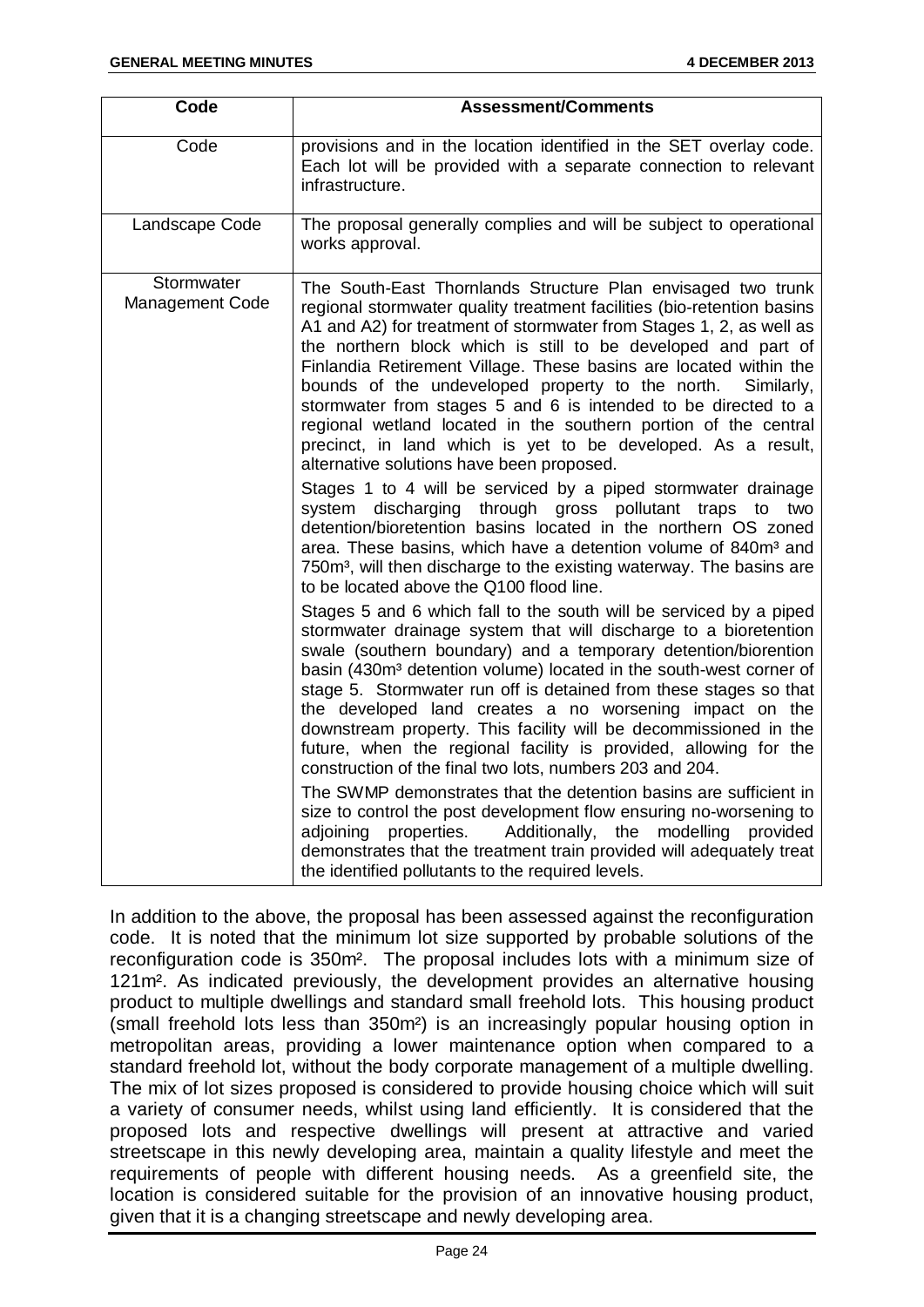Given the dimensions of the small lots less than 250m² in size (Premium Urban and Urban allotments), these have been clustered together in groups of six and located at the end of blocks. Generally, small lots are to be distributed throughout the development, however, given the end product propose, it is considered that these lots are more appropriately located in clusters where the design of the building and site coverage permitted will be consistent with the adjoining properties.

In summary, the development is considered to meet the overall outcomes of the reconfiguration code which seek the formation of safe, convenient and attractive neighbourhoods which meet the diverse and changing needs of the community. The lots created satisfy population growth whilst ensuring the lot size is suitable for the local landscape setting and expected built form. All lots can be adequately serviced. The road network provides a high level of accessibility, act as a separator from flood and bushfire hazards and maximise road frontage to open space areas.

#### **Infrastructure Charges**

A confidential report regarding infrastructure charging for the development site was presented to the Coordination Committee of 5 June 2013. The report recommended that adopted charges should be levied for development which was generally in accordance with plans submitted at the time for a 6 into 259 lot subdivision. Both applications (ROL005669 and ROL005695) are considered generally in accordance with the concept plan for which this recommendation was adopted. Further, it is noted that the reasons identified in the 5 June 2013 report to support adopted charges, apply to both ROL005669 and ROL005695. Therefore, in accordance with the 5 June 2013 Council Resolution, it is recommended that adopted charges be applied to ROL005695. This will be done via issue of an Adopted Infrastructure Charges Notice (AICN).

For the full Priority Infrastructure Charge to apply, the following would need to occur:

- Council would need to rescind the resolution of 5 June 2013; and
- An additional condition, in accordance with section 650 of the Sustainable Planning Act, would need to be included which requires payment of the additional trunk infrastructure charge above that included in the AICN charge.

#### **State Referral Agencies**

#### **1. Department of State Development, Infrastructure and Planning (Concurrence)**

The Department of State Development, Infrastructure and Planning (DSDIP) provided a concurrence agency response before the application was lodged, dated 11 October 2013. The Department indicated no objection to the proposed development subject to referral agency conditions in regards to access, noise attenuation and other measures to reduce the impact on the surrounding state controlled roads. The Department's referral response, including conditions, will be attached to Council's Decision Notice.

#### **Public Consultation**

The proposed development is code assessable and did not require public notification. Therefore no submissions were received.

#### **Delegations**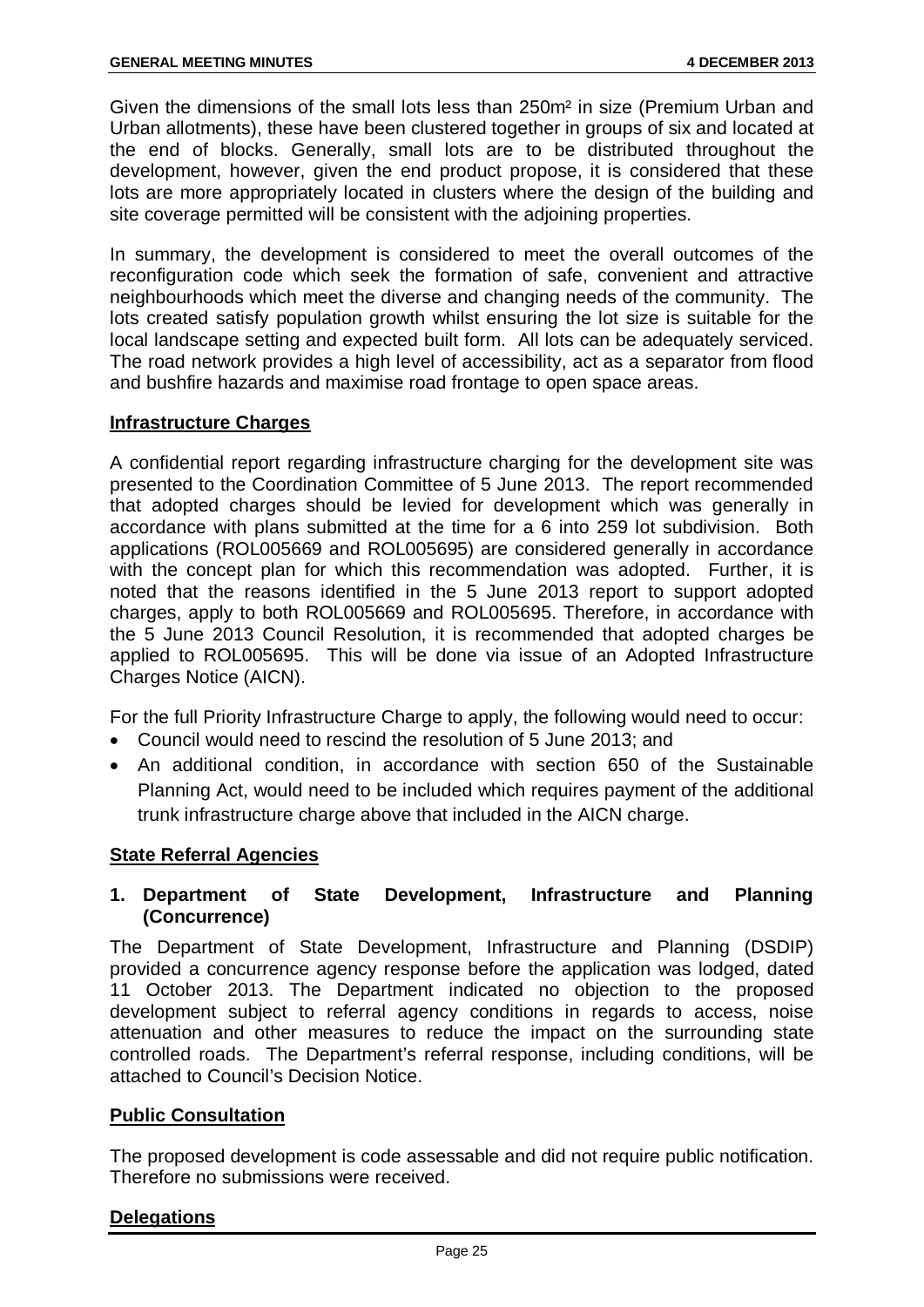There will be significant benefit in Council making a formal decision (resolution) on this matter without delay. It is recommended that the Committee use delegated authority for formal decision making on this matter, in accordance with Section 257 of the *Local Government Act 2009* and Council's resolution of the Post Election Meeting 17 May 2012 (Item 7). The significant benefit relates to meeting statutory timeframes.

If Council choose to proceed with Option 2 as outline below, then the 5 June 2013 resolution will need to be rescinded at the general meeting prior to a decision on the development application being made.

#### **Deemed Approval**

This application has not been deemed approved under Section 331 of the *Sustainable Planning Act 2009*.

#### **STRATEGIC IMPLICATIONS**

#### **Legislative Requirements**

In accordance with the Sustainable Planning Act, the code assessable application has been assessed against the Redlands Planning Scheme and other relevant legislation. The decision is due on 13 December 2013.

#### **Risk Management**

Standard development application risks apply. In accordance with the *Sustainable Planning Act 2009* the applicant may appeal to the Planning and Environment Court against a condition of approval or against a decision to refuse.

#### **Financial**

If approved, Council will collect infrastructure contributions in accordance with the State Planning Regulatory Provisions (adopted charges) and Council's Adopted Infrastructure Charges Resolution.

If the development is refused, there is potential that an appeal will be lodged and subsequent legal costs may apply.

#### **People**

Nil implications.

#### **Environmental**

The site is predominantly zoned for development as proposed. Environmental impacts have been addressed as part of the assessment report and minimised by the design and conditions of approval.

#### **Social**

Although this is a code assessable application, it is noted that the similar impact assessable application (ROL005669) attracted a reasonable number of submissions during the assessment period. The grounds of submissions were addressed in the ROL005669 report.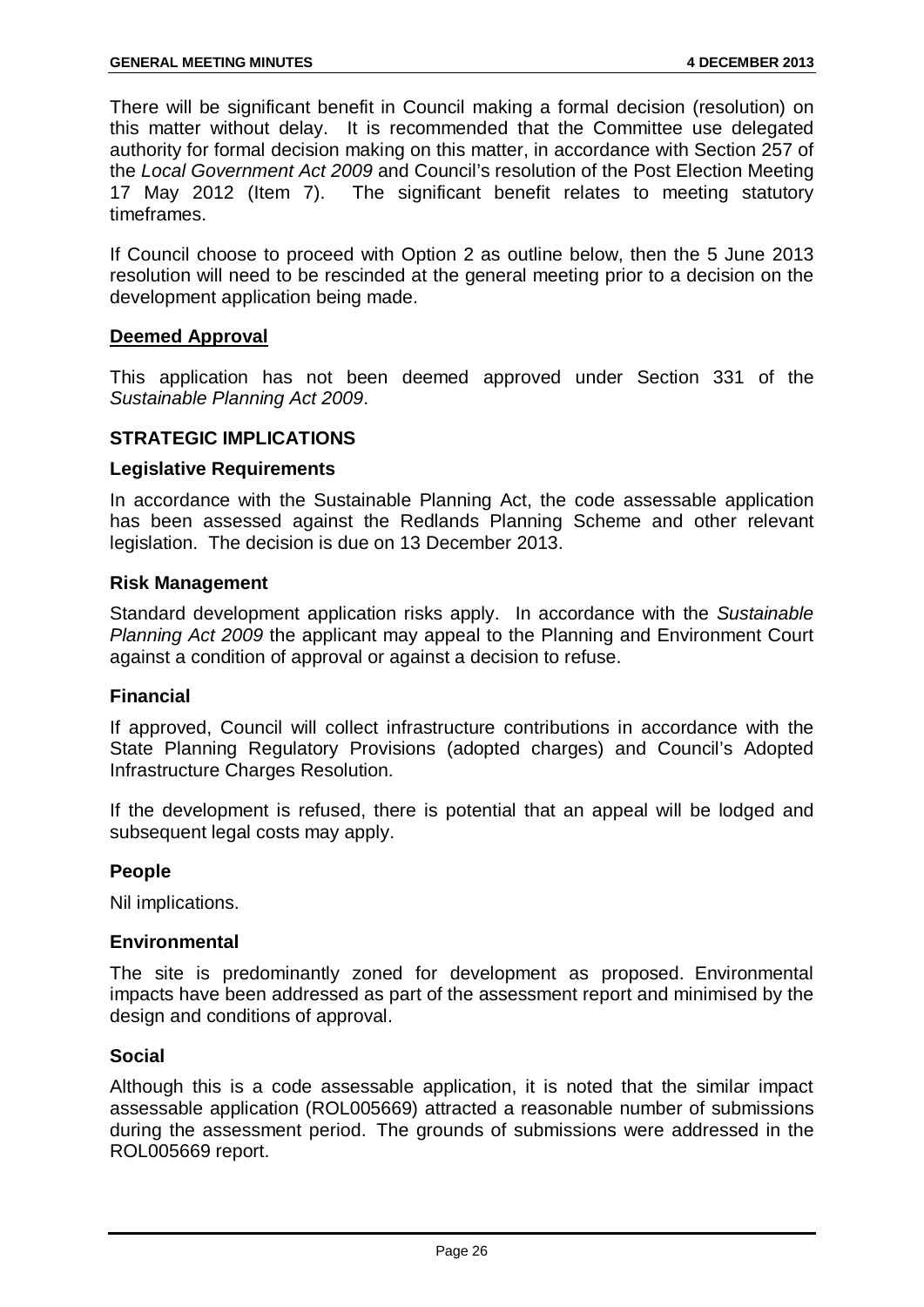#### **Alignment with Council's Policy and Plans**

The proposal and recommendation is considered to align with Council's policies and plans.

#### **CONSULTATION**

The assessment manager has consulted with other internal assessment teams where appropriate. Advice has been received from relevant officers and forms part of the assessment of the application. The Group Manager City Planning and Assessment, General Manager Community and Customer Services and the relevant Portfolio Councillor are aware of the content of this report.

#### **OPTIONS**

Council's options are to:

- a) Adopt the officer's recommendation to approve the application subject to conditions and an AICN; or
- b) Approve the application subject to:
	- 1. conditions;
	- 2. an AICN; and
	- 3. a condition for additional trunk infrastructure which requires payment of the difference in the cost between the adopted infrastructure charge and the Priority Infrastructure Plan charge.
- c) Refuse the application. Grounds of refusal would need to be established.

#### **OFFICER'S RECOMMENDATION**

It is recommended that a Development Permit be issued for Reconfiguration of Lots by Standard Format Plan (5 into 244 Lots over 6 Stages) & Material Change of Use (Dwelling Houses) on land described as Lot 1 on RP154341, Lot 6 on RP14839 and Lot 21 on SP216148, and Part of Lot 2 on RP154341 and Lots 3 and 4 on RP856222 (that part being Lots 1 and 2 as approved under ROL005694), and situated at 376- 386, 392 and 394 Boundary Road and 303-313, 315-327 and 345-357 Cleveland Redland Bay Road, Thornlands, and including access over part of Lot 14 on SP119616, situated at 396 Boundary Road, Thornlands, subject conditions and an AICN.

#### **COUNCIL RESOLUTION**

| Moved by:    | <b>Cr M Edwards</b> |
|--------------|---------------------|
| Seconded by: | <b>Cr J Talty</b>   |

**That Council resolve to accept the Officer's Recommendation with the inclusion of three new conditions and a notation as follows:** 

#### **1. Additional Infrastructure Charges Condition - Section 650** *Sustainable Planning Act 2009*

**"Additional infrastructure costs must be paid to Council pursuant to s650 of the** *Sustainable Planning Act 2009***. The premises are within the South East Thornlands Structure Plan Area (SET Area) which is outside Council's Priority Infrastructure Area and the development may be considered inconsistent with some of the assumptions about future development in the SET Area under**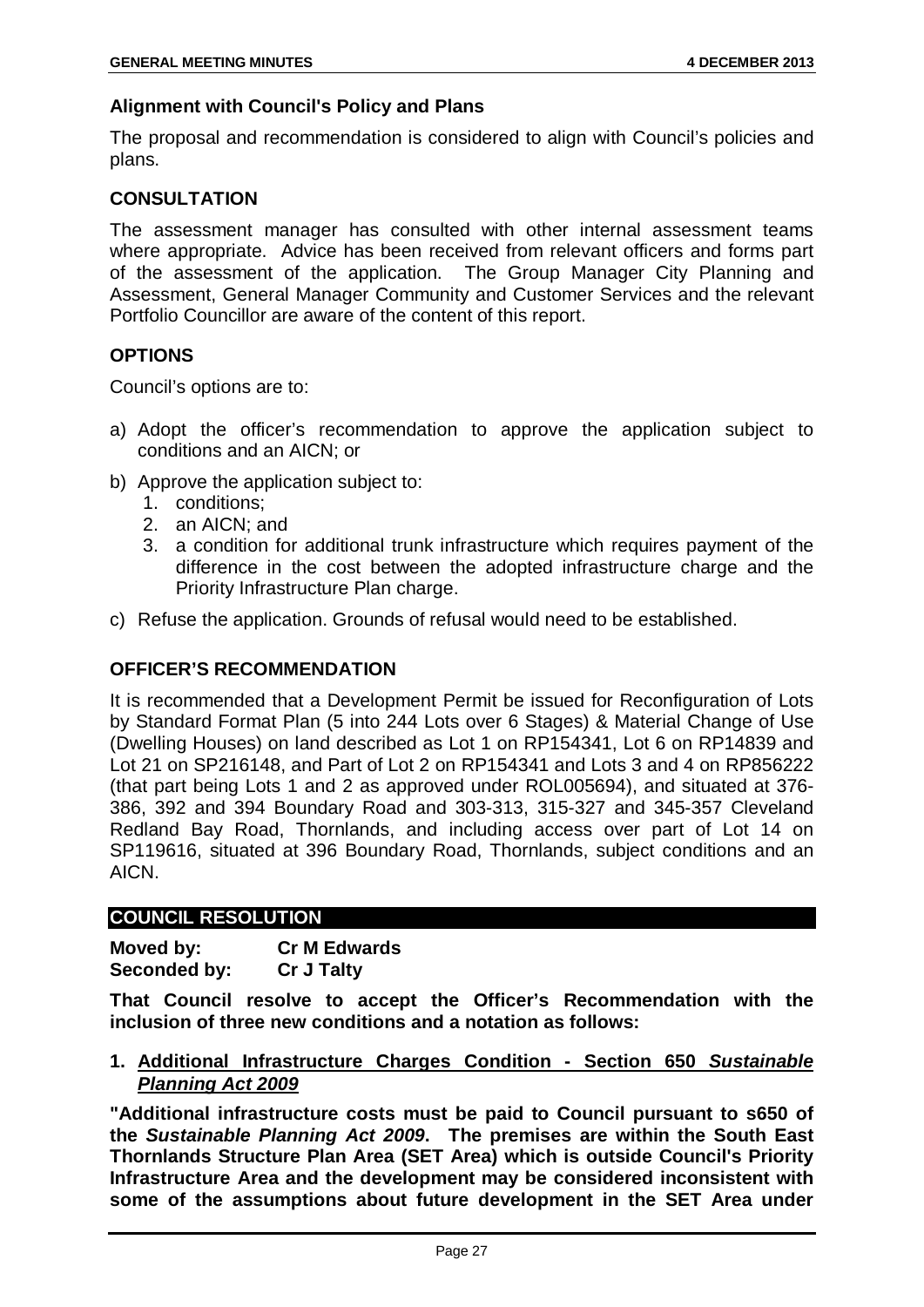**Council's Priority Infrastructure Plan (PIP). The additional infrastructure costs are required to be paid for the infrastructure as identified in the PIP SET Area (eg roads, water, sewer, park, cycleway, stormwater) in the amounts as identified in the PIP to be paid to Council prior to the approval of the first stage of the development".**

#### **2. Small Lot Group Title Scheme**

**"Include each grouping of small lots of 150m2 or less in the proposed development as shown on the Proposed CMS Land Parcels Location Plan (Sheet No. ASB22-CMS 1a, revision A) dated 27 November 2013 in a community titles scheme pursuant to a standard format plan and prepare Community Management Statements, to the satisfaction of the Council, prior to the Council's approval of a plan of subdivision for the reconfiguration of the site, each of which includes but is not limited to the following:**

- **(i) driveway materials and finishes;**
- **(ii) boundary and dividing fence materials and finishes;**
- **(iii) car parking and visitor parking provisions;**
- **(iv) landscaping requirements;**
- **(v) refuse storage and refuse collection points;**
- **(vi) clothes drying areas."**

#### **3. Bonding Agreement - Decommissioning of the Turnaround Area**

**The Applicant must execute a bonding agreement in accordance with the Redlands Planning Scheme with Council prior to the use commencing in regard to the decommissioning of the turnaround area located adjacent to Boundary Road.** 

#### **Future Permissible Change Notation:**

**Council notes that an applicant may apply to change this approval in accordance with the Sustainable Planning Act 2009. However Council informs applicants that Council is reviewing the Redlands Planning Scheme and any changes to approvals beyond the identified and relevant probable solutions with the Redlands Planning Scheme (as it relates to this development) will be strictly regulated and where applicable enforced.**

**It is recommended that a Development Permit be issued for Reconfiguration of Lots by Standard Format Plan (5 into 244 Lots over 6 Stages) & Material Change of Use (Dwelling Houses) on land described as Lot 1 on RP154341, Lot 6 on RP14839 and Lot 21 on SP216148, and Part of Lot 2 on RP154341 and Lots 3 and 4 on RP856222 (that part being Lots 1 and 2 as approved under ROL005694), and situated at 376-386, 392 and 394 Boundary Road and 303-313, 315-327 and 345-357 Cleveland Redland Bay Road, Thornlands, and including access over part of Lot 14 on SP119616, situated at 396 Boundary Road, Thornlands, subject to the following conditions and an AICN:**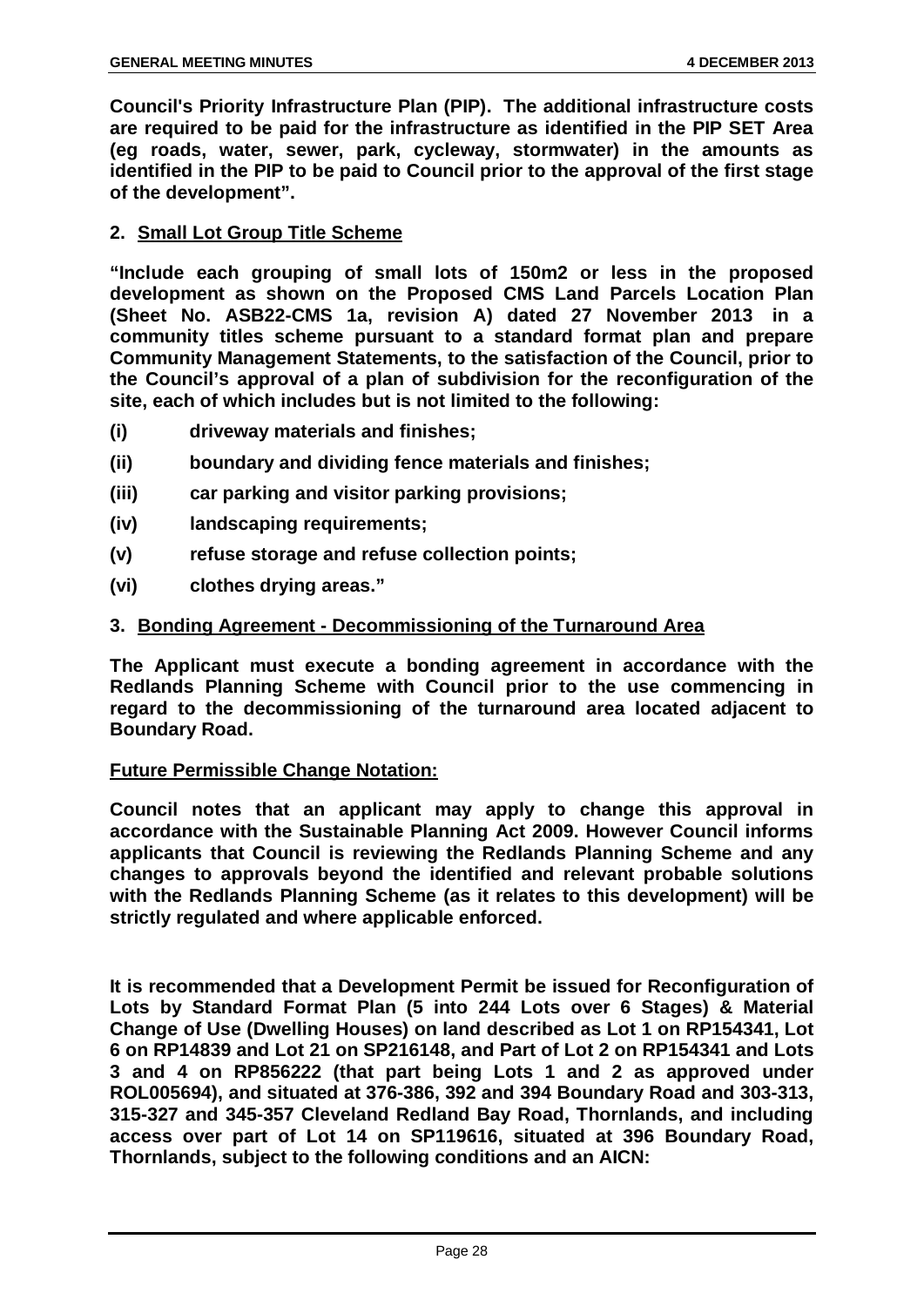#### **SECTION 1 - PERMIT TO WHICH THE FOLLOWING CONDITIONS RELATE:**

#### **DEVELOPMENT PERMIT FOR RECONFIGURATION OF LOTS BY STANDARD FORMAT PLAN - 5 INTO 244 LOTS OVER 6 STAGES**

| <b>ASSESSMENT MANAGER CONDITIONS</b>                                                                                                                                                                                                                                                   | TIMING                                                                              |
|----------------------------------------------------------------------------------------------------------------------------------------------------------------------------------------------------------------------------------------------------------------------------------------|-------------------------------------------------------------------------------------|
| Comply with all conditions of this approval, at no cost to<br>Council, at the timing periods specified in the right-hand<br>column. Where the column indicates that the condition is an<br>ongoing condition, that condition must be complied with for<br>the life of the development. |                                                                                     |
| <b>Approved Plans and Documents</b>                                                                                                                                                                                                                                                    |                                                                                     |
| Undertake the development in accordance with the approved<br>plans and documents referred to in Table 1, subject to the<br>conditions of this approval and any notations by Council on<br>the plans.                                                                                   | <b>Prior to Council</b><br>approval of the<br><b>Survey Plan for</b><br>each stage. |

| <b>Plan/Document Title</b>                                                                       | <b>Reference Number</b>          | <b>Prepared By</b>                  | <b>Date</b>  |
|--------------------------------------------------------------------------------------------------|----------------------------------|-------------------------------------|--------------|
| <b>Reconfiguration of Lot Plan</b>                                                               | ASB22-ROL 1a Rev B               | <b>PLACE Design</b><br><b>Group</b> | 07.11.2013   |
| <b>Reconfiguration of Lot Plan</b>                                                               | <b>ASB22-ROL 1c Rev B</b>        | <b>PLACE Design</b><br><b>Group</b> | 07.11.2013   |
| <b>ROL Lot Calculation Plan</b>                                                                  | <b>ASB-POD-lot calc Rev</b><br>в | <b>PLACE Design</b><br><b>Group</b> | 10.10.2013   |
| <b>Land Dedication Plan</b>                                                                      | <b>ASB22-LDP Rev C</b>           | <b>PLACE Design</b><br><b>Group</b> | 10.10.2013   |
| <b>Waste Management &amp;</b><br><b>Parking Plan</b>                                             | <b>ASB22-WMP Rev B</b>           | <b>PLACE Design</b><br><b>Group</b> | 10.10.2013   |
| <b>ROL Staging Plan</b>                                                                          | <b>ASB22-ROL 2 Rev C</b>         | <b>PLACE Design</b><br><b>Group</b> | 10.10.2013   |
| <b>Reconfiguration of Lot Plan</b><br>- Stage 1                                                  | <b>ASB22-ROL ST1 Rev B</b>       | <b>PLACE Design</b><br>Group        | 07.11.2013   |
| <b>Reconfiguration of Lot Plan</b><br>$-$ Stage 2                                                | <b>ASB22-ROL ST2 Rev B</b>       | <b>PLACE Design</b><br>Group        | 11.07.2013   |
| <b>Reconfiguration of Lot Plan</b><br>$-$ Stage 3                                                | <b>ASB22-ROL ST3 Rev B</b>       | <b>PLACE Design</b><br><b>Group</b> | 17.06.2013   |
| <b>Reconfiguration of Lot Plan</b><br>- Stage 4                                                  | <b>ASB22-ROL ST4 Rev B</b>       | <b>PLACE Design</b><br><b>Group</b> | 07.11.2013   |
| <b>Reconfiguration of Lot Plan</b><br>$-$ Stage 5                                                | <b>ASB22-ROL ST5 Rev B</b>       | <b>PLACE Design</b><br><b>Group</b> | 07.11.2013   |
| <b>Reconfiguration of Lot Plan</b><br>$-$ Stage 6                                                | <b>ASB22-ROL ST6 Rev B</b>       | <b>PLACE Design</b><br>Group        | 07.11.2013   |
| <b>Landscape Masterplan and</b><br>Design Intent. Issue B - to<br><b>Support ROL Application</b> | <b>ASB31</b>                     | <b>PLACE Design</b><br>Group        | 10 July 2013 |
| Note - SK15, SK16 and<br>SK17 have been amended<br>by Council                                    |                                  |                                     |              |
| <b>Code Assessable</b>                                                                           | <b>SK03 Revision C</b>           | <b>PLACE Design</b>                 | 26 Sept 2013 |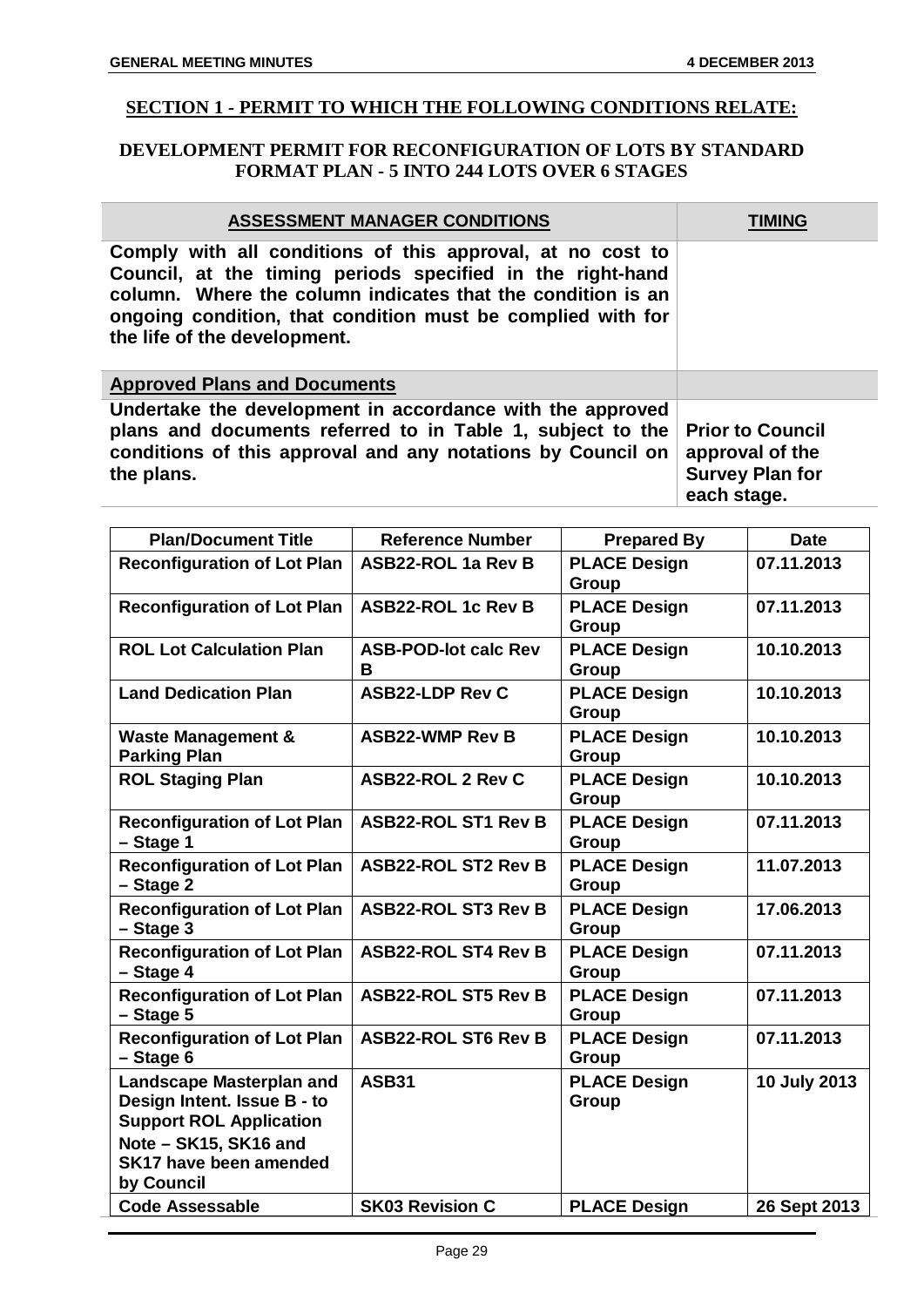| <b>Landscape Concept</b>                                                                                                                 |                                                    | Group                                                       |                                |
|------------------------------------------------------------------------------------------------------------------------------------------|----------------------------------------------------|-------------------------------------------------------------|--------------------------------|
| <b>Edges and Buffers Detail</b>                                                                                                          | <b>SK04 Revision C</b>                             | <b>PLACE Design</b>                                         | 26 Sept 2013                   |
| <b>Plans and Sections</b>                                                                                                                |                                                    | Group                                                       |                                |
| <b>Edges and Buffers Detail</b>                                                                                                          | <b>SK05 Revision C</b>                             | <b>PLACE Design</b>                                         | 26 Sept 2013                   |
| <b>Plans and Sections</b>                                                                                                                |                                                    | Group                                                       |                                |
| <b>Circulation</b>                                                                                                                       | <b>SK24 Revision D</b>                             | <b>PLACE Design</b>                                         | 10 Oct 2013                    |
|                                                                                                                                          |                                                    | Group                                                       |                                |
| <b>Assessment &amp; Control of</b><br><b>Road Traffic Noise</b><br><b>Intrusion</b>                                                      | 11-268.R05                                         | <b>Acoustics RB</b>                                         | 21 June<br>2013                |
| <b>Resolution of Barrier</b><br>Arrangement for Lots 1-3,<br><b>10 and 11</b>                                                            | 11-268.R06                                         | <b>Acoustics RB</b>                                         | 30 June<br>2013                |
| <b>Evaluation of Impact</b><br><b>Assessable Layout</b><br><b>Relative to Code</b><br><b>Assessable Layout</b>                           | 11-268.R07                                         | <b>Acoustics RB</b>                                         | 19<br><b>September</b><br>2013 |
| Area A - Tree Retention<br>Plan (as amended by<br>Council)                                                                               | <b>SK17 Revision E</b>                             | <b>PLACE Design</b><br>Group                                | 11/Nov/2013                    |
| Area B - Tree Retention<br>Plan (as amended by<br>Council)                                                                               | <b>SK18 Revision E</b>                             | <b>PLACE Design</b><br>Group                                | 11/Nov/2013                    |
| Area C - Tree Retention<br>Plan (as amended by<br>Council)                                                                               | <b>Sk19 Revision E</b>                             | <b>PLACE Design</b><br>Group                                | 11/Nov/2013                    |
| <b>Stormwater Management</b><br>Plan (with cover letter<br>dated 06.11.13)                                                               | B12431ER001 Rev1                                   | <b>Lambert &amp; Rehbein</b>                                | 1 August<br>2013               |
| <b>Traffic Impact Assessment</b><br>(with cover letter dated<br>23.09.2013)                                                              | B11441TR001                                        | <b>Lambert &amp; Rehbein</b>                                | 24 June<br>2013                |
| <b>Civil Engineering</b><br><b>Infrastructure Report (with</b><br>cover letter dated<br>24.09.2013)                                      | <b>7878 Infrastructure</b><br><b>Report 130621</b> | <b>Sheehv &amp; Partners</b><br><b>Pty Ltd</b>              | 21 June<br>2013                |
| Note - Approved plans<br>7878 (C, E and F) are Issue<br>'1' which were amended in<br>August 2013. Approved<br>plan 7878 (A) is issue '3' |                                                    |                                                             |                                |
| and was amended in<br>September 2013. Approved<br>plan 7878 (B) is issue '2'                                                             |                                                    |                                                             |                                |
| and is amended by<br>Council. All other plans                                                                                            |                                                    |                                                             |                                |
| have not been amended.                                                                                                                   |                                                    |                                                             |                                |
| <b>SET Central Flood</b><br><b>Assessment Report</b>                                                                                     | J2861-01-v02                                       | <b>Water Technology</b>                                     | <b>June 2013</b>               |
| <b>ROL Staging Plan With</b><br><b>PSMs</b>                                                                                              | <b>ASB22-ROL 2 Rev C</b>                           | <b>PLACE Design</b><br><b>Group (amended by</b><br>Council) | 17.10.2013                     |

**Table 1:Approved Plans and Documents**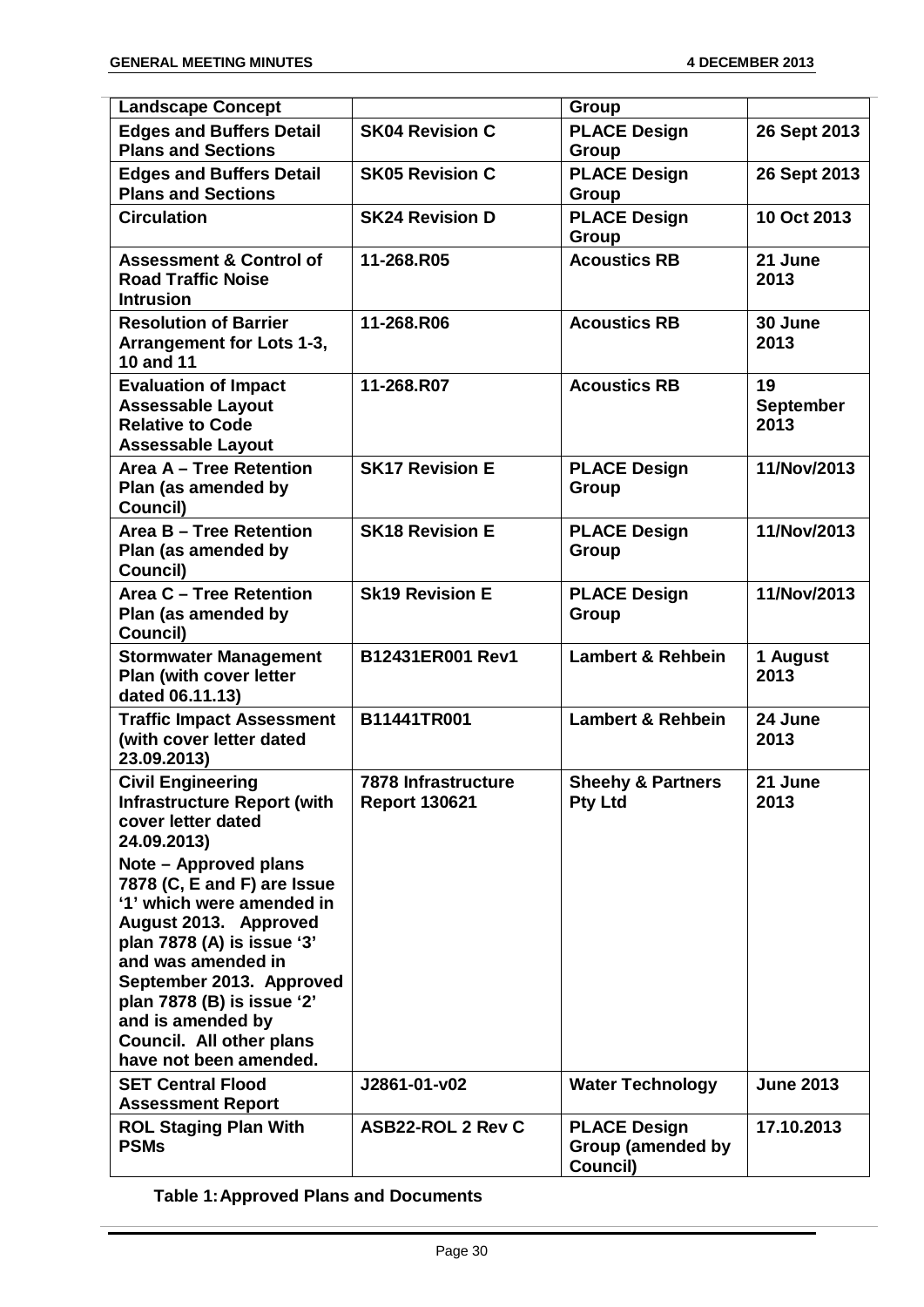J.

| Submit to Council a Survey Plan for Compliance Certificate<br>approval, in accordance with the approved plans, following<br>compliance with all relevant conditions and requirements of<br>this approval.                                                                                                                                                                                                                                                                                                                                                                      | Prior to expiry of the<br>relevant period for<br>the approved<br>development for<br>each stage.                                                   |
|--------------------------------------------------------------------------------------------------------------------------------------------------------------------------------------------------------------------------------------------------------------------------------------------------------------------------------------------------------------------------------------------------------------------------------------------------------------------------------------------------------------------------------------------------------------------------------|---------------------------------------------------------------------------------------------------------------------------------------------------|
| <b>Existing Structures</b>                                                                                                                                                                                                                                                                                                                                                                                                                                                                                                                                                     |                                                                                                                                                   |
| Demolish or relocate/remove or obtain the relevant<br>approvals for all existing structures on site, including all<br>slabs and footings, in accordance with the approved plan(s)<br>and cap all services prior to demolition commencing.                                                                                                                                                                                                                                                                                                                                      | <b>Prior to Council</b><br>approval of the<br><b>Survey Plan for</b><br>relevant stages.                                                          |
| Remove any existing fences and/or incidental works that<br>straddle the new boundaries, or alter to realign with the<br>new property boundaries or to be wholly contained within<br>one of the new properties.                                                                                                                                                                                                                                                                                                                                                                 | <b>Prior to Council</b><br>approval of the<br><b>Survey Plan for</b><br>each stage.                                                               |
| <b>Utility Services</b>                                                                                                                                                                                                                                                                                                                                                                                                                                                                                                                                                        |                                                                                                                                                   |
| any services (eg water, sewer, electricity,<br>Relocate<br>telecommunications and roofwater) that are not wholly<br>located within the lots that are being serviced.                                                                                                                                                                                                                                                                                                                                                                                                           | <b>Prior to Council</b><br>approval of the<br><b>Survey Plan for</b><br>each stage.                                                               |
| Pay the cost of any alterations to existing public utility<br>mains, services or installations due to building and works<br>in relation to the proposed development, or any works<br>required by conditions of this approval. Any cost incurred<br>by Council must be paid in accordance with the terms of<br>any cost estimate provided to perform the works.                                                                                                                                                                                                                 | At the time the<br>works occur, or<br>prior to Council<br>approval of the<br><b>Survey Plan for</b><br>each stage,<br>whichever is the<br>sooner. |
| Design<br>install<br>underground electricity<br>and<br>and<br>telecommunication conduits to service lots 1 to 244 in<br>accordance with the requirements of the relevant service<br>the<br><b>Redlands</b><br>and<br><b>Planning Scheme</b><br>providers<br>code, South<br><b>Infrastructure Works</b><br><b>East Thornlands</b><br>Structure Plan Overlay Code (S4.3) and Planning Scheme<br>Policy 9 - Infrastructure Works. Provide Council with<br>written confirmation of the service provider agreements to<br>the supply of electricity and telecommunication services. | <b>Prior to Council</b><br>approval of the<br><b>Survey Plan for</b><br>each stage.                                                               |
| <b>Land Dedication and Design</b>                                                                                                                                                                                                                                                                                                                                                                                                                                                                                                                                              |                                                                                                                                                   |
| Dedicate land to the State as shown on Land Dedication<br>Plan (Plan Reference: ASB22-LDP Rev C) as part of the<br>relevant stage, for the following purposes:<br>Park/open space (including areas for stormwater<br>$\bullet$<br>management and landscape buffer);<br>Road.<br>$\bullet$                                                                                                                                                                                                                                                                                      | <b>Prior to Council</b><br>approval of the<br><b>Survey Plan for the</b><br>relevant stage.                                                       |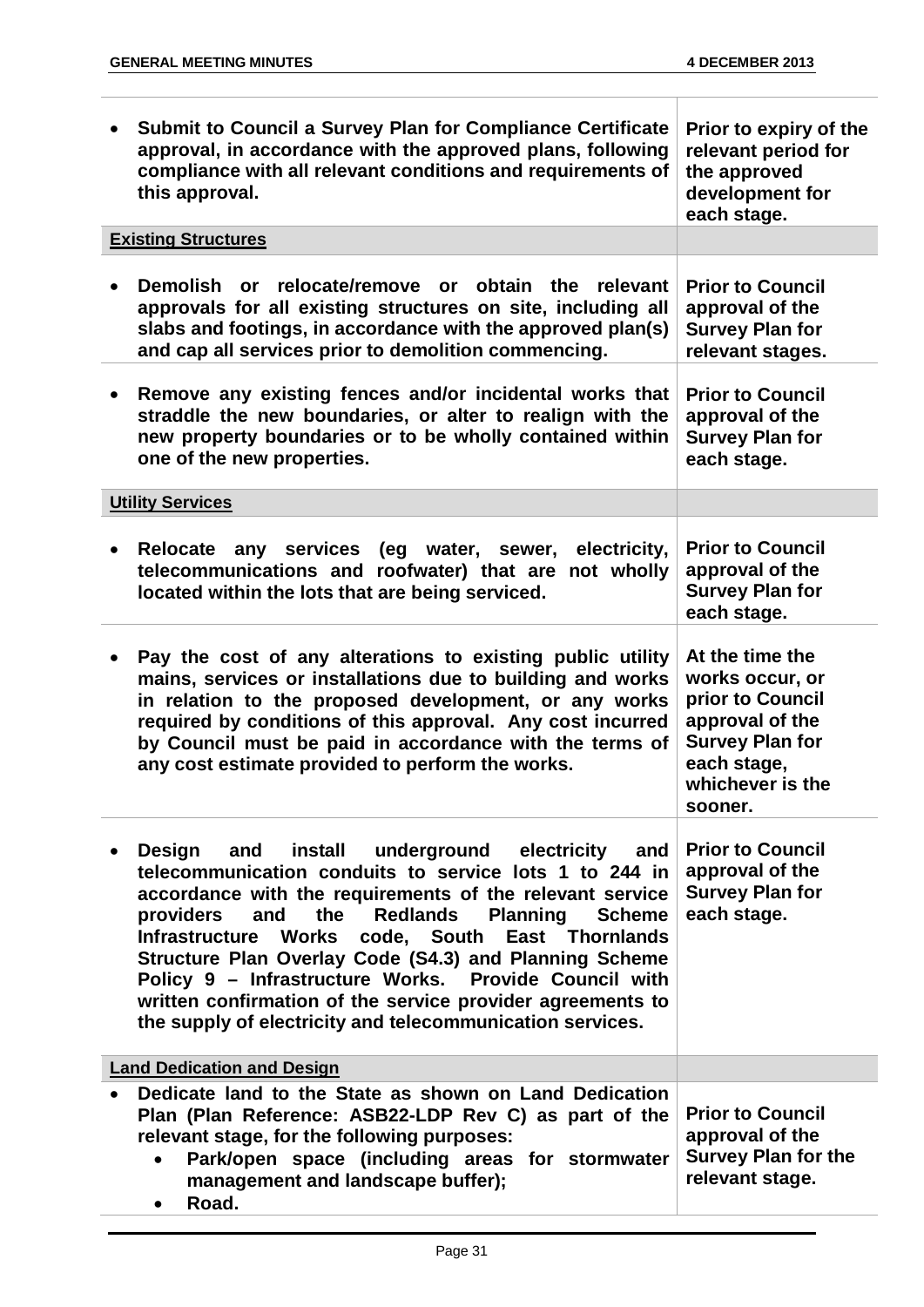| Grant easements for the following and submit the relevant<br>easement documentation to Council for approval. Once<br>approved by Council, register the easements on the<br>property title.<br>Stormwater drainage easements in favour of the<br>$\bullet$<br>upstream lots where the proposed stormwater<br>reticulation systems serve more than 2 lots and/or the<br>reticulation system(s) are QUDM Level III.<br>Sewerage purposes, in favour of Redland City Council<br>$\bullet$<br>and Redland Water, over sewerage rising mains, any<br>gravity sewer located on private property and for<br>access to sewer, from a front boundary to a rear<br>boundary, where a sewer maintenance structure is<br>located in any private lot;<br>Water supply purposes, in favour of Redland Water,<br>$\bullet$<br>over water mains where located in private property or<br>open space.<br>Access, construction and maintenance of utility<br>$\bullet$<br>services over proposed Lots, where necessary, and<br>identified on approved operational works detailed<br>design drawings, in favour of Redland City Council,<br>Redland Water and other utility operators and their<br>agents; or for access purposes prior to road<br>dedications on adjoining land.<br>Turning areas for refuse service vehicle turn-around,<br>$\bullet$<br>where such area is located over private property, or<br>subsequent stages, in favour of Redland City Council<br>and its agents.<br>Access, and maintenance purposes, in favour of<br>$\bullet$<br>Council, for detention basin (Area C), as described in<br>approved<br><b>Stormwater</b><br><b>Management</b><br>Plan,<br>ref<br>B12431ER001REV1, by Lambert & Rehbein, dated<br>01/08/2013. | As part of the<br>request for<br>compliance<br>assessment of the<br><b>Survey Plan for</b><br>each stage. |
|-------------------------------------------------------------------------------------------------------------------------------------------------------------------------------------------------------------------------------------------------------------------------------------------------------------------------------------------------------------------------------------------------------------------------------------------------------------------------------------------------------------------------------------------------------------------------------------------------------------------------------------------------------------------------------------------------------------------------------------------------------------------------------------------------------------------------------------------------------------------------------------------------------------------------------------------------------------------------------------------------------------------------------------------------------------------------------------------------------------------------------------------------------------------------------------------------------------------------------------------------------------------------------------------------------------------------------------------------------------------------------------------------------------------------------------------------------------------------------------------------------------------------------------------------------------------------------------------------------------------------------------------------------------------------------------------------------------------------------------|-----------------------------------------------------------------------------------------------------------|
| Extinguish easement A on RP856222.                                                                                                                                                                                                                                                                                                                                                                                                                                                                                                                                                                                                                                                                                                                                                                                                                                                                                                                                                                                                                                                                                                                                                                                                                                                                                                                                                                                                                                                                                                                                                                                                                                                                                                  | <b>Prior to Council</b><br>approval of the<br><b>Survey Plan (Stage</b><br>3)                             |
| <b>Split Valuation</b>                                                                                                                                                                                                                                                                                                                                                                                                                                                                                                                                                                                                                                                                                                                                                                                                                                                                                                                                                                                                                                                                                                                                                                                                                                                                                                                                                                                                                                                                                                                                                                                                                                                                                                              |                                                                                                           |
| Pay a contribution to Council for the purposes of paying<br>the State Government Split Valuation Fees. The current<br>value of the contribution is \$31.85 per allotment (2013/2014<br>Financial Year). The amount of contribution must be paid<br>at the rate applicable at the time of payment. A Split<br>Valuation Fee is required for each allotment contained on<br>the Plan(s) of Survey, including balance lots.                                                                                                                                                                                                                                                                                                                                                                                                                                                                                                                                                                                                                                                                                                                                                                                                                                                                                                                                                                                                                                                                                                                                                                                                                                                                                                            | <b>Prior to Council</b><br>approval of the<br><b>Survey Plan for</b><br>each stage.                       |
| <b>Access and Roadworks</b>                                                                                                                                                                                                                                                                                                                                                                                                                                                                                                                                                                                                                                                                                                                                                                                                                                                                                                                                                                                                                                                                                                                                                                                                                                                                                                                                                                                                                                                                                                                                                                                                                                                                                                         |                                                                                                           |
| Design all roads in accordance with the provisions of<br><b>Complete</b><br>Streets,<br><b>Redlands</b><br><b>Planning</b><br><b>Scheme</b><br>the                                                                                                                                                                                                                                                                                                                                                                                                                                                                                                                                                                                                                                                                                                                                                                                                                                                                                                                                                                                                                                                                                                                                                                                                                                                                                                                                                                                                                                                                                                                                                                                  | <b>Prior to Council</b>                                                                                   |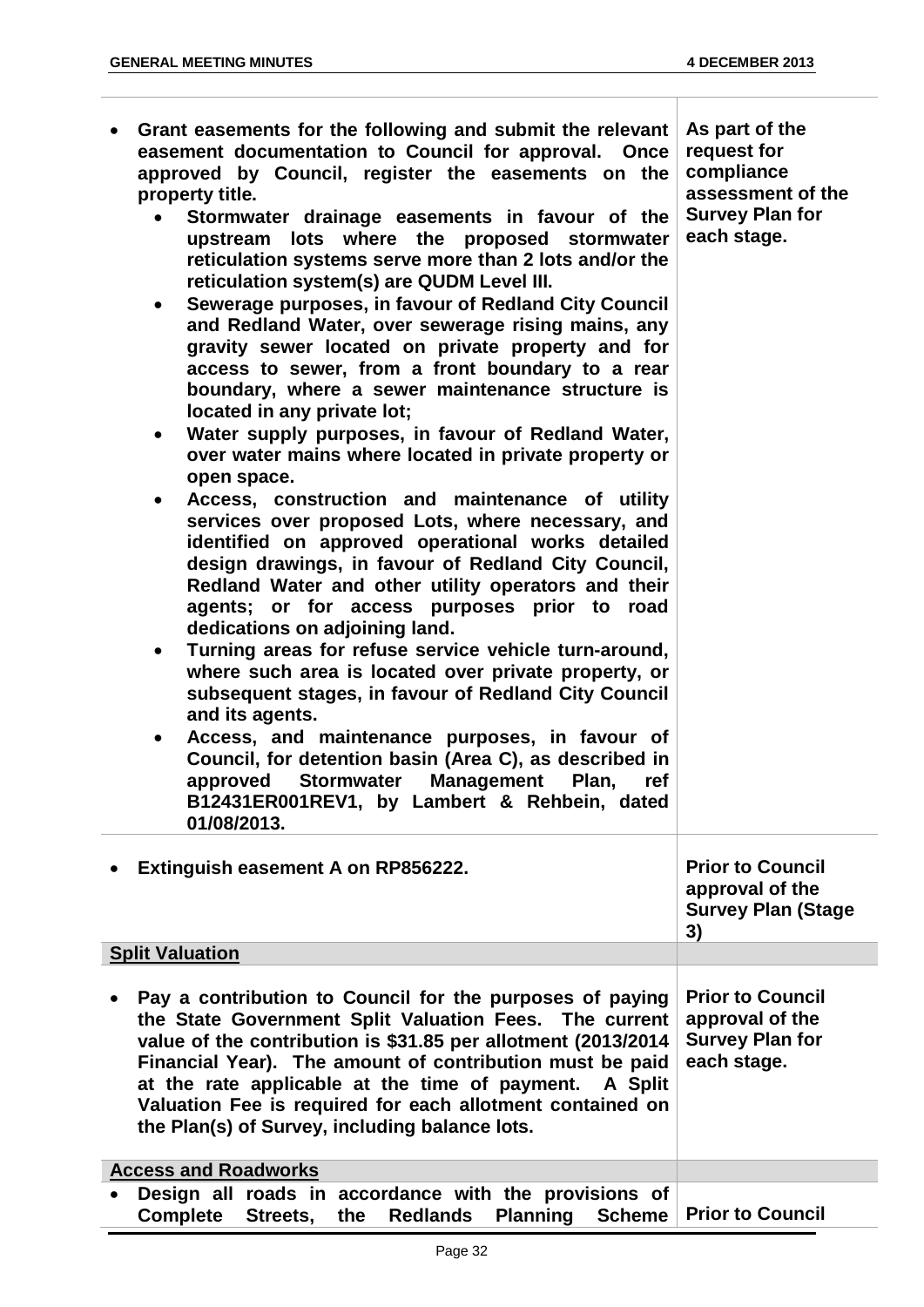|           | Infrastructure Works Code, Planning Scheme Policy 9 -<br>Infrastructure Works and Schedule 6 - Movement Network<br>and Road Design, unless otherwise stated as part of a<br>specific condition of this approval.                                                                                                                                                                                                                                                                                                                                                                                              | approval of the<br><b>Survey Plan for</b><br>each stage.                                                                                                         |
|-----------|---------------------------------------------------------------------------------------------------------------------------------------------------------------------------------------------------------------------------------------------------------------------------------------------------------------------------------------------------------------------------------------------------------------------------------------------------------------------------------------------------------------------------------------------------------------------------------------------------------------|------------------------------------------------------------------------------------------------------------------------------------------------------------------|
|           | Provide traffic calming consistent with the provisions of<br>Streets, the<br><b>Redlands</b><br><b>Planning</b><br><b>Scheme</b><br><b>Complete</b><br>Infrastructure Works Code, Planning Scheme Policy 9 -<br>Infrastructure Works and Schedule 6 - Movement Network<br>and Road Design. Traffic calming design must not affect<br>the intended drainage function of the road.                                                                                                                                                                                                                              | <b>Prior to Council</b><br>approval of the<br><b>Survey Plan for</b><br>each stage.                                                                              |
|           | Construct a minimum 2.5m wide concrete shared use path<br>along the frontage of the site to Boundary Road and<br>Cleveland Redland Bay Road in accordance with the<br><b>Redlands Planning Scheme.</b>                                                                                                                                                                                                                                                                                                                                                                                                        | <b>Prior to Council</b><br>approval of the<br><b>Survey Plan for</b><br><b>Stage 1 (Cleveland</b><br><b>Redland Bay Road)</b><br>and Stage 3<br>(Boundary Road). |
|           | Construct concrete footpaths in accordance with the<br>approved Circulation Plan (SK24 Revision D).                                                                                                                                                                                                                                                                                                                                                                                                                                                                                                           | <b>Prior to Council</b><br>approval of the<br><b>Survey Plan for the</b><br>relevant stage.                                                                      |
|           | Remove all redundant vehicle crossovers and reinstate<br>kerb and channel, road pavement, service and footpaths as<br>specified in accordance with the standards in the Redlands<br><b>Planning Scheme Policy 9 - Infrastructure Works.</b>                                                                                                                                                                                                                                                                                                                                                                   | <b>Prior to Council</b><br>approval of the<br><b>Survey Plan for</b><br>each stage.                                                                              |
|           | Submit to Council, and gain approval for, a road naming<br>plan, in accordance with Council's road naming guidelines,<br>detailing specific road names and designations for all each stage.<br>existing and proposed new public roads within the site.<br>Use original road names on all new roads to avoid<br>duplication of any existing road names in the City.                                                                                                                                                                                                                                            | <b>Prior to preparing</b><br>your Survey Plan for                                                                                                                |
| $\bullet$ | Construct the Cleveland Redland Bay Road access to the<br>development in accordance with the conditions outlined in<br>attached<br><b>Department</b><br>of State<br>the<br>Development,<br>Infrastructure and Planning conditions.                                                                                                                                                                                                                                                                                                                                                                            | <b>Prior to Council</b><br>approval of the<br><b>Survey Plan for</b><br>stage 1.                                                                                 |
|           | Notwithstanding the above, prior to the lodgement of any<br>operational works applications; should Council or the<br>Developer be able to facilitate the construction of the<br>primary access to the development in the ultimate location<br>(as identified in the South East Thornlands Structure Plan);<br>then the Option 1 interim intersection design is to be<br>relocated to the ultimate intersection location and<br>constructed generally in accordance with the intersection<br>design by Lambert & Rehbein (Drawing Number B10033-<br>SK-023 Rev C). In the event that the ultimate location for |                                                                                                                                                                  |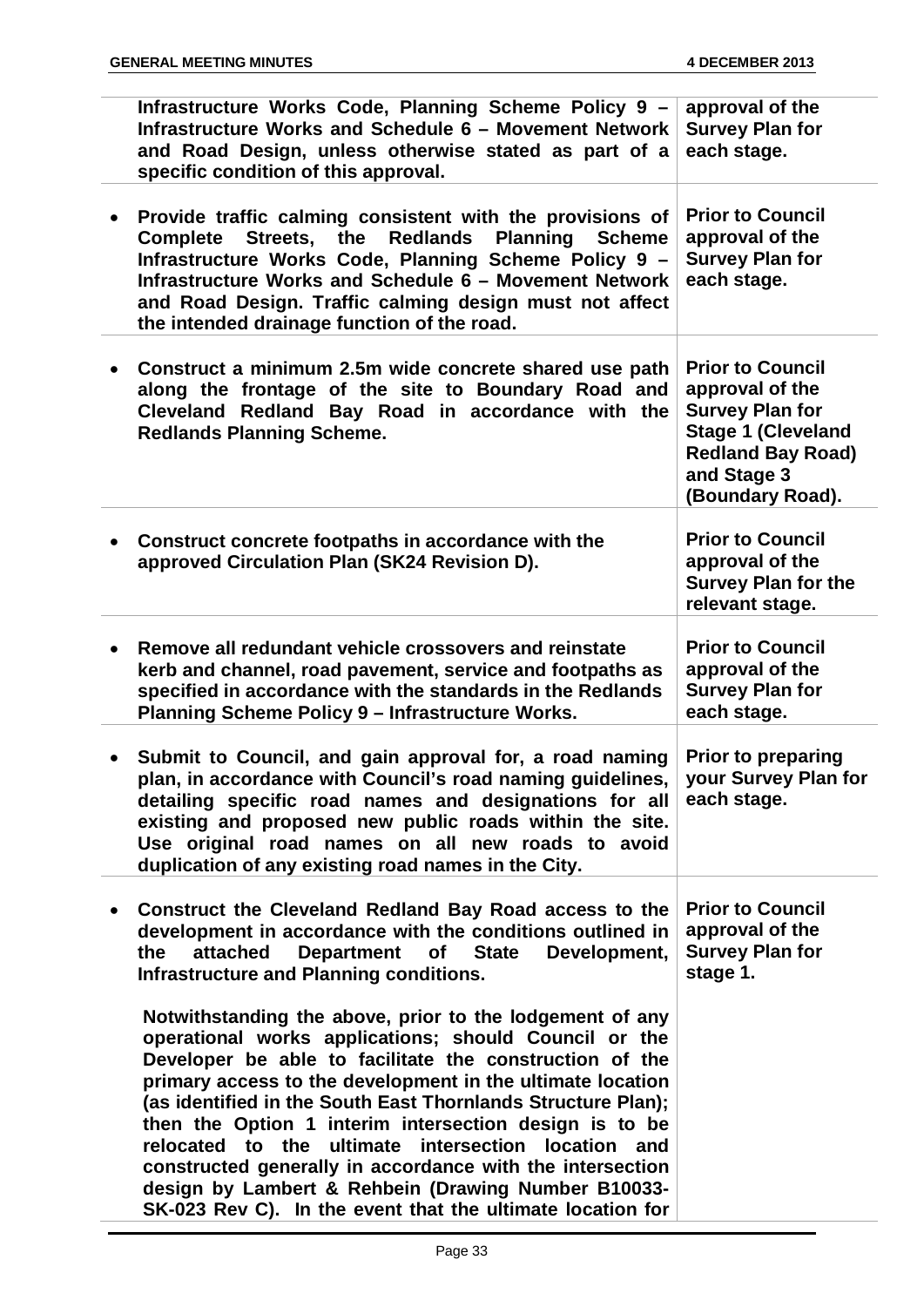| the subject access becomes available and the access to<br>the approved development to the east is underway or<br>completed the form of the subject intersection will be a<br>four way signalised intersection.                                                                                                                                                                                                                                                                                                                                                            |                                                                                                                                   |
|---------------------------------------------------------------------------------------------------------------------------------------------------------------------------------------------------------------------------------------------------------------------------------------------------------------------------------------------------------------------------------------------------------------------------------------------------------------------------------------------------------------------------------------------------------------------------|-----------------------------------------------------------------------------------------------------------------------------------|
| Construct the temporary secondary access (Boundary<br>Road) to the development in accordance with the identified<br>location on the approved Plan of Reconfiguration. The<br>secondary access is to be constructed generally in<br>accordance with the left in / left out intersection<br>arrangement as designed by Lambert & Rehbein Drg. No.<br>B11441-SK-01 Rev B and presented in the approved Traffic<br>Impact Assessment Report (B11441TR001 dated 24 June,<br>2013).                                                                                             | <b>Prior to Council</b><br>approval of the<br><b>Survey Plan for</b><br>stage 3.                                                  |
| Provide for minimum 11.2m wide road reserve for the<br>Northern Collector Street (esplanade road adjoining green<br>space), which has a minimum 4.0m wide inner verge, a 7.0m<br>wide carriageway (lip to lip) and 0.2m wide outer verge<br>(adjoining the open space) in accordance with the Redlands<br>Planning Scheme Schedule 6 - Movement Network and<br>Road Design. Indented car parking bays to the outside of<br>the esplanade road as shown on the Sheehy & Partners<br>Plan No. 7878-J Area B Services Layout Plan, are not<br>approved as part of ROL005695. | <b>Prior to Council</b><br>approval of the<br><b>Survey Plan for the</b><br>relevant stage.                                       |
| Provide for minimum 20.0m wide road reserve and a<br>minimum 7.0m wide carriageway (lip to lip) for the<br>boulevard road (north-south collector street) in accordance<br>with the Redlands Planning Scheme Schedule 6<br>Movement Network and Road Design.                                                                                                                                                                                                                                                                                                               | <b>Prior to Council</b><br>approval of the<br><b>Survey Plan for the</b><br>relevant stage.                                       |
| Provide minimum 15.0m wide road reserve and a minimum<br>6.0m wide carriageway (lip to lip) for all roads designated<br>as Access Place or Access Street in accordance with the<br>Redlands Planning Scheme Schedule 6 - Movement<br><b>Network and Road Design.</b>                                                                                                                                                                                                                                                                                                      | <b>Prior to Council</b><br>approval of the<br><b>Survey Plan for the</b><br>relevant stage.                                       |
| Stages 5 and 6 are not to occur until lawful access to a<br>constructed road is available.                                                                                                                                                                                                                                                                                                                                                                                                                                                                                | <b>Prior to</b><br>construction<br>commencing for<br>Stages 5 or 6.                                                               |
| <b>Stormwater Management</b>                                                                                                                                                                                                                                                                                                                                                                                                                                                                                                                                              |                                                                                                                                   |
| Convey roof water and surface water in accordance with<br>the Redlands Planning Scheme Policy 9 Chapter 6 -<br><b>Stormwater Management to:</b><br>1.0 A lawful point of discharge being detention basins for<br>areas A, B, and C; and<br>2.0 In accordance with the approved concept Stormwater<br><b>Management</b><br>Plan,<br>prepared<br>by<br>Lambert<br>&<br>Rehbein, dated<br>August<br>2013,<br>1st<br>Job<br>Ref                                                                                                                                               | Prior to on<br>maintenance or<br><b>Council approval of</b><br>the Survey Plan,<br>whichever is the<br>sooner, for each<br>stage. |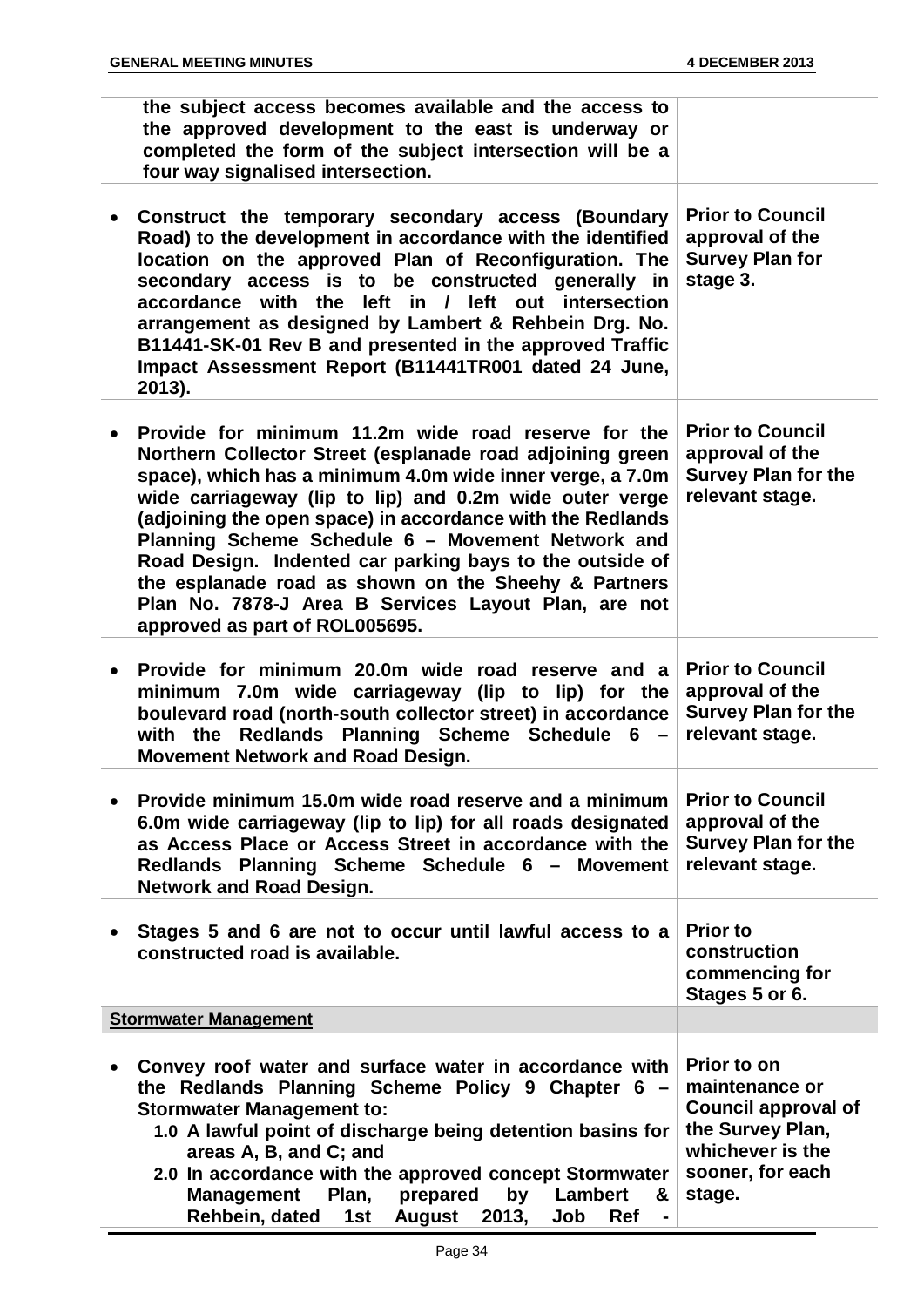|  | B12431ER001REV1                                                                                                                                                                                                                                                                                                                                                                                                                                                                                                                                                                                                                   | <b>Ongoing condition.</b>                                                                                                         |
|--|-----------------------------------------------------------------------------------------------------------------------------------------------------------------------------------------------------------------------------------------------------------------------------------------------------------------------------------------------------------------------------------------------------------------------------------------------------------------------------------------------------------------------------------------------------------------------------------------------------------------------------------|-----------------------------------------------------------------------------------------------------------------------------------|
|  | Manage stormwater discharge from the site in accordance<br>with the Redlands Planning Scheme Policy 9 Chapter 6 -<br>Stormwater Management, so as to not cause an actionable<br>nuisance to adjoining properties.                                                                                                                                                                                                                                                                                                                                                                                                                 | Prior to on<br>maintenance or<br><b>Council approval of</b><br>the Survey Plan,<br>whichever is the<br>sooner, for each<br>stage. |
|  |                                                                                                                                                                                                                                                                                                                                                                                                                                                                                                                                                                                                                                   | <b>Ongoing condition.</b>                                                                                                         |
|  | Submit to Council, and receive Operational Works approval<br>for, a stormwater assessment that is generally in<br>accordance with the 'Proposed South East Thornlands<br>(SET) Central Residential Development, Boundary Road<br>and Cleveland Redland Bay Road, Redlands - Stormwater<br>Management Plan', prepared by Lambert & Rehbein dated 1<br>August 2013 (Ref: B12431ER001 Rev1), and addresses both<br>quality and quantity in accordance with the Redlands<br>Planning Scheme Policy 9 Chapter 6 - Stormwater<br>Management, and the following:                                                                         | As part of the<br>application for<br><b>Operational Works</b><br>for Stage 1.                                                     |
|  | 3.0 Identify how and when each stormwater detention and<br>treatment device (and treatment sub-system) will be<br>built, relative to each of Stages 1 to 6. Where two or<br>more stages share a stormwater sub-system, design<br>and construct the sub-system together with the first<br>operational works stage to be constructed. Prevent<br>excessive siltation of permanent bioretention sub-<br>systems by treating stormwater with temporary<br>basins and either isolating the permanent basins<br>during bulk earthworks, or delaying their construction<br>until bulk earthworks for all related stages is<br>completed. |                                                                                                                                   |
|  | 4.0 In Areas A, B and C, install GPT models that include<br>oil separation into their performance.                                                                                                                                                                                                                                                                                                                                                                                                                                                                                                                                |                                                                                                                                   |
|  | 5.0 For the two bio retention gardens in Catchments A<br>and B, include all-weather off-road vehicle access for<br>maintenance in the design. All parts of the system<br>including cleanout points, GPT, inlet, outlet, weir, soil<br>media, and underdrains must be accessible off road<br>within the open space area. Access must be<br>prevented for unauthorised vehicles.                                                                                                                                                                                                                                                    |                                                                                                                                   |
|  | 6.0 For the bio retention garden and bio retention swale<br>in Catchments C and C1 respectively, include<br>illustration and description of how all-weather access<br>to both entire devices for maintenance vehicles can                                                                                                                                                                                                                                                                                                                                                                                                         |                                                                                                                                   |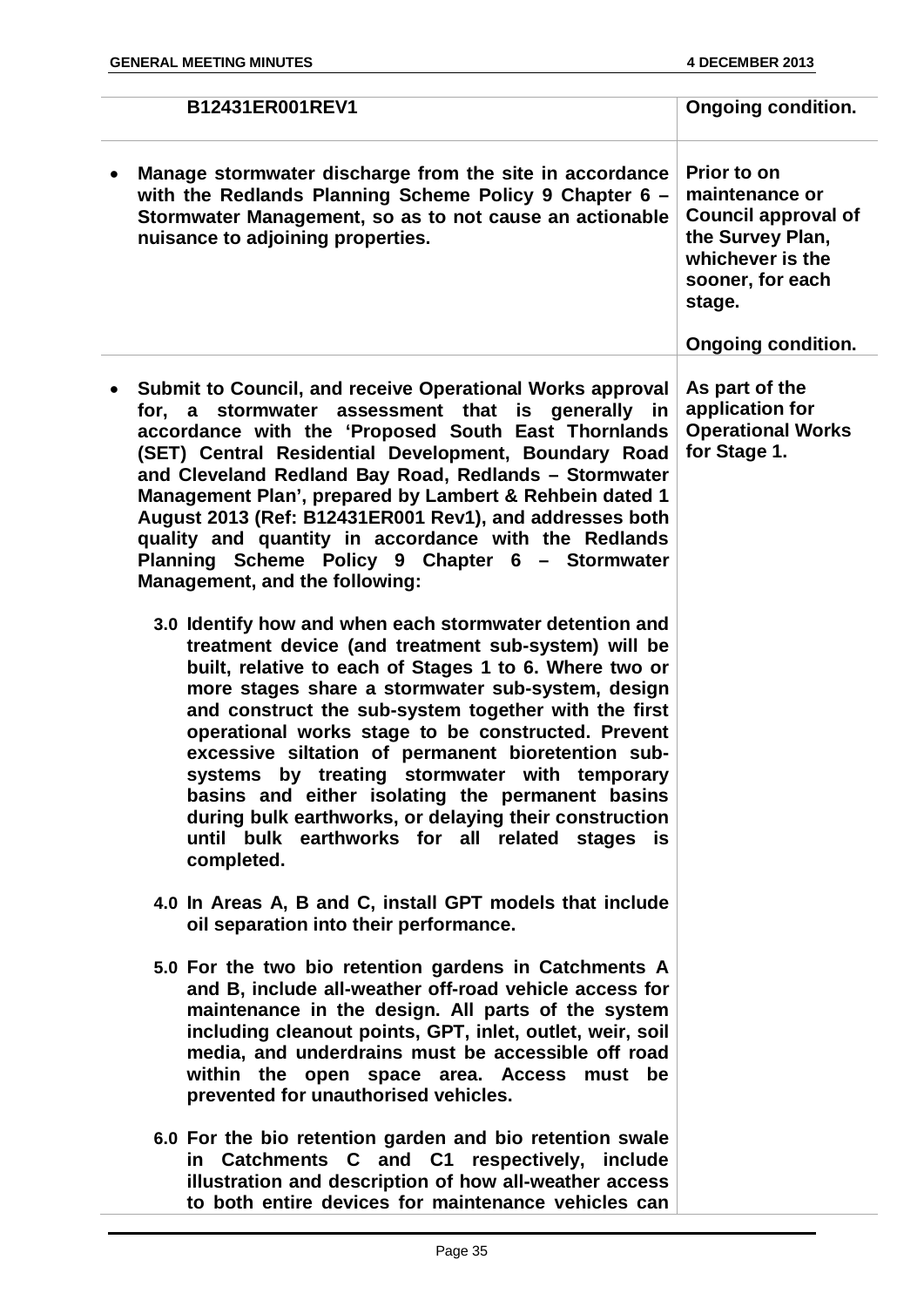**be achieved without unacceptable access restrictions for adjacent residential lots and through traffic.**

| 7.0 Provide the estimated capital cost of a stormwater<br>quality treatment system, a long term (post-plan)<br>sealing period) maintenance schedule, and estimate |
|-------------------------------------------------------------------------------------------------------------------------------------------------------------------|
| long term maintenance costs based on current<br>values.                                                                                                           |

- **8.0 Provide coordinates to enable accurate plotting of treatment devices on Council systems, using the RCC coordinate system.**
- **9.0 Incorporation of an onsite Stormwater Detention Volume of a minimum of 2,020m³ . The detailed designs must incorporate engineering solutions that guarantee detention system availability for subsequent storm events.**
- **10.0 Details of how the bio retention garden and bio retention swale in Catchments C and C1 will be decommissioned (works to be done and costs to be borne by the developer) and the catchments connected to the regional facility, once it is provided, to allow for the construction of allotment numbers 203 and 204.**

#### **Waste Management**

- **Provide bin service bays for placement of waste and recycling bins for the purpose of emptying bins only (not for storage of bins) to serve proposed Lots 63-65, 89-91, 201-204, 222-224 and 229-231. Locate the bays as indicated on the approved 'Waste Management and Parking Plan'. Construct each bin bay of stamped concrete in accordance with the following: Prior to Council approval of the Survey Plan for the relevant stage.**
	- **2m long x 1m wide on the road frontage adjacent to each lot.**
	- **Located so that the length is parallel to the road edge without impeding any swale drainage or existing/proposed driveway.**
	- **Marked 'bin service bay' in letters of 200mm height.**

| <b>Water and Wastewater</b>                                                                                                                                                          |                                             |
|--------------------------------------------------------------------------------------------------------------------------------------------------------------------------------------|---------------------------------------------|
| Provide a water network analysis and design, establishing<br>the sizes of water reticulation required within the application for<br>development and the broader Structure Plan area. | As part of the<br><b>Operational Works.</b> |
|                                                                                                                                                                                      | <b>Prior to on</b>                          |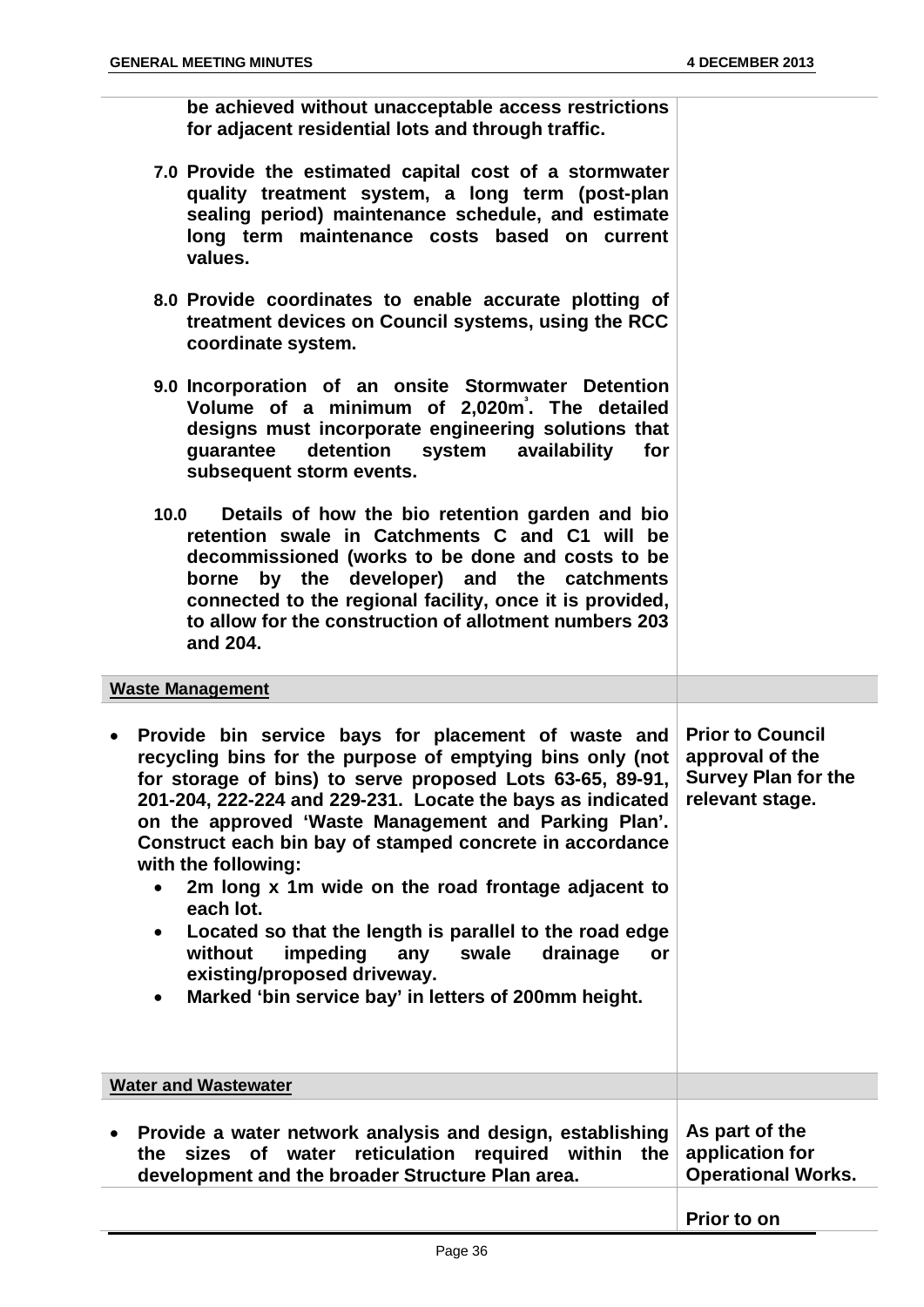| Connect all lots to the existing reticulated sewerage and<br>reticulated water systems. Submit to Council for approval<br>an application for Operational Works showing the proposed<br>works are in accordance with the Redlands Planning<br>Scheme Policy 9 - Infrastructure Works.                                                                                                                             | maintenance or<br><b>Council approval of</b><br>the Survey Plan,<br>whichever is the<br>sooner, for each<br>stage. |
|------------------------------------------------------------------------------------------------------------------------------------------------------------------------------------------------------------------------------------------------------------------------------------------------------------------------------------------------------------------------------------------------------------------|--------------------------------------------------------------------------------------------------------------------|
| Construct sewerage reticulation from the development site<br>through Lots 501, 502 and 503 on SP245363, to the existing<br>Sewerage Pumping Station within Lot 1 on RP59490.<br>Submit to Council for approval an application for<br>Operational Works showing the works are in accordance<br>with the<br>Redlands Planning Scheme<br>Policy 9<br><b>Infrastructure Works.</b>                                   | Prior to on<br>maintenance or<br><b>Council approval of</b><br>the Survey Plan, for<br>Stage 1.                    |
| Provide a copy of the agreement negotiated with the owner<br>of Lots 501, 502 and 503 on SP245363, for the construction<br>of the sewer gravity through these lots up to the existing<br>sewer Manhole upstream of the pumping station.                                                                                                                                                                          | As part of the<br>application for<br><b>Operational Works.</b>                                                     |
| <b>Excavation and Fill</b>                                                                                                                                                                                                                                                                                                                                                                                       |                                                                                                                    |
| Apply to Council and obtain Operational Works approval for<br>earthworks associated with the reconfiguration. Design<br>and construct all retaining structures in accordance with<br>Australian Standard 4678-2002 Earth-retaining Structures,<br>in particular the minimum 60 year design life requirements.<br>Ensure that all lots, roads, park facilities and stormwater<br>detention basins are above Q100. | As part of the<br>application for<br><b>Operational Works.</b>                                                     |
| <b>Sediment and Erosion Control</b>                                                                                                                                                                                                                                                                                                                                                                              |                                                                                                                    |
| Install erosion and sediment control measures to minimise<br>the export of silts, sediment, soils and associated<br>pollutants from the site. Design, install and maintain the<br>above measures in accordance with the Redlands Planning<br>Scheme Policy 9 – Infrastructure Works, Chapter 4 and the<br>Institute of Engineers' Erosion and Sediment Control<br>Guidelines.                                    | <b>Prior to</b><br>commencement of<br>civil works,<br>earthworks and<br>construction phases<br>of the development. |
| <b>Survey Control Information</b>                                                                                                                                                                                                                                                                                                                                                                                |                                                                                                                    |
| Submit Survey Plan(s) that include connections to at least<br>two separate corners from two RCC control marks with a<br>valid Department of Natural Resources and Mines Order or<br>RCC Accuracy. These must be shown on the face of the<br>Survey Plan(s) within the Reference Mark or Permanent<br>Survey Mark tables. List the mark number and coordinate<br>in the cover letter.                             | As part of the<br>request for<br>compliance<br>assessment of the<br><b>Survey Plan for</b><br>each stage.          |
| Survey and present all asset infrastructure in accordance                                                                                                                                                                                                                                                                                                                                                        | As part of the<br>request for                                                                                      |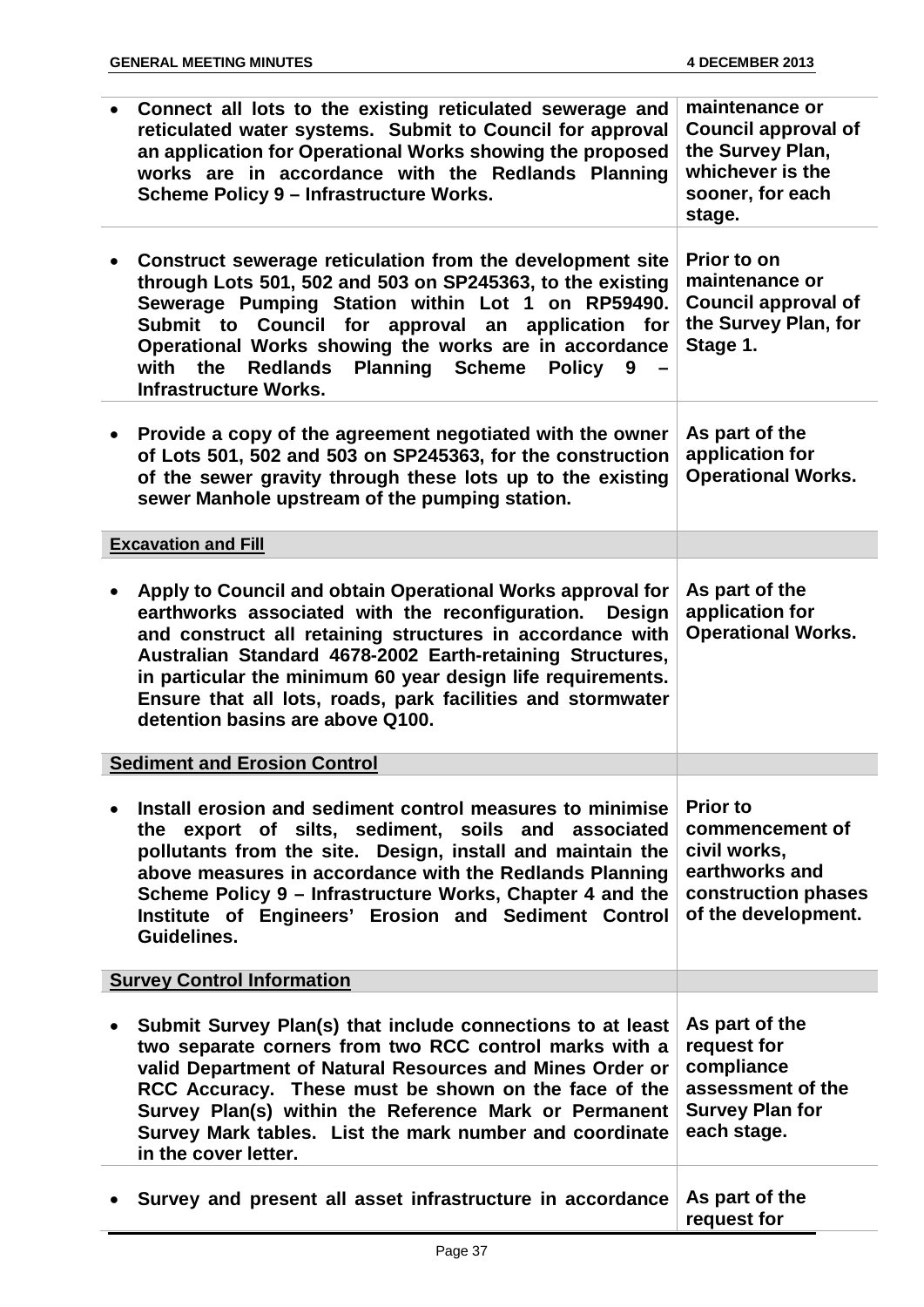| with the Redlands Planning Scheme Part 11 Policy 9 -<br>Infrastructure Works. The horizontal datum for all work<br>must be Redland City Council Coordinates (RCC) and the<br>vertical datum must be Australian Height Datum (AHD).                                                                                                                                                                                                                                                                                                                                                                                                                     | compliance<br>assessment of the<br><b>Survey Plan for</b><br>each stage.                                  |
|--------------------------------------------------------------------------------------------------------------------------------------------------------------------------------------------------------------------------------------------------------------------------------------------------------------------------------------------------------------------------------------------------------------------------------------------------------------------------------------------------------------------------------------------------------------------------------------------------------------------------------------------------------|-----------------------------------------------------------------------------------------------------------|
| Place nine (9) new Permanent Survey Marks in the<br>approximate locations as indicated on the approved<br>annotated sketch titled 'ROL Staging Plan with PSMs',<br>Sheet Number ASB22-ROL 2, Rev C. The exact locations<br>are to be determined by the developer's survey consultant,<br>with the sites being secure from works and suitable for<br>GPS observations. PSMs placed shall be a standard brass<br>plaque set in concrete to a minimum depth of 600mm. Each<br>PSM placed is to be levelled to a minimum 4th Order<br>standard.                                                                                                            | <b>Prior to Council</b><br>approval of the<br><b>Survey Plan for</b><br>each stage.                       |
| Supply a Permanent Survey Mark (PSM) Sketch with the<br>Survey Plan for any new PSMs placed.<br>Include the<br>following on the PSM Sketch:<br>the mark's AHD Reduced Level;<br>$\bullet$<br>• the datum origin mark number; and<br>the datum RL adopted.<br>$\bullet$<br>Comply with the requirements of the Survey and Mapping<br><b>Infrastructure Act 2003.</b>                                                                                                                                                                                                                                                                                    | As part of the<br>request for<br>compliance<br>assessment of the<br><b>Survey Plan for</b><br>each stage. |
| <b>Environmental Management</b>                                                                                                                                                                                                                                                                                                                                                                                                                                                                                                                                                                                                                        |                                                                                                           |
| Provide details of the location and design of wooden fence<br>panels or climbable poles to allow movement of Koalas,<br>both ways between private properties and the road verge,<br>over the acoustic fences constructed as part of the<br>development. Incorporate a horizontal wooden beam or<br>plank of at least 20cm width along the top of each fence for<br>its entire length.                                                                                                                                                                                                                                                                  | As part of the<br>application for<br><b>Operational Works.</b>                                            |
| <b>Landscaping Works</b>                                                                                                                                                                                                                                                                                                                                                                                                                                                                                                                                                                                                                               |                                                                                                           |
| Submit a Landscape Plan, prepared in accordance with the<br>Redlands Planning Scheme Policy 9 - Infrastructure Works<br>Chapters 2, 10 and 11, to Council for Operational Works<br>approval. Include the following items in addition to the<br>requirements of the Policy:<br>1. Designs that are generally in accordance with the<br>approved Landscape Masterplan and Design Intent<br>prepared by PLACE Design Group (ASB31 dated 10<br>July 2013) as amended by approved plans:<br><b>SK03 Revision C:</b><br>٠<br><b>SK04 Revision C;</b><br>$\bullet$<br><b>SK05 Revision C:</b><br>٠<br><b>SK24 Revision D:</b><br>٠<br><b>SK17 Revision E;</b> | As part of the<br>application for<br><b>Operational Works.</b>                                            |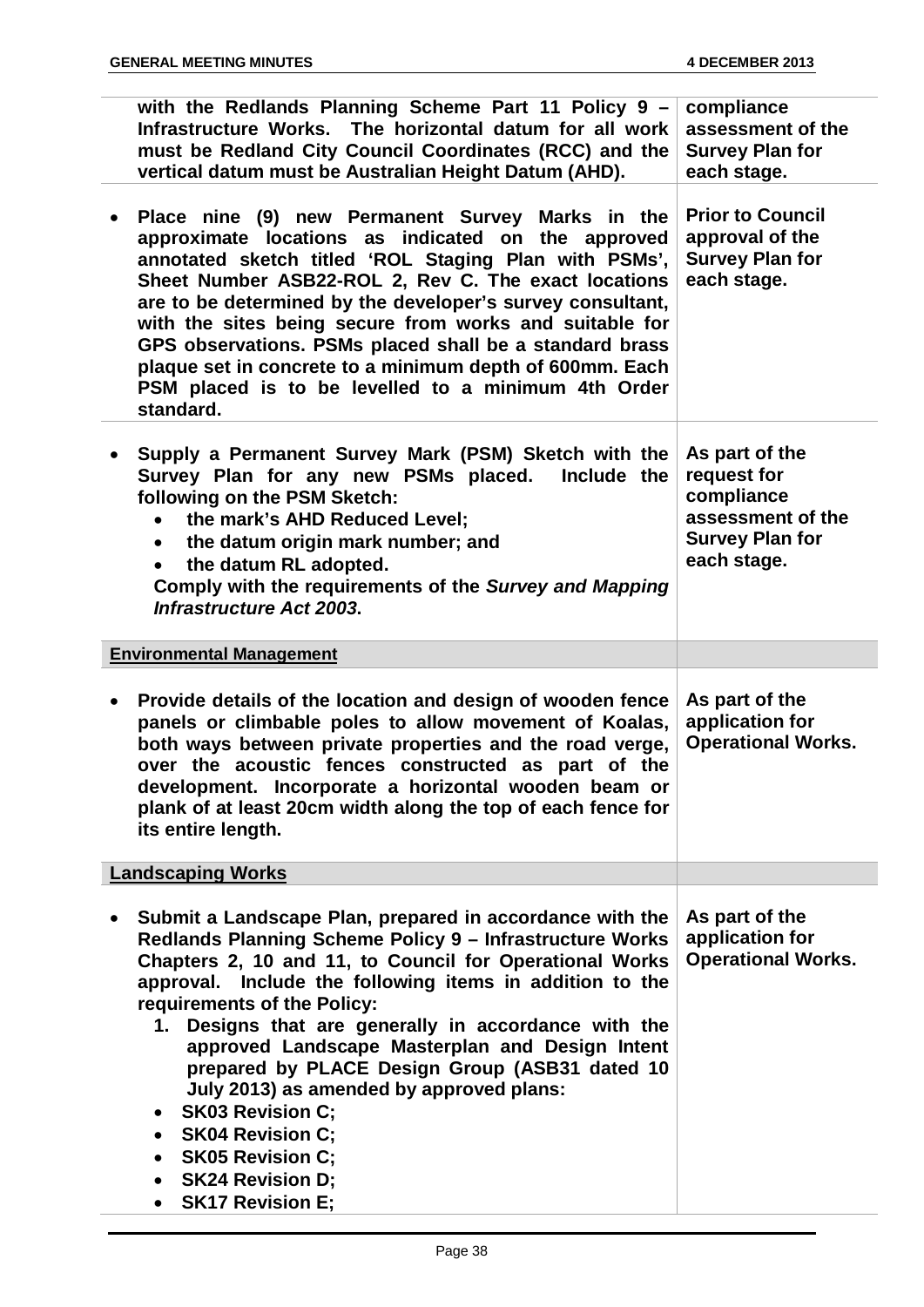- **SK18 Revision E; and**
- **SK19 Revision E**
- **2. Details of street tree planting in accordance with the Landscape Code with species selected from Schedule 9 of the Redlands Planning Scheme, unless otherwise approved as part of the Operational Works approval.**
- **3. Details of treatment and embellishments to the recreation area of the open space. The standard of facilities and embellishments must be consistent with that required for a the Local Park in Section 10.5.6 of the Priority Infrastructure Plan.**
- **4. Details of all rehabilitation planting to the open space area.**
- **5. Details of the location and species of proposed koala habitat tree planting.**
- **6. Details of replanting within and adjacent to the proposed bio-retention basins, identifying the planting zones that correlate with the intent of Council greenspace. Areas immediately adjacent to the battered edges of the basin are solely to be densely planted with grasses, sedges and rushes, to maintain an open view to the basin. All batters are to be vegetated.**
- **7. Details of bollards provided along all roads that adjoin parkland, plus one metal slide rail in the vicinity of each bio-retention basin and the open space area to allow access for maintenance vehicles.**
- **8. A plan showing the tree protection zones (TPZs) around existing trees identified for retention on the approved Tree Retention Plans prepared by PLACE Design Group. The TPZs must be determined in accordance with Australian Standard A.S.4970-2009 – Protection of Trees on Development Sites.**
- **9. Details of replanting of a minimum three (3) metres wide band of native local groundcover vegetation, including herbs, grasses and tussocks, within the 5m buffer area to be dedicated to Council along the length of the property boundary to Cleveland Redland Bay Road and Boundary Road. Planting is to achieve a minimum of 2 plants per square metre, taking into account existing native vegetation.**
- **Submit to Council for Operational Works approval a Parks As part of the Maintenance Plan (PMP) identifying how all landscaping application for**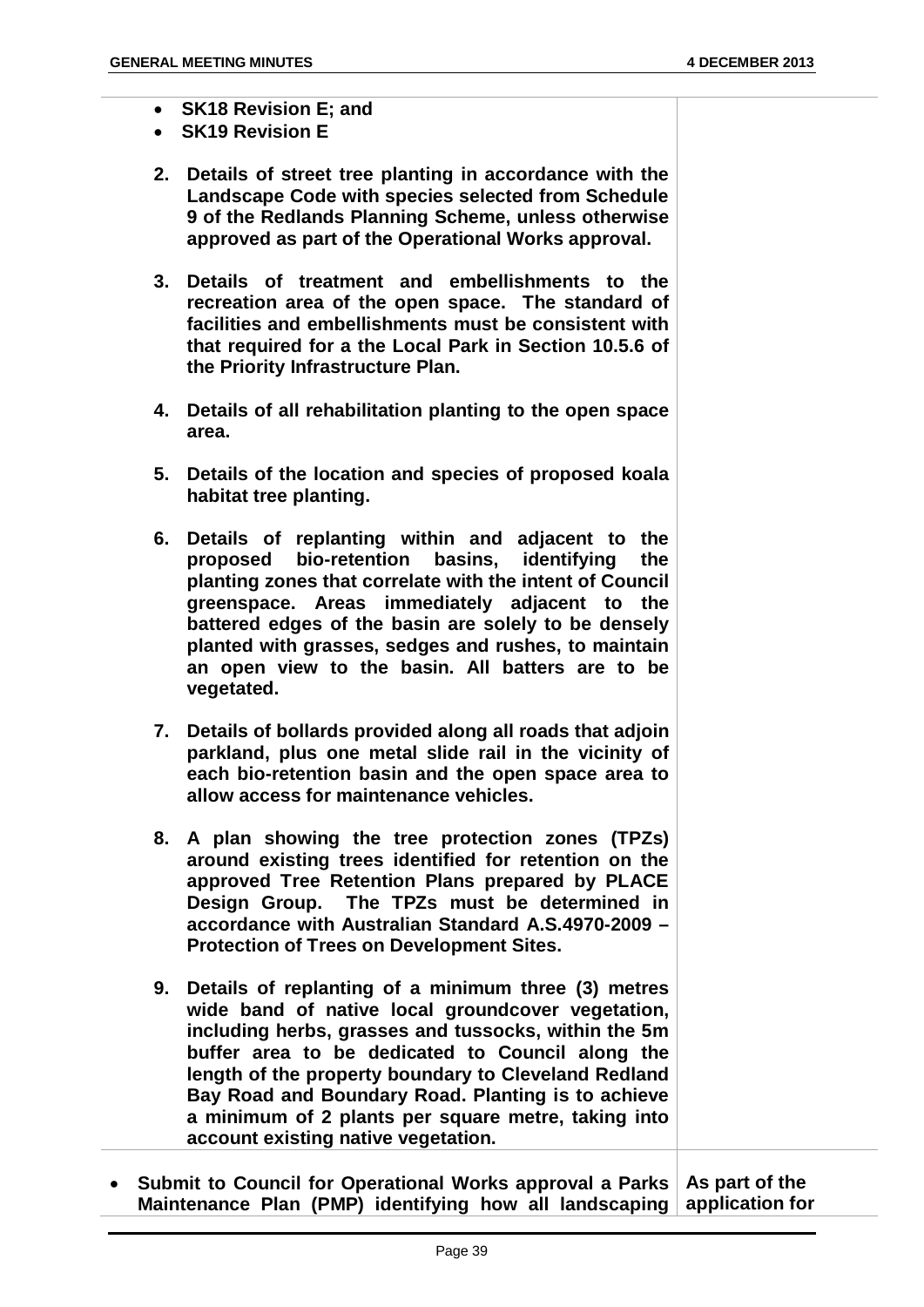| will be maintained for the entire On-Maintenance period<br>(minimum 12 months). The Plan must be prepared in<br>accordance with the following work sections in the AUS-<br><b>SPEC Urban and Open Spaces package:</b><br>Classification No. TG401 - Guide to Parks and<br>Recreation Areas Maintenance Management Model<br>and Documentation;<br>Classification No. TG402 - Guide to Adapting Asset<br>$\bullet$<br>Delivery Documentation to Parks and Recreation<br>Areas Maintenance; and<br>Classification No. 0164 - Parks and Recreation Area<br>$\bullet$<br><b>Management Plan.</b>                                                                                                                                                                                                                                                                                                                                                                                                                                                                                                                                                                                                                                                                                                                                                                                                                                                                                                                                           | <b>Operational Works.</b>                                                                                                                                     |
|---------------------------------------------------------------------------------------------------------------------------------------------------------------------------------------------------------------------------------------------------------------------------------------------------------------------------------------------------------------------------------------------------------------------------------------------------------------------------------------------------------------------------------------------------------------------------------------------------------------------------------------------------------------------------------------------------------------------------------------------------------------------------------------------------------------------------------------------------------------------------------------------------------------------------------------------------------------------------------------------------------------------------------------------------------------------------------------------------------------------------------------------------------------------------------------------------------------------------------------------------------------------------------------------------------------------------------------------------------------------------------------------------------------------------------------------------------------------------------------------------------------------------------------|---------------------------------------------------------------------------------------------------------------------------------------------------------------|
| Remove all weed species, as identified in Part B of<br>Council's Pest Management Plan 2012-2016, including the<br>areas to be dedicated as public parkland.                                                                                                                                                                                                                                                                                                                                                                                                                                                                                                                                                                                                                                                                                                                                                                                                                                                                                                                                                                                                                                                                                                                                                                                                                                                                                                                                                                           | Prior to on<br>maintenance or<br><b>Council approval of</b><br>the Survey Plan,<br>whichever is the<br>sooner for each<br>stage including park<br>dedication. |
| Submit to Council for Operational Works approval, an<br>arborist report in relation to the retention of trees as<br>identified in the approved Tree Retention Plans prepared by<br>PLACE Design Group, prepared by a qualified arborist who<br>is a member of the Australian Arborist Association or<br>equivalent professional organisation. The arborist report<br>must address the following:<br>Impacts of any required amendments to the proposed<br>$\bullet$<br>development on existing native trees identified to be<br>retained on the approved Tree Retention Plans<br>prepared by Place Design Group Pty Ltd, with<br>particular attention to any amendments to the size<br>and design of the proposed bio-retention basins that<br>are specified within the Stormwater Management Plan<br>to be submitted as part of operational works;<br>Liaison with arborist and civil engineer to determine if<br>$\bullet$<br>levels of cut or fill exceed the tolerance of trees that<br>are intended to be retained.<br>Details related to construction and post construction<br>$\bullet$<br>protection and maintenance of trees to be retained in<br>accordance with AS4970-2009 'Protection of Trees on<br>Development Sites' and any pruning to be in<br>accordance with Australian Standard AS4373:2007<br>"Pruning of Amenity Trees";<br>tree<br><b>The</b><br>assessment<br>must<br>be<br>considered<br>in.<br>$\bullet$<br>accordance with Australian Standard AS4970-2009<br>"Protection of Trees on Development Sites". | As part of the<br>application for<br><b>Operational Works.</b>                                                                                                |
| Confirm details of koala habitat trees to be removed and<br>locate offset trees to be planted, in accordance with the                                                                                                                                                                                                                                                                                                                                                                                                                                                                                                                                                                                                                                                                                                                                                                                                                                                                                                                                                                                                                                                                                                                                                                                                                                                                                                                                                                                                                 | As part of the<br>application for                                                                                                                             |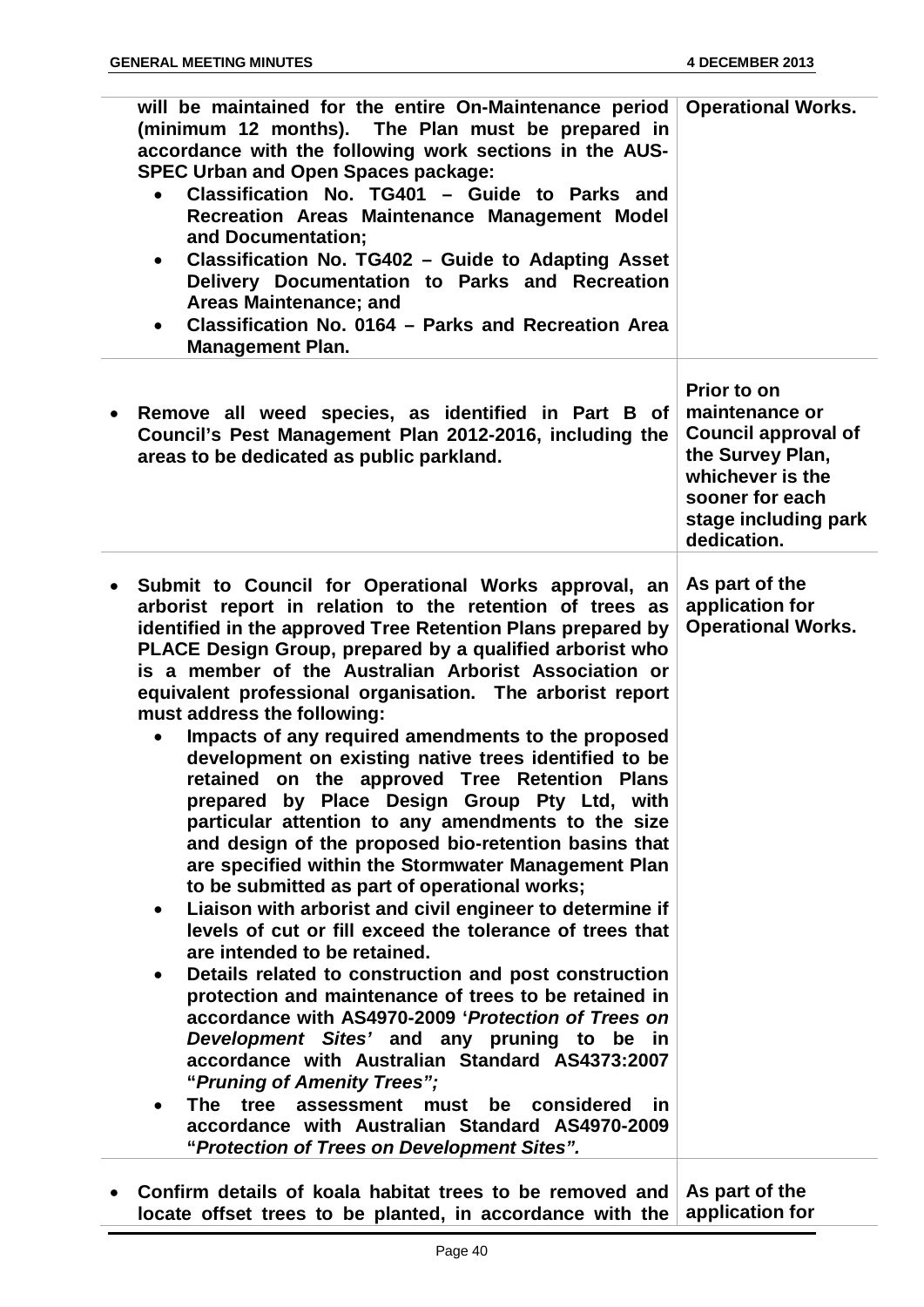| approved Landscape Masterplan and Design Intent and<br>Tree Retention Plans. Replace all koala habitat trees to be<br>removed at a rate of one (1) tree for every one (1) metre of<br>tree height removed, by either:<br>replanting the applicable number of koala habitat<br>$\bullet$<br>trees; or<br>paying an equivalent Koala tree off-set monetary<br>٠<br>contribution prior to plan signing to Council (as per<br>the Council's schedule of fees and charges which is<br>current at the time of payment, or, as agreed by<br>Council in writing); or<br>implementing a combination of both planting and<br>$\bullet$<br>payment of the contribution that is to be equivalent to<br>the total number of trees to be replaced.<br>Where replanting is proposed, as part of operational<br>works and compliance:<br>confirm details to Council of the recipient sites located<br>within Lot 2 RP 154341 and Lot 6 RP 14839, to be dedicated<br>space to Council on completion of the<br>open<br>as<br>development. Replant Koala habitat trees only on approved<br>recipient sites; and<br>Provide details of the location, species, soil and mulch<br>treatment with a maintenance plan for the trees to achieve<br>non-juvenile koala habitat tree status, where replanting is<br>proposed. | <b>Operational Works</b>                                                                   |
|----------------------------------------------------------------------------------------------------------------------------------------------------------------------------------------------------------------------------------------------------------------------------------------------------------------------------------------------------------------------------------------------------------------------------------------------------------------------------------------------------------------------------------------------------------------------------------------------------------------------------------------------------------------------------------------------------------------------------------------------------------------------------------------------------------------------------------------------------------------------------------------------------------------------------------------------------------------------------------------------------------------------------------------------------------------------------------------------------------------------------------------------------------------------------------------------------------------------------------------------------------------------------------------------------|--------------------------------------------------------------------------------------------|
| <b>Acoustics</b>                                                                                                                                                                                                                                                                                                                                                                                                                                                                                                                                                                                                                                                                                                                                                                                                                                                                                                                                                                                                                                                                                                                                                                                                                                                                                   |                                                                                            |
|                                                                                                                                                                                                                                                                                                                                                                                                                                                                                                                                                                                                                                                                                                                                                                                                                                                                                                                                                                                                                                                                                                                                                                                                                                                                                                    |                                                                                            |
| <b>Construct</b><br><b>barriers</b><br>with<br>acoustic<br>in.<br>accordance<br>recommendations in section 8 of the acoustic assessment<br>titled 'Proposed Residential Development. South-East<br>Thornlands Central. Cleveland-Redland Bay Road and<br>Boundary Road, Thornlands. Assessment and Control of<br>Road Traffic Noise Intrusion', Report No. 11-268.R05, dated<br>21 June 2013, and section 6 of the addendum (Resolution of<br>Barrier Arrangement for Lots 1-3, 10 and 11) reference: 11-<br>268.R06, dated 30 June 2013.                                                                                                                                                                                                                                                                                                                                                                                                                                                                                                                                                                                                                                                                                                                                                          | <b>Prior to Council</b><br>approval of the<br><b>Survey Plan for</b><br>stages 1, 3 and 5. |
| Construct the acoustic barrier to achieve a minimum<br>standard that attains a superficial mass of not less than<br>12.5kg/m <sup>2</sup> and total leakage of less than 1% of the total<br>area. Guidance on the design of the barriers is provided<br>in the approved acoustic assessment (Report No. 11-<br>268.R05 and section 6 of the addendum reference: 11-<br>268.R06).                                                                                                                                                                                                                                                                                                                                                                                                                                                                                                                                                                                                                                                                                                                                                                                                                                                                                                                   |                                                                                            |
| The barriers must be constructed in accordance with<br><b>Redland Planning Scheme Policy 5 - Environmental</b><br><b>Emissions.</b>                                                                                                                                                                                                                                                                                                                                                                                                                                                                                                                                                                                                                                                                                                                                                                                                                                                                                                                                                                                                                                                                                                                                                                |                                                                                            |
|                                                                                                                                                                                                                                                                                                                                                                                                                                                                                                                                                                                                                                                                                                                                                                                                                                                                                                                                                                                                                                                                                                                                                                                                                                                                                                    |                                                                                            |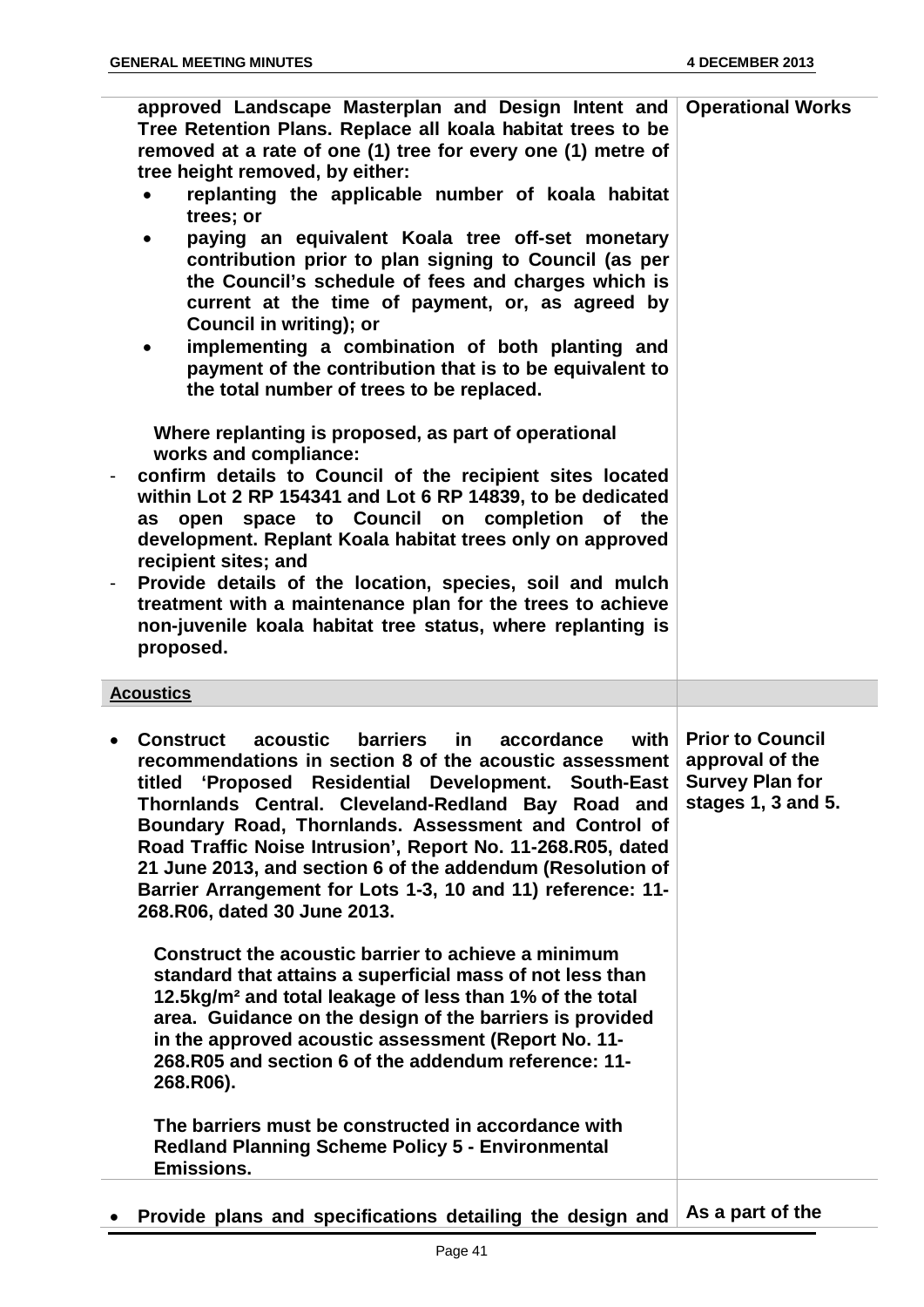|           | construction of the noise barriers. Ensure this is certified<br>by a suitably qualified acoustic consultant indicating that<br>the noise barrier achieves the requirements of:<br>this decision notice (including Council and Department<br>of State Development, Infrastructure and Planning<br>conditions);<br>the acoustic<br>assessment 'Proposed Residential<br><b>South-East</b><br><b>Thornlands</b><br>Central.<br>Development.<br>Cleveland-Redland Bay Road and Boundary Road,<br>Thornlands. Assessment and Control of Road Traffic<br>Noise Intrusion', Report No. 11-268. R05, dated 21 June<br>2013;<br>section 6 of the addendum (Resolution of Barrier<br>Arrangement for Lots 1-3, 10 and 11) reference: 11-<br>268.R06, dated 30 June 2013; and<br>Redland Planning Scheme Policy 5 - Environmental<br><b>Emissions.</b> | application for<br><b>Operational Works.</b>                                               |
|-----------|--------------------------------------------------------------------------------------------------------------------------------------------------------------------------------------------------------------------------------------------------------------------------------------------------------------------------------------------------------------------------------------------------------------------------------------------------------------------------------------------------------------------------------------------------------------------------------------------------------------------------------------------------------------------------------------------------------------------------------------------------------------------------------------------------------------------------------------------|--------------------------------------------------------------------------------------------|
| $\bullet$ | Submit post construction certification for the acoustic<br>barrier to Council. The certification must be provided by a<br>qualified acoustic<br>consultant<br>and<br>must<br>suitably<br>demonstrate that the conditions of this development<br>approval relating to noise are achieved and (where not<br>otherwise specified) confirm that the predicted noise levels<br>acoustic assessment 'Proposed Residential<br>the<br>in<br>Development. South-East Thornlands Central. Cleveland-<br>Redland Bay Road and Boundary Road, Thornlands.<br>Assessment and Control of Road Traffic Noise Intrusion',<br>Report No. 11-268.R05, dated 21 June 2013, and section 6 of<br>the addendum (Resolution of Barrier Arrangement for Lots<br>1-3, 10 and 11) reference: 11-268.R06, dated 30 June 2013,<br>have been achieved.                  | <b>Prior to Council</b><br>approval of the<br><b>Survey Plan for</b><br>stages 1, 3 and 5. |
|           | <b>Contaminated Land Assessment</b>                                                                                                                                                                                                                                                                                                                                                                                                                                                                                                                                                                                                                                                                                                                                                                                                        |                                                                                            |
| $\bullet$ | Submit further investigations including a Stage 2 Detailed<br>Site Investigation and Stage 3 Health and Environmental<br>Assessment and Determination of Remediation Plan to<br>Council. Provide a Stage 4 Implementation of Remediation<br>Plan and Validation Sampling plan where remediation of the<br>site is required.                                                                                                                                                                                                                                                                                                                                                                                                                                                                                                                | As a part of the<br>application for<br><b>Operational Works.</b>                           |

#### **ADDITIONAL DEVELOPMENT PERMITS AND COMPLIANCE PERMITS**

**The following further Development Permits and/or Compliance Permits are necessary to allow the development to be carried out. Please be aware that details of any further approvals, other than a Development Permit or Compliance Permit, are provided in the 'Advice' section of this decision.**

- **1. Building works – demolition:**
	- **a) Provide evidence to Council that a Demolition Permit has been issued for structures that are required to be removed and/or demolished from the site in association with this development. Referral Agency Assessment through**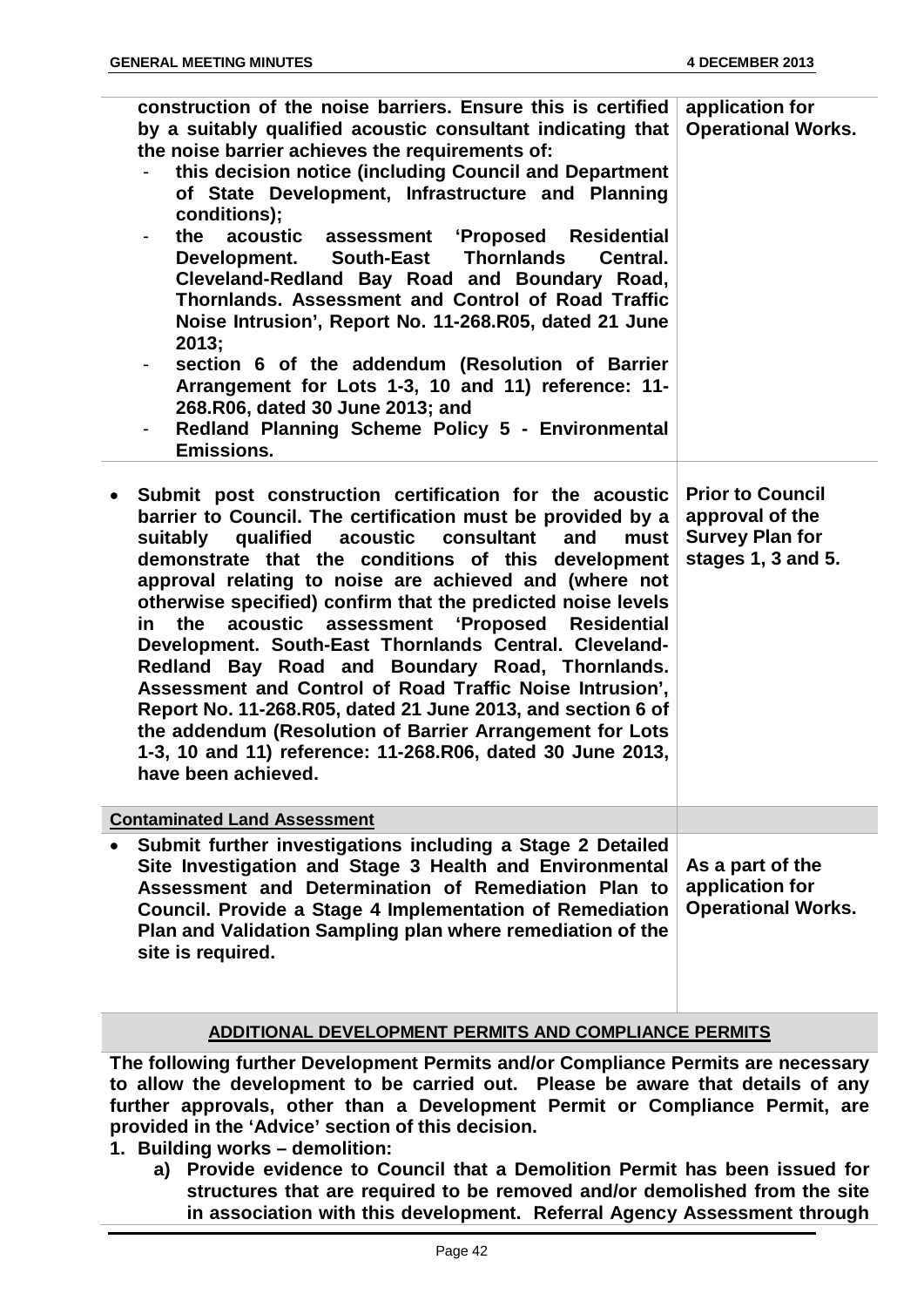**Plan of Development – Stage 2 (as amended by** 

**Council)**

**Redland City Council is required to undertake the removal works.**

- **2. Operational Works approval is required for the following works as detailed in the conditions of this approval:**
	- **Earthworks and site works;**
	- **Stormwater drainage and management;**
	- **Water supply and reticulation;**
	- **Sewerage supply and reticulation;**
	- **Road and footpath works;**
	- **Sediment and erosion control;**
	- **Landscaping works;**
	- **Electricity reticulation and street lighting;**
	- **Acoustic barriers; and**
	- **Contaminated land assessment.**

#### **SECTION 2 - PERMIT TO WHICH THE FOLLOWING CONDITIONS RELATE:**

#### **DEVELOPMENT PERMIT FOR MATERIAL CHANGE OF USE – DWELLING HOUSES**

|                                                                                                                                                                                                                                                                                        | <b>ASSESSMENT MANAGER CONDITIONS</b>                  |                              | <b>TIMING</b> |
|----------------------------------------------------------------------------------------------------------------------------------------------------------------------------------------------------------------------------------------------------------------------------------------|-------------------------------------------------------|------------------------------|---------------|
| Comply with all conditions of this approval, at no cost to<br>Council, at the timing periods specified in the right-hand<br>column. Where the column indicates that the condition is<br>an ongoing condition, that condition must be complied<br>with for the life of the development. |                                                       |                              |               |
| <b>Approved Plans and Documents</b>                                                                                                                                                                                                                                                    |                                                       |                              |               |
| Undertake the development in accordance with the<br>approved plans and documents referred to in Table 2,<br>subject to the conditions of this approval and any<br>notations by Council on the plans.                                                                                   | <b>Prior to the use</b><br>commencing<br>and ongoing. |                              |               |
| <b>Plan/Document Title</b>                                                                                                                                                                                                                                                             | <b>Reference Number</b>                               | <b>Prepared By</b>           | <b>Date</b>   |
| <b>Plan of Development (as</b><br>amended by Council)                                                                                                                                                                                                                                  | <b>ASB22-POD Rev C</b>                                | <b>PLACE Design</b><br>Group | 07.11.2013    |
| Plan of Development -<br>Stage 1 (as amended by<br>Council)                                                                                                                                                                                                                            | <b>ASB22-POD ST1</b><br><b>Rev B</b>                  | <b>PLACE Design</b><br>Group | 07.11.2013    |
| Plan of Development -<br>Stage 1a                                                                                                                                                                                                                                                      | <b>ASB22-POD ST1a</b><br><b>Rev B</b>                 | <b>PLACE Design</b><br>Group | 07.11.2013    |
| Plan of Development -<br>Stage 1b                                                                                                                                                                                                                                                      | <b>ASB22-POD ST1b</b><br><b>Rev B</b>                 | <b>PLACE Design</b><br>Group | 07.11.2013    |
| Plan of Development -<br>Stage 1c                                                                                                                                                                                                                                                      | <b>ASB22-POD ST1c</b><br><b>Rev C</b>                 | <b>PLACE Design</b><br>Group | 07.11.2013    |

**PLACE Design** 

**07.11.2013**

**Group**

**ASB22-POD ST2** 

**Rev B**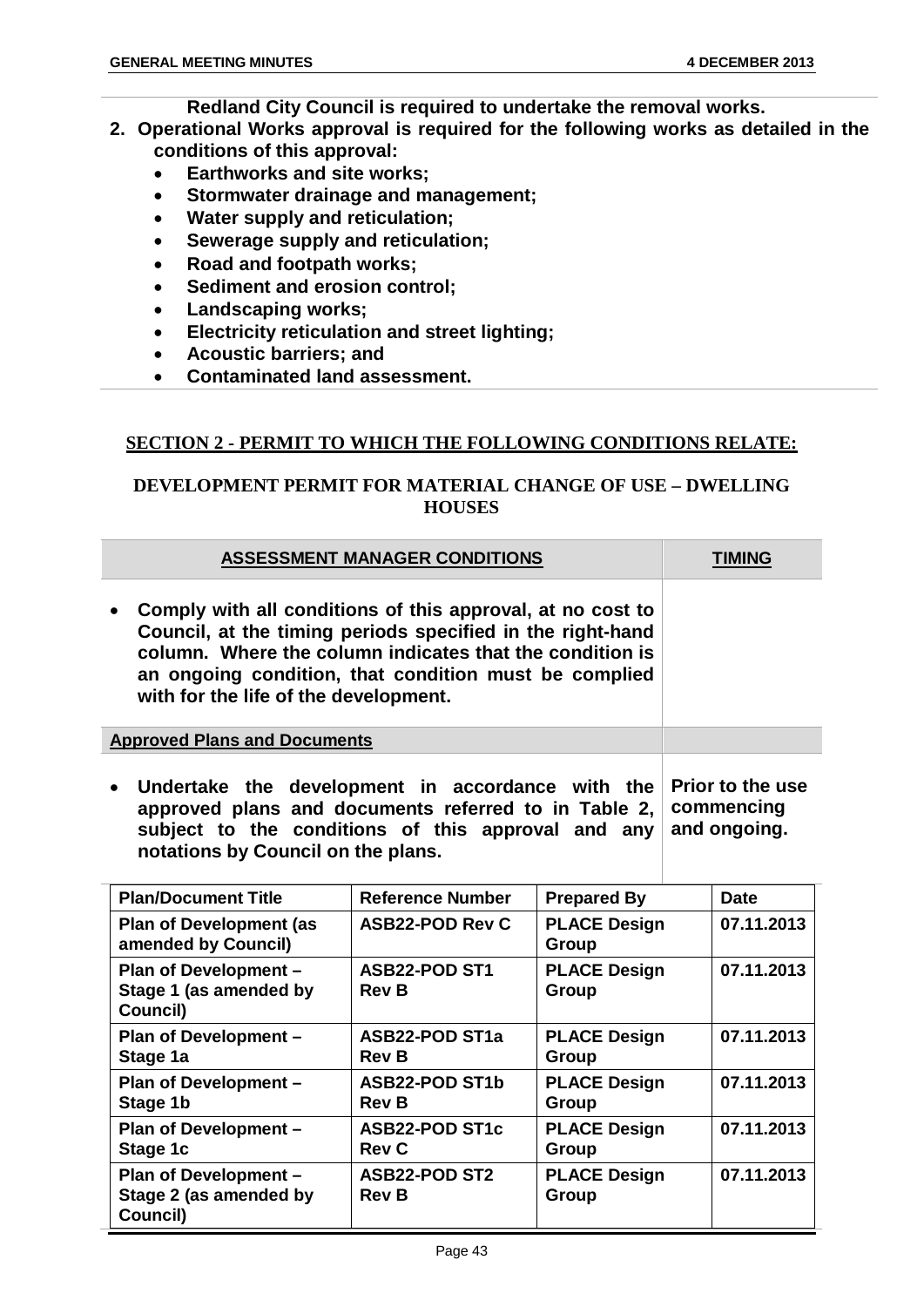| <b>Plan of Development -</b>                                       | <b>ASB22-POD ST2a</b>                | <b>PLACE Design</b>          | 07.11.2013 |
|--------------------------------------------------------------------|--------------------------------------|------------------------------|------------|
| Stage 2a                                                           | <b>Rev B</b>                         | Group                        |            |
| Plan of Development -                                              | <b>ASB22-POD ST2b</b>                | <b>PLACE Design</b>          | 07.11.2013 |
| Stage 2b                                                           | <b>Rev B</b>                         | Group                        |            |
| Plan of Development -<br>Stage 3 (as amended by<br>Council)        | <b>ASB22-POD ST3</b><br><b>Rev B</b> | <b>PLACE Design</b><br>Group | 07.11.2013 |
| Plan of Development -                                              | ASB22-POD ST3a                       | <b>PLACE Design</b>          | 07.11.2013 |
| Stage 3a                                                           | <b>Rev B</b>                         | Group                        |            |
| <b>Plan of Development -</b>                                       | ASB22-POD ST3b                       | <b>PLACE Design</b>          | 07.11.2013 |
| <b>Stage 3b</b>                                                    | <b>Rev B</b>                         | Group                        |            |
| Plan of Development -<br>Stage 4 (as amended by<br>Council)        | <b>ASB22-POD ST4</b><br><b>Rev B</b> | <b>PLACE Design</b><br>Group | 07.11.2013 |
| Plan of Development -                                              | <b>ASB22-POD ST4a</b>                | <b>PLACE Design</b>          | 07.11.2013 |
| Stage 4a                                                           | <b>Rev B</b>                         | Group                        |            |
| Plan of Development -                                              | <b>ASB22-POD ST4b</b>                | <b>PLACE Design</b>          | 07.11.2013 |
| Stage 4b                                                           | <b>Rev B</b>                         | Group                        |            |
| Plan of Development -<br>Stage 5 (as amended by<br>Council)        | <b>ASB22-POD ST5</b><br><b>Rev B</b> | <b>PLACE Design</b><br>Group | 07.11.2013 |
| <b>Plan of Development -</b>                                       | <b>ASB22-POD ST5a</b>                | <b>PLACE Design</b>          | 07.11.2013 |
| Stage 5a                                                           | <b>Rev B</b>                         | Group                        |            |
| <b>Plan of Development -</b><br>Stage 6 (as amended by<br>Council) | <b>ASB22-POD ST6</b><br><b>Rev B</b> | <b>PLACE Design</b><br>Group | 07.11.2013 |
| <b>Plan of Development -</b>                                       | <b>ASB22-POD ST6a</b>                | <b>PLACE Design</b>          | 07.11.2013 |
| Stage 6a                                                           | <b>Rev B</b>                         | Group                        |            |

**Table 1:Approved Plans and Documents**

**Commencement of Works**

| Do not commence building and/or plumbing and drainage<br>works for any Dwelling House, authorised by this<br>Development Permit, until the Survey Plan for the<br>proposed lot has been endorsed by Council and issued<br>with a dealing number by the Department of Natural<br><b>Resources and Mines.</b> | <b>Prior to site</b><br>works<br>commencing<br>for each<br>individual lot.                |
|-------------------------------------------------------------------------------------------------------------------------------------------------------------------------------------------------------------------------------------------------------------------------------------------------------------|-------------------------------------------------------------------------------------------|
| <b>Design</b>                                                                                                                                                                                                                                                                                               |                                                                                           |
| Ensure all development for dwelling houses complies<br>with the approved plan of development listed in Table 1:<br><b>Approved Plans and Documents.</b>                                                                                                                                                     | <b>Prior to site</b><br>works<br>commencing<br>for each<br>individual lot<br>and ongoing. |
| Locate, design and install outdoor lighting, where Prior to the use                                                                                                                                                                                                                                         |                                                                                           |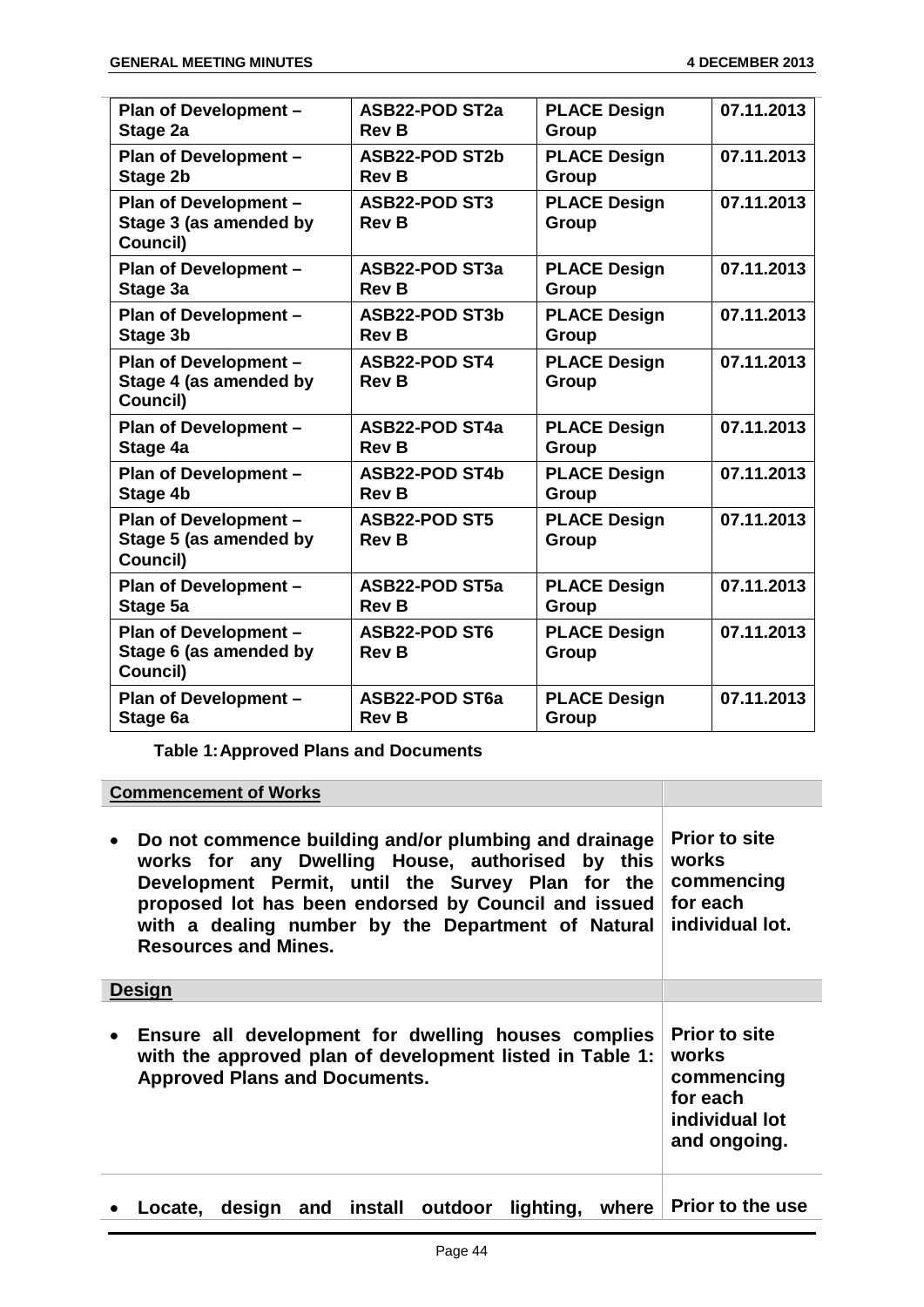| required, to minimise the potential for light spillage to<br>cause nuisance to neighbours.                                                                                                                                                                                                                                                                                                                                                                                                                                                                                                                                                                                                                                   | commencing<br>and ongoing.                           |
|------------------------------------------------------------------------------------------------------------------------------------------------------------------------------------------------------------------------------------------------------------------------------------------------------------------------------------------------------------------------------------------------------------------------------------------------------------------------------------------------------------------------------------------------------------------------------------------------------------------------------------------------------------------------------------------------------------------------------|------------------------------------------------------|
| Incorporate acoustic attenuation into the development as<br>specified in the acoustic report titled 'Proposed<br>Residential Development. South-East Thornlands Central.<br>Cleveland-Redland Bay Road and Boundary Road,<br>Thornlands. Assessment and Control of Road Traffic<br>Noise Intrusion', Report No. 11-268.R05, dated 21 June<br>2013, prepared by Acoustics RB Pty Ltd.                                                                                                                                                                                                                                                                                                                                         | <b>Prior to the use</b><br>commencing<br>and ongoing |
| <b>Construction</b>                                                                                                                                                                                                                                                                                                                                                                                                                                                                                                                                                                                                                                                                                                          |                                                      |
| Install erosion and sediment control measures prior to<br>commencement of the civil works, earthworks and<br>construction phases of the development to minimise the<br>export of silts, sediment, soils and associated pollutants<br>from the site. Design, install and maintain the above<br>measures in accordance with the Redlands Planning<br>Scheme Policy 9, Chapter 4 Erosion Prevention and<br>Sediment Control and the Institute of Engineers' Erosion<br>and Sediment Control Guidelines.                                                                                                                                                                                                                         | <b>Prior to site</b><br>works<br>commencing.         |
| Undertake any required excavation and fill works in<br>accordance with the following:<br>d) Design retaining walls/structures to have a minimum<br>design life of 60 years and to be in accordance with<br>Australian Standard 4678:2002 - Earth Retaining<br>Structures (as amended).<br><b>Undertake</b><br>accordance<br>compaction<br>in<br>with<br>e)<br>Australian Standard 3798:2007 - Guidelines on<br>earthworks for commercial and residential<br>developments (as amended) and Australian<br>Standard 2870:2011 - Residential Slabs<br>and<br>Footings (as amended).<br>Comply with the relevant requirements of the<br>f)<br>Building Regulations 2006 (as amended) where<br>involving gradients or embankments. | <b>During</b><br>construction.                       |
| Provide temporary drainage during the building<br>construction phase such that discharge from all<br>constructed roofs and paved areas is disposed of to a<br>lawful point of discharge in accordance with the<br>Queensland Urban Drainage Manual (QUDM) Section 3.02<br>'Lawful Point of Discharge'. Maintain the temporary<br>system for the duration of the building works.                                                                                                                                                                                                                                                                                                                                              | <b>During</b><br>construction.                       |
| Rectify any damage done to the road verge during<br>construction, including topsoiling and re-turfing.                                                                                                                                                                                                                                                                                                                                                                                                                                                                                                                                                                                                                       | <b>Prior to the use</b><br>commencing.               |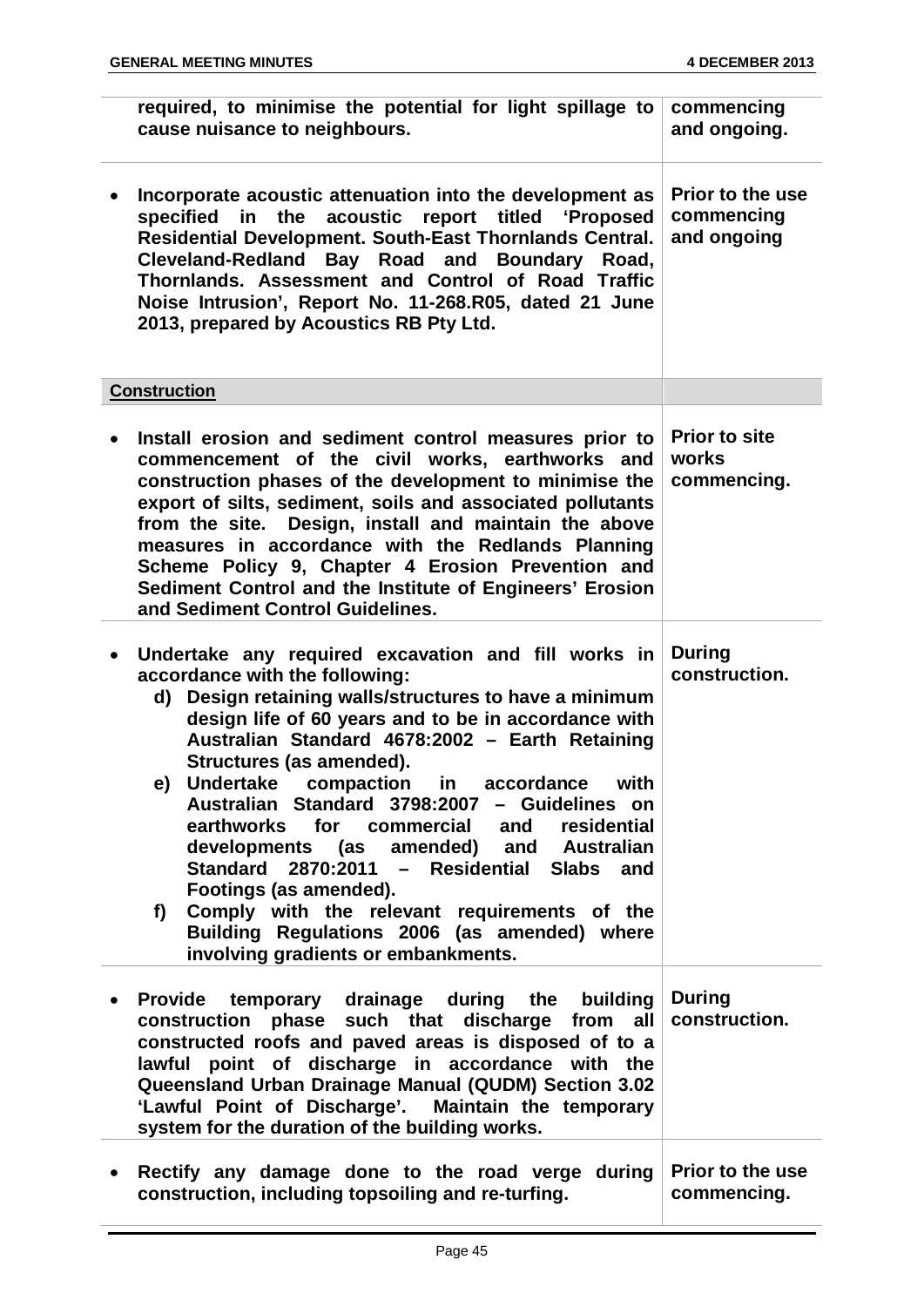| Pay the cost of any alterations to existing public utility<br>mains, services or installations due to building and works<br>in relation to the proposed development, or any works<br>required by conditions of this approval.<br>Any cost<br>incurred by Council must be paid at the time the works<br>occur in accordance with the terms of any cost estimate<br>provided to perform the works, or prior to plumbing final<br>or the use commencing, whichever is the sooner. | At the time of<br>works<br>occurring.                 |
|--------------------------------------------------------------------------------------------------------------------------------------------------------------------------------------------------------------------------------------------------------------------------------------------------------------------------------------------------------------------------------------------------------------------------------------------------------------------------------|-------------------------------------------------------|
| <b>Services and Infrastructure</b>                                                                                                                                                                                                                                                                                                                                                                                                                                             |                                                       |
| Construct the driveway crossover in accordance with<br>Council's Standard Drawing No. R-RSC-2 where kerb and<br>channel exists. Locate the driveway crossover so that<br>there is no removal or damage to existing street trees.                                                                                                                                                                                                                                               | <b>Prior to the use</b><br>commencing.                |
| Provide a refuse storage area on site that is screened<br>from view and located a minimum of 6m from the front<br>property boundary, for the storage of a minimum of two<br>(2) waste collection bins (one waste bin and one recycle<br>bin).                                                                                                                                                                                                                                  | <b>Prior to the use</b><br>commencing<br>and ongoing. |
| Convey roof water and surface water in accordance with<br>the Redlands Planning Scheme Policy 9 Chapter 6 -<br><b>Stormwater Management to:</b><br>A lawful point of discharge.                                                                                                                                                                                                                                                                                                | <b>Prior to the use</b><br>commencing<br>and ongoing. |
| Manage stormwater discharge from the site in accordance<br>with the Redlands Planning Scheme Policy 9 Chapter 6 -<br>Management, so<br>to not<br><b>Stormwater</b><br>as<br>cause an<br>actionable nuisance to adjoining properties.                                                                                                                                                                                                                                           | <b>Prior to the use</b><br>commencing<br>and ongoing. |
| Development Near Underground Infrastructure                                                                                                                                                                                                                                                                                                                                                                                                                                    |                                                       |
| Comply with section 8.5.4 of the Development Near<br>the<br><b>Redlands</b><br><b>Underground</b><br>Infrastructure Code<br><b>of</b><br><b>Planning Scheme.</b>                                                                                                                                                                                                                                                                                                               | <b>Prior to the use</b><br>commencing<br>and ongoing. |
| ADDITIONAL DEVELOPMENT PERMITS AND COMPLIANCE PERMITS                                                                                                                                                                                                                                                                                                                                                                                                                          |                                                       |

**The following further Development Permits and/or Compliance Permits are necessary to allow the development to be carried out. Please be aware that details of any further approvals, other than a Development Permit or Compliance Permit, are provided in the 'Advice' section of this decision. 3. Building Works approval.**

#### **SECTION 3 - REFERRAL AGENCY CONDITIONS**

• **Queensland Department of State Development, Infrastructure and Planning (DSDIP)**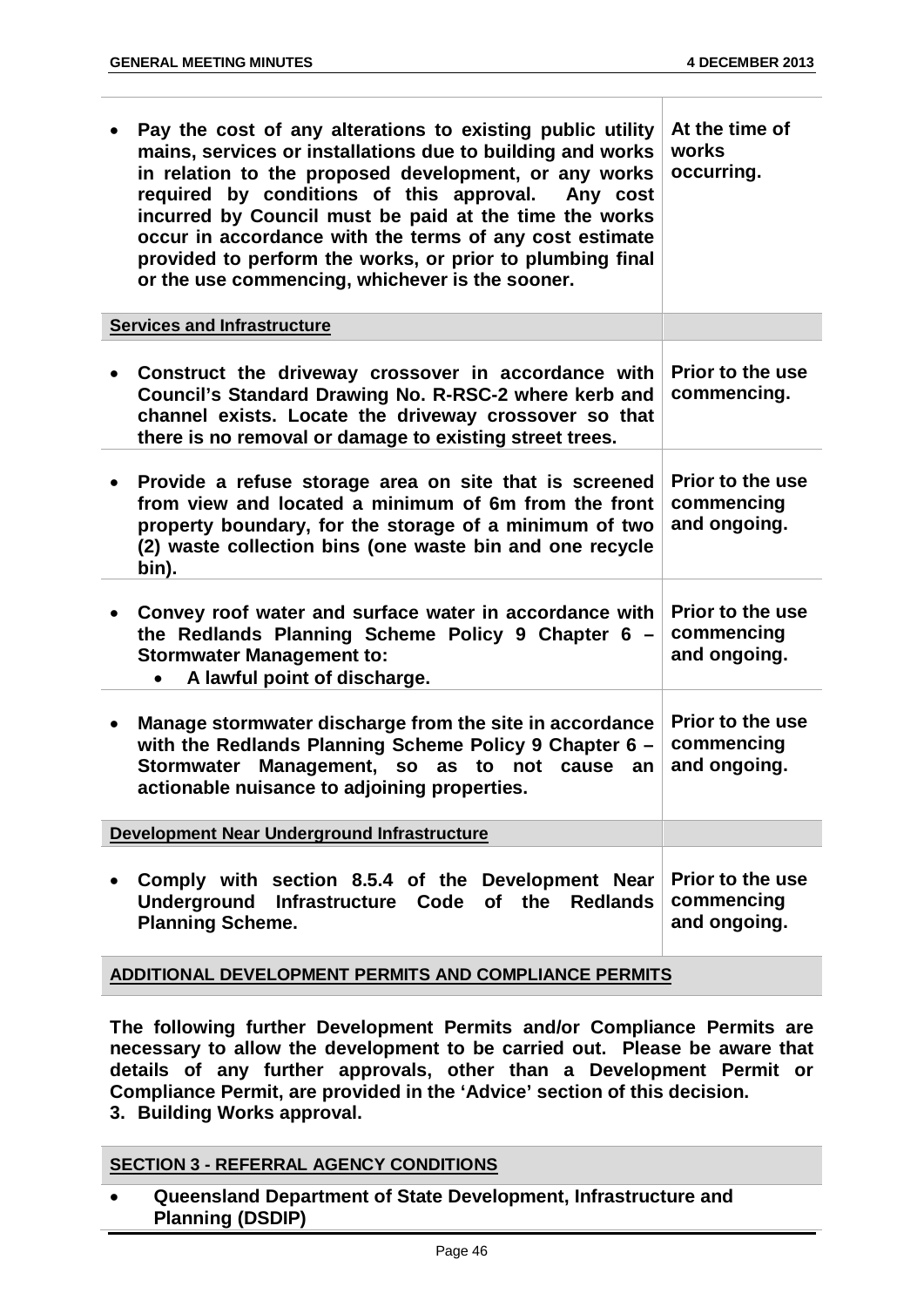**Refer to the attached correspondence from the DSDIP dated 11 October 2013 (reference F13/9540).**

#### **SECTION 4 - ASSESSMENT MANAGER ADVICE**

- **Other Approvals Please be aware that other approvals may be required for your development. This includes, but is not limited to, the following:**
	- **Plumbing and drainage works.**
	- **Road Opening Permit – for any works proposed within an existing road reserve.**
	- **Advertising device/sign licence.**
- **Infrastructure Charges Infrastructure charges apply to the development in accordance with the State Planning Regulatory Provisions (adopted charges) levied by way of an Infrastructure Charges Notice. The infrastructure charges are contained in the attached Redland City Council Infrastructure Charges Notice.**
- **Live Connections**

**Redland Water is responsible for all live water and wastewater connections. It is recommended that contact be made with Redland Water to arrange live works associated with the development. Further information can be obtained from Redland Water on 1300 015 561.**

- **Bushfire Hazard Council's Bushfire Hazard Overlay identifies part of the site as a medium bushfire hazard. Further advice on this matter should be sought from a building certifier.**
- **Performance Bonding Security bonds may be required in accordance with the Redlands Planning Scheme Policy 3 Chapter 4 – Security Bonding. Bond amounts are determined as part of an Operational Works approvals and will be required to be paid prior to the pre-start meeting or the development works commencing, whichever is the sooner.**
- **Sea Level Rise**

**The Queensland Coastal Plan (QCP) commenced on 3 February 2012. The QCP predicts sea level rise in the future. The projections in the QCP should be taken into account in the planning and development of the site in order to protect the safety of people and property. Further to this, the State Government has published the Draft Coastal Protection State Planning Regulatory Provision. This planning instrument took effect on 26 April 2013 and suspends the operation of the QCP relevant to development assessment.**

**Development Permits issued by Council are based upon current lawful planning provisions which do not necessarily respond immediately to new and developing information on sea level rise. Independent advice about this issue should be sought.**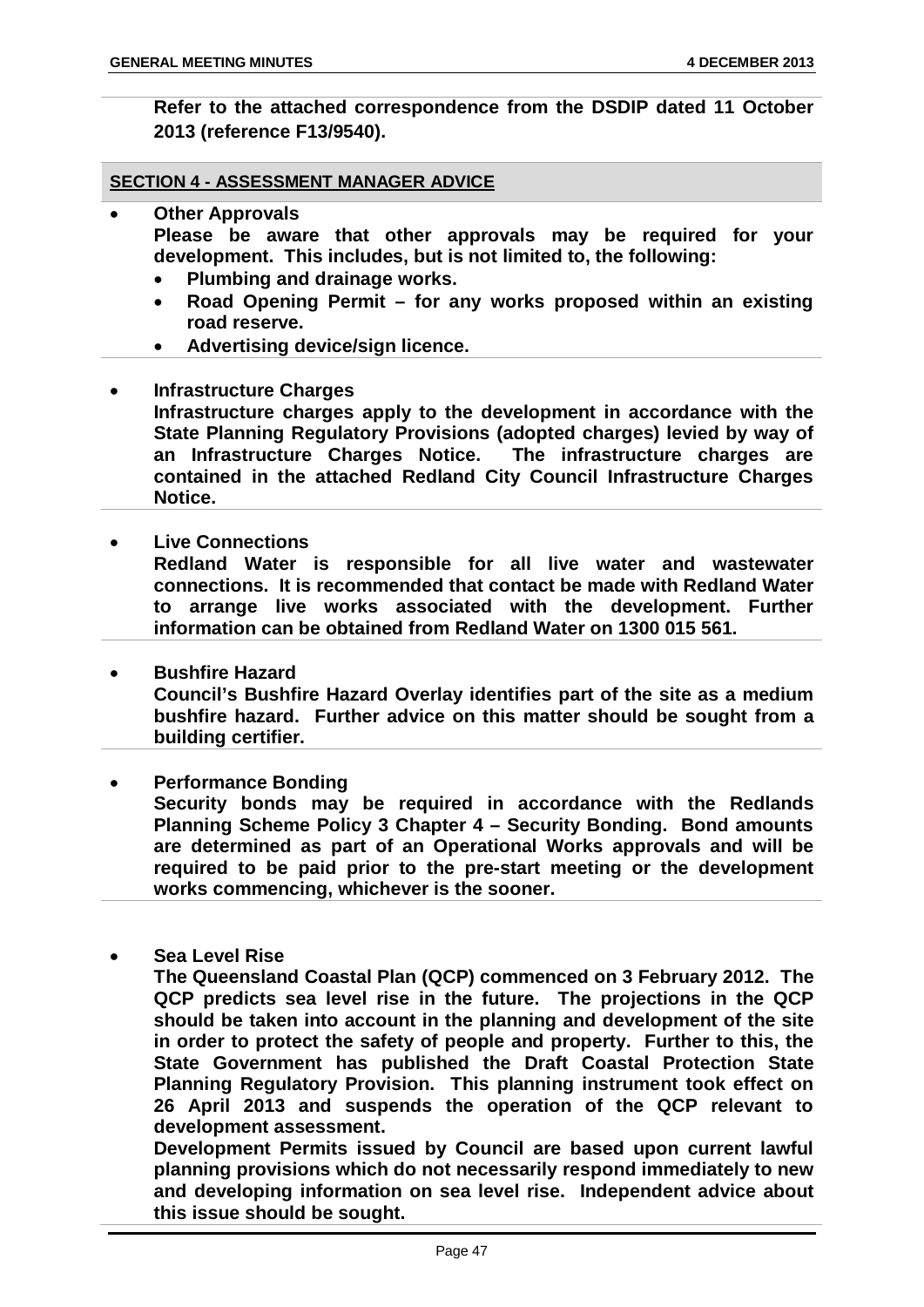#### • **Hours of Construction**

**Please be aware that you are required to comply with the** *Environmental Protection Act* **in regards to noise standards and hours of construction.**

- **Survey and As-constructed Information Upon request, the following information can be supplied by Council to assist survey and engineering consultants to meet the survey requirements:**
	- **A map detailing coordinated and/or levelled PSMs adjacent to the site.**
	- **A listing of Council (RCC) coordinates for some adjacent coordinated PSMs.**
	- **An extract from Department of Natural Resources and Mines SCDM database for each PSM.**
	- **Permanent Survey Mark sketch plan copies.**

**This information can be supplied without charge once Council received a signed declaration from the consultant agreeing to Council's terms and conditions in relation to the use of the supplied information.**

**Where specific areas within a lot are being set aside for a special purpose, such as building sites or environmental areas, these areas should be defined by covenants. Covenants are registered against the title as per Division 4A of the** *Land Title Act 1994***.**

• **Services Installation**

**It is recommended that where the installation of services and infrastructure will impact on the location of existing vegetation identified for retention, an experienced and qualified arborist that is a member of the Australian Arborist Association or equivalent association, be commissioned to provide impact reports and on site supervision for these works.**

**Fire Ants** 

**Areas within Redland City have been identified as having an infestation of the Red Imported Fire Ant (RIFA). It is recommended that you seek advice from the Department of Agriculture, Fisheries and Forestry (DAFF) RIFA Movement Controls in regards to the movement of extracted or waste soil, retaining soil, turf, pot plants, plant material, baled hay/straw, mulch or green waste/fuel into, within and/or out of the City from a property inside a restricted area. Further information can be obtained from the DAFF website [www.daff.qld.gov.au](http://www.daff.qld.gov.au/)**

• **Cultural Heritage**

**Should any aboriginal, archaeological or historic sites, items or places be identified, located or exposed during the course or construction or operation of the development, the** *Aboriginal and Cultural Heritage Act 2003* **requires all activities to cease. For indigenous cultural heritage, contact the Department of Environment and Heritage Protection.**

• **Environment Protection and Biodiversity Conservation Act Under the Commonwealth Government's Environment Protection and Biodiversity Conservation Act (the EPBC Act), a person must not take an**